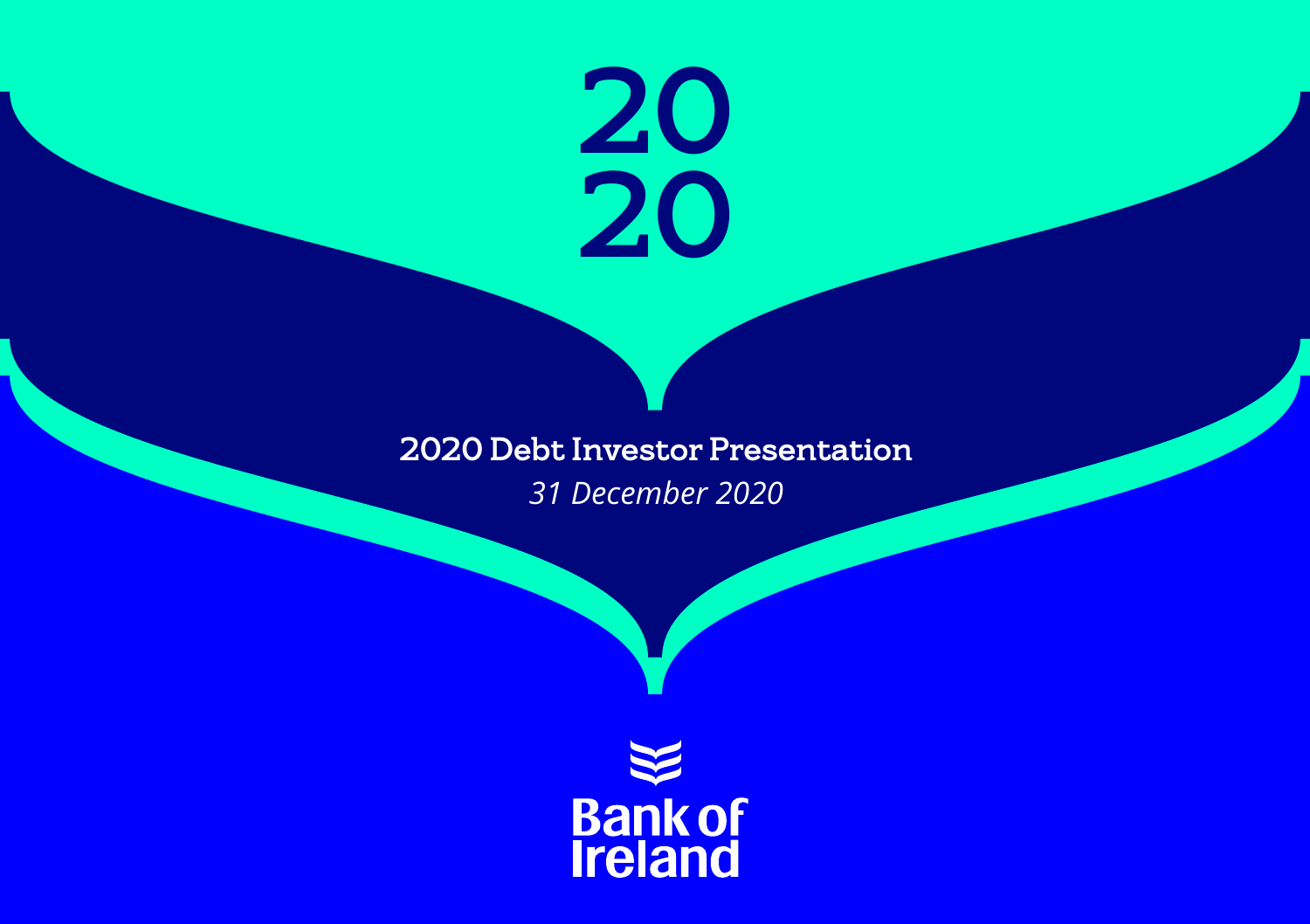**Bank of Ireland** 2020 Debt Investor Presentation

# Bank of Ireland **Overview**

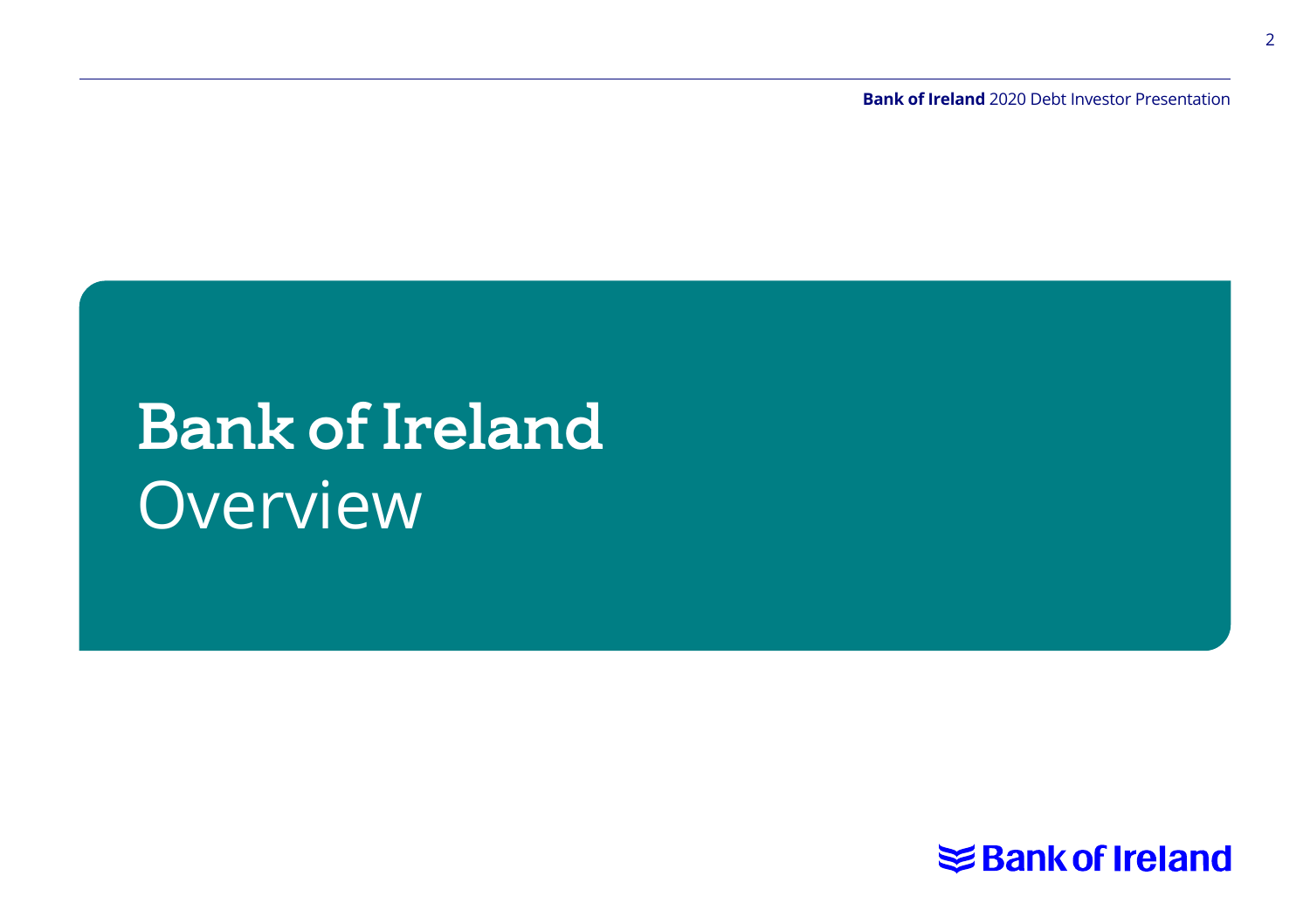## **Summary**

**Bank of Ireland** 2020 Debt Investor Presentation

| 2020<br><b>Performance</b> | €374m<br><b>Underlying loss</b><br>before tax | Return to profitability in H2 2020<br>$\bullet$<br>6 <sup>th</sup> straight reporting period of reductions; costs reduced by further<br>٠<br>4% vs. 2019<br>Irish mortgage market share increased 2% to 25.5% in 2020<br>$\bullet$                                                                      |
|----------------------------|-----------------------------------------------|---------------------------------------------------------------------------------------------------------------------------------------------------------------------------------------------------------------------------------------------------------------------------------------------------------|
| <b>Asset Quality</b>       | 5.7%<br><b>NPE Ratio</b>                      | Impairment charge of €1.1bn; c.60% relates to performing loans<br>٠<br>NPE ratio increased from 4.4% in 2019 to 5.7%; stable in H2<br>$\bullet$<br>Payment break outcomes more positive than expected; 94%<br>$\bullet$<br>concluded and only c.4% have migrated into 'new' arrears status <sup>1</sup> |
| <b>Transformation</b>      | $c.\epsilon1.7bn$<br>Cost target reached      | Achieved 2021 cost target of c.€1.7bn one year early<br>٠<br>New cost target of €1.5bn by 2023<br>$\bullet$<br>Further progress in the UK; Northern Ireland strategic review complete<br>$\bullet$<br>Digital progress supports new branch strategy; c.33% of branches to close<br>٠                    |
| <b>Capital</b>             | 14.9%<br>Regulatory<br>CET1 ratio             | Strong capital position; regulatory CET1 ratio 14.9% and c.510bps<br>$\bullet$<br>headroom to minimum regulatory requirements; fully loaded CET1<br>ratio 13.4%<br>Pre-impairment organic capital generation of 80bps in H2 vs. 45bps<br>in H1<br>€975m AT1 capital issued in 2020<br>$\bullet$         |

<sup>1</sup> Balances now categorised as arrears that were not previously in arrears prior to payment breaks; as at 12 February 2021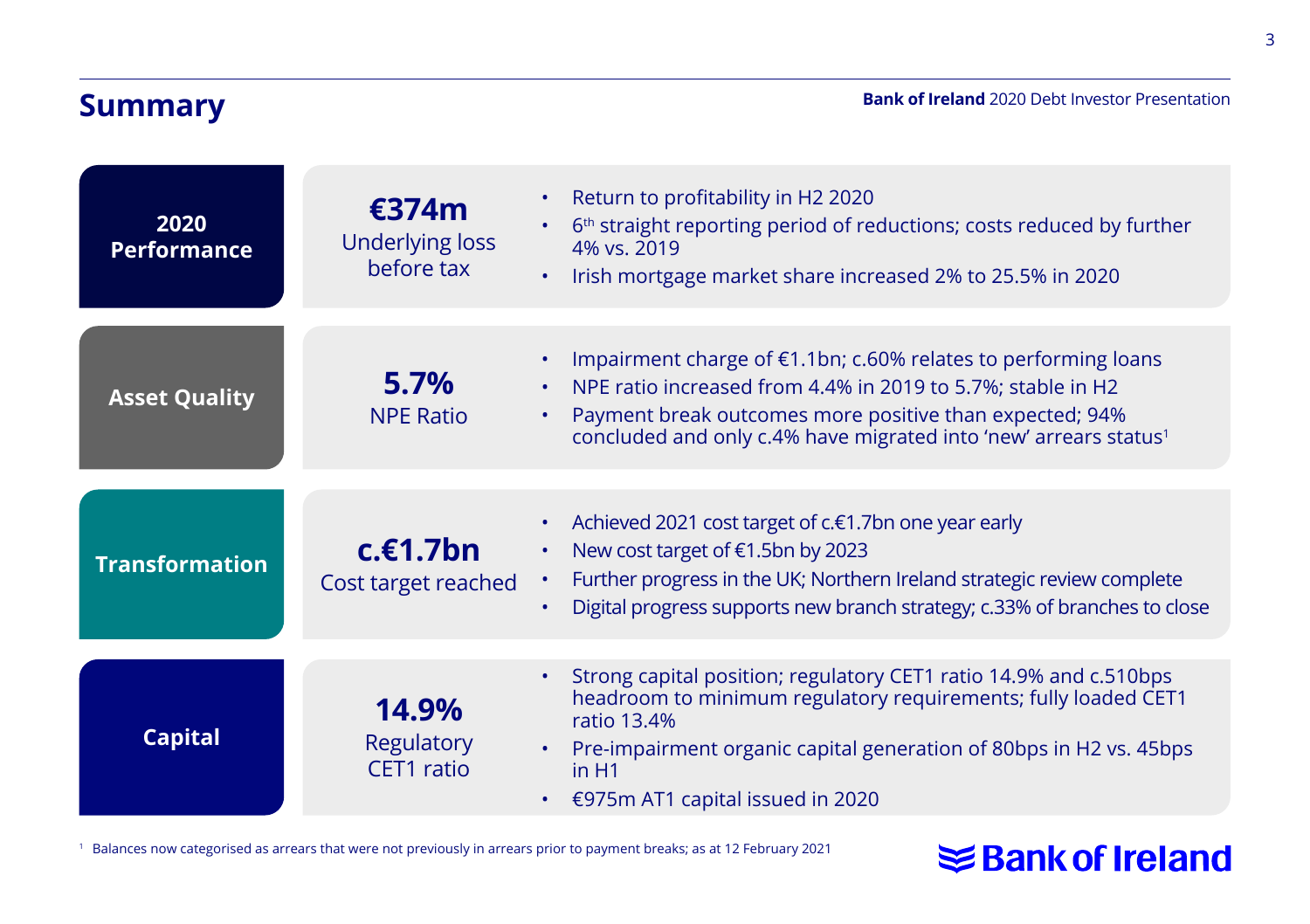#### **Bank of Ireland** 2020 Debt Investor Presentation **Customers at the core of our response to COVID-19**



- Financial Wellbeing Index at 66 (+5 vs. Feb 2019)
- Customer complaints fell by 22% vs. 2019 in Ireland
- Various lending supports provided, including:
	- Additional €1bn in funding for Sustainable Finance Fund
	- Online application portal launched under €2bn Irish Credit Guarantee Scheme to ensure quicker access for SMEs
- Launched simple monthly fee for Personal Current Accounts (PCA), replacing 26 separate charges
- Launched nationwide fraud awareness campaign and additional Vulnerable Customer supports
- Rated best provider for supporting bereaved customers through probate amongst all UK banks



- c.100k initial 3 month payment breaks to personal and business customers in Ireland and UK
	- 94% of payment breaks have now concluded
		- 97% of these have returned to pre-COVID-19 terms

Active payment breaks

Oct 20

**Dec 2020 > 30 DPD** 3.0% of all balances<sup>3</sup>

- 3% have had further forbearance measures approved
- 6% of payment breaks remain in place
- Minimal arrears and NPE migration evident in concluded payment breaks so far; c.4% of concluded payment breaks have become 'new' arrears4
- Proactive early engagement continues

**Feb 2020 > 30 DPD** 3.0% of all balances3

- <sup>1</sup> RNPS = Net Promoter Score measuring customer loyalty; difference between % of promoters vs. % of detractors <sup>2</sup> As at 12 February 2021
- <sup>3</sup> Retail customers in Ireland and UK, arrears on all balances, payment break and non-payment break

<sup>4</sup> Balances now categorised as arrears that were not previously in arrears prior to payment breaks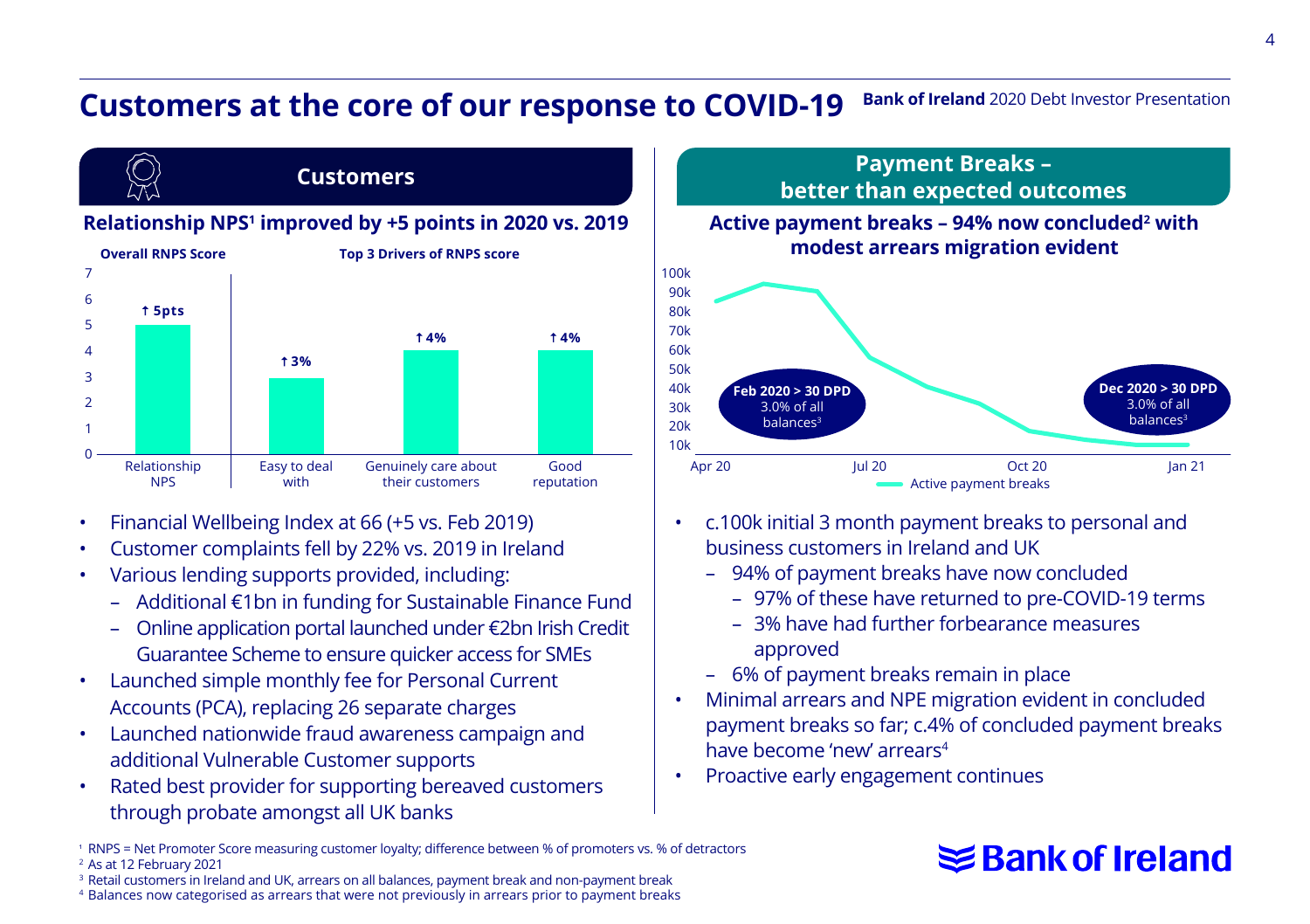#### **Bank of Ireland** 2020 Debt Investor Presentation **Enabling our Colleagues and Communities to thrive**



- 87% of colleagues believe the Group is quickly adapting to the changing ways of working, and 94% believe the Group is keeping them informed about the impact of COVID-19 on their working life
- Additional flexible Ways of Working supports; > 75% of colleagues currently working from home
- Over 280k visits to the Group's digital learning platform, with > 80% of colleagues engaging in non-mandatory, online training
- "With Pride" LGBT+ Network recognised as market-leading with two industry Diversity & Inclusion awards
- Female talent representing 47% of all new senior appointments in H2 (2020: 41%), on track to achieve 50:50 gender target in 2021



- Supporting house building and new home supply for communities across Ireland; in 2020 approved loans to finance the development of c.2,300 new homes, including 675 homes for social housing
- 'Cares about community' increased +5 points to 42%, driving an improvement in relationship NPS in 2020
- New Responsible and Sustainable Business (RSB) strategy 'Investing in Tomorrow' launched
- Distributed €1m in emergency funds for c.150 island of Ireland charities and communities impacted by COVID-19
- Over 50% of Irish schools participating in BOI Youth Financial Literacy Programme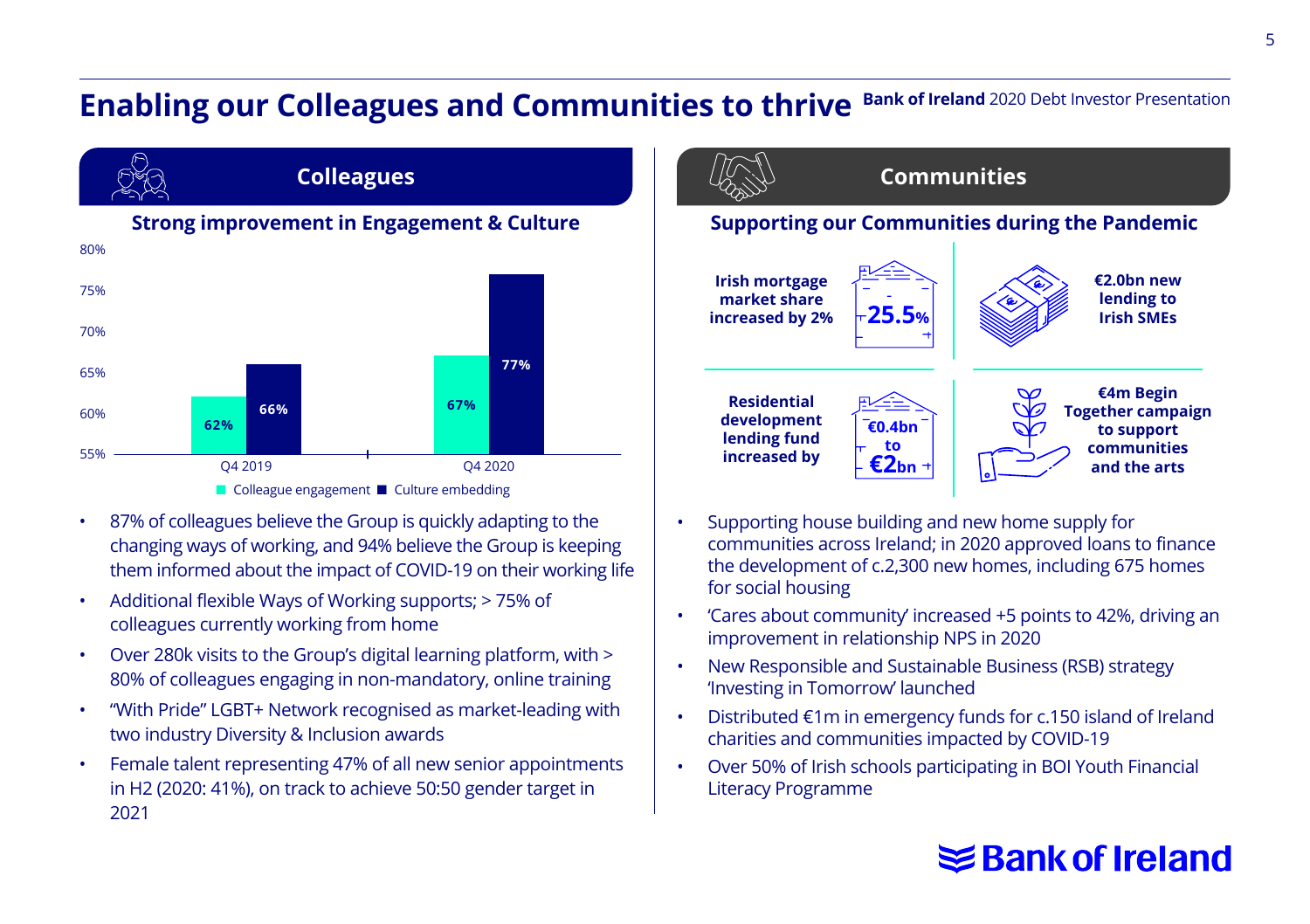#### **Bank of Ireland** 2020 Debt Investor Presentation **Continued economic strengthening in 2021 expected**



**UK**



- Ireland is a very open economy; imports and exports sum to c.240% of GDP, and leveraged to international developments
- Ireland's 2020 performance benefited from strong exports; more than offsetting weak domestic performance
- Two-speed Irish economy reflected in industrial production data:
	- multinational-oriented sectors grew by 7.3% y/y in 2020
	- domestic-oriented sectors contracted by 5.3% last year
- Brexit outcome provides greater certainty to support investment; 16% of Irish services exports and 9% of goods exports go to UK
- Irish government's fiscal measures total €38bn (19% of GNI\*3) in fighting the effects of COVID-19
- High frequency data show that economic activity in Ireland is heavily influenced by COVID-19 policy measures

# **≤Bank of Ireland**

Sources: Forecasts (February 2021) by Bank of Ireland Economic Research Unit; CSO; ONS <sup>1</sup> Annual real growth

<sup>2</sup> Annual average rate

<sup>3</sup> GNI<sup>\*</sup>, or Modified Gross National Income, is an indicator designed to exclude globalisation effects that are disproportionally impacting the measurement of the size of the Irish economy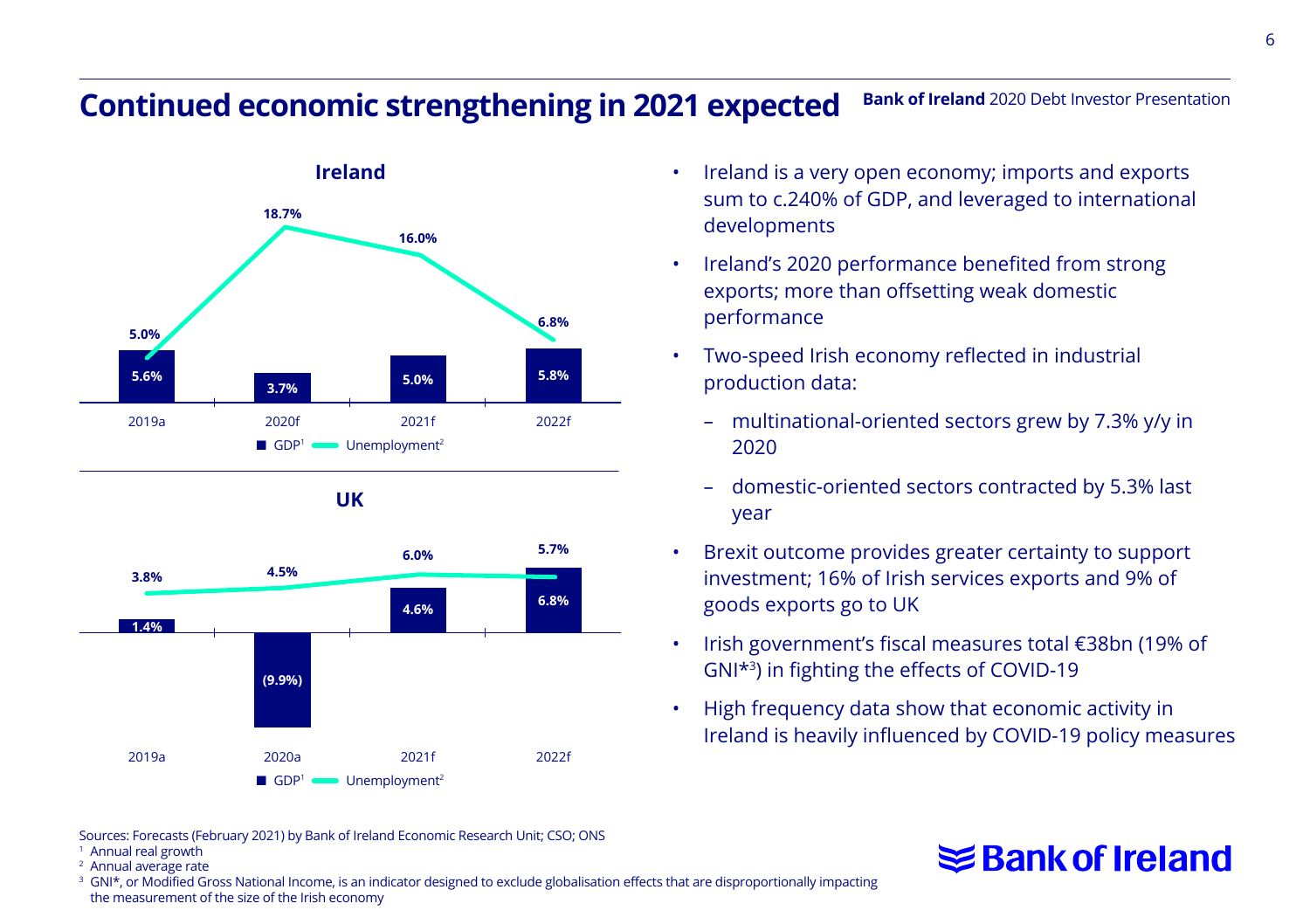# **As 2021 progresses, Irish recovery expected to become more broad-based**





**Deposits1 grew €25bn / 15% during 2020**

• As of 22 February, total COVID-19 vaccine doses equivalent to c.7% of the population had been administered in Ireland, vs. an EU average of c.6%

**Bank of Ireland** 2020 Debt Investor Presentation

- Tighter COVID-19 restrictions weighing on overall economic sentiment
- Reopening of retail, construction and hospitality sectors will support stronger recovery
	- 247k of the 473k people currently (as of 23 February) on the Irish government's Pandemic Unemployment Payment previously worked in those three sectors
- Housing sentiment positive; Bank of Ireland's Housing Pulse has returned to pre-pandemic levels
- Growth in private sector deposits; +15% since 2019, supportive of future consumer spending and business investment
- Irish household debt at 15 year low of €130bn; ratio of debt-to-disposable income has improved from peak of 210% in 2011 to current 107%

Sources: Bank of Ireland Economic Pulse; Bank of Ireland Housing Pulse; Central Bank of Ireland; Ireland Health Service Executive; European Centre for Disease Prevention and Control; Ireland Department of Social Protection 1 Households and Non-Financial Corporations only, excludes Insurance Corporations and Pension Funds / Other Financial Intermediaries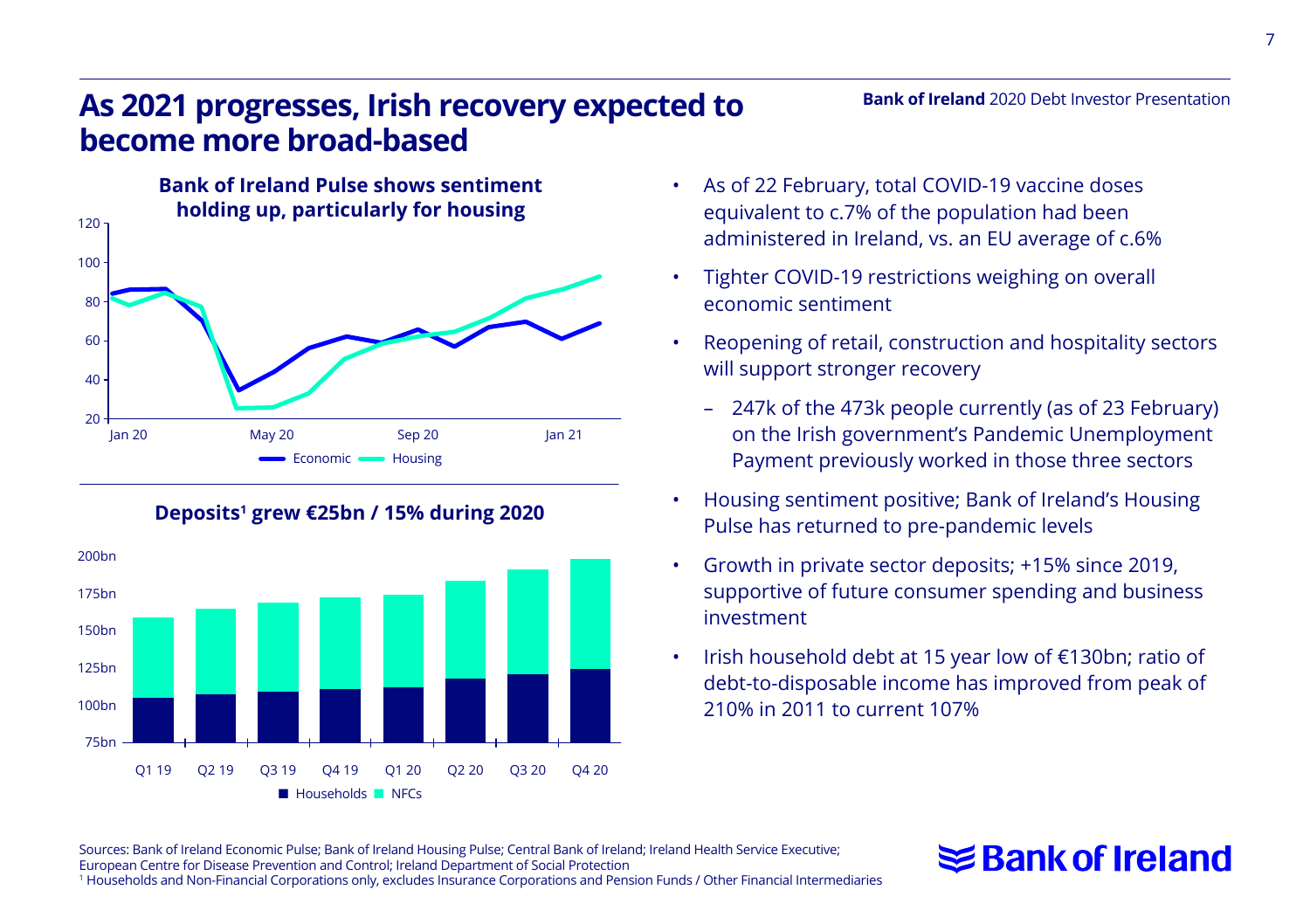# **Making good progress on Responsible and Sustainable Business1**

New RSB strategy "Investing in Tomorrow" launched











<sup>1</sup> Full 'Investing in Tomorrow' RSB Strategy explained in Strategic Report section of the Group's 2020 Annual Report <sup>2</sup> National survey conducted by BOI covering saving, spending, borrowing and planning, scored on a 0-100 scale

<sup>3</sup> Using methodology aligned with Partnership for Carbon Accounting Financials (PCAF) standards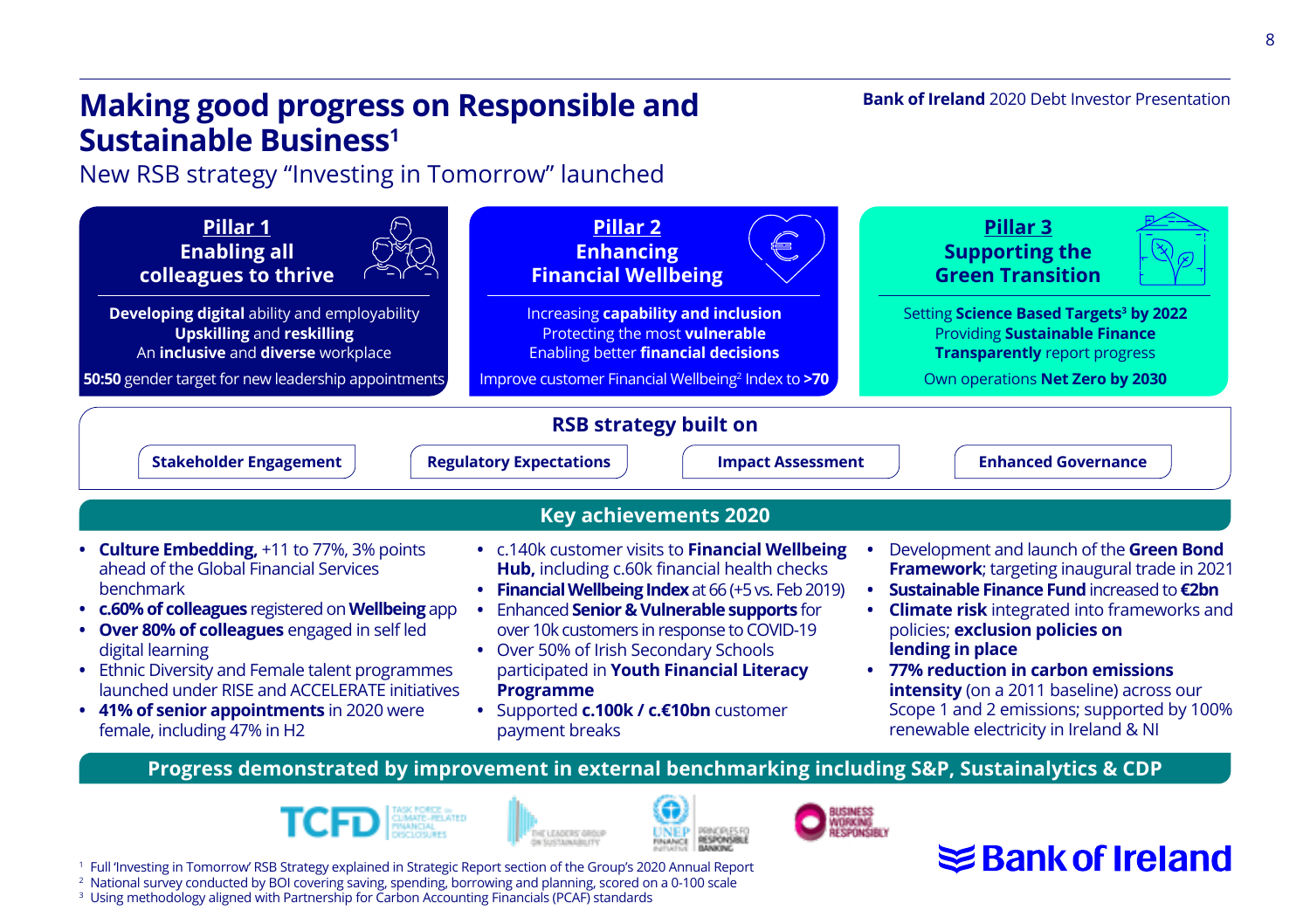**Bank of Ireland** 2020 Debt Investor Presentation

# Operational Performance

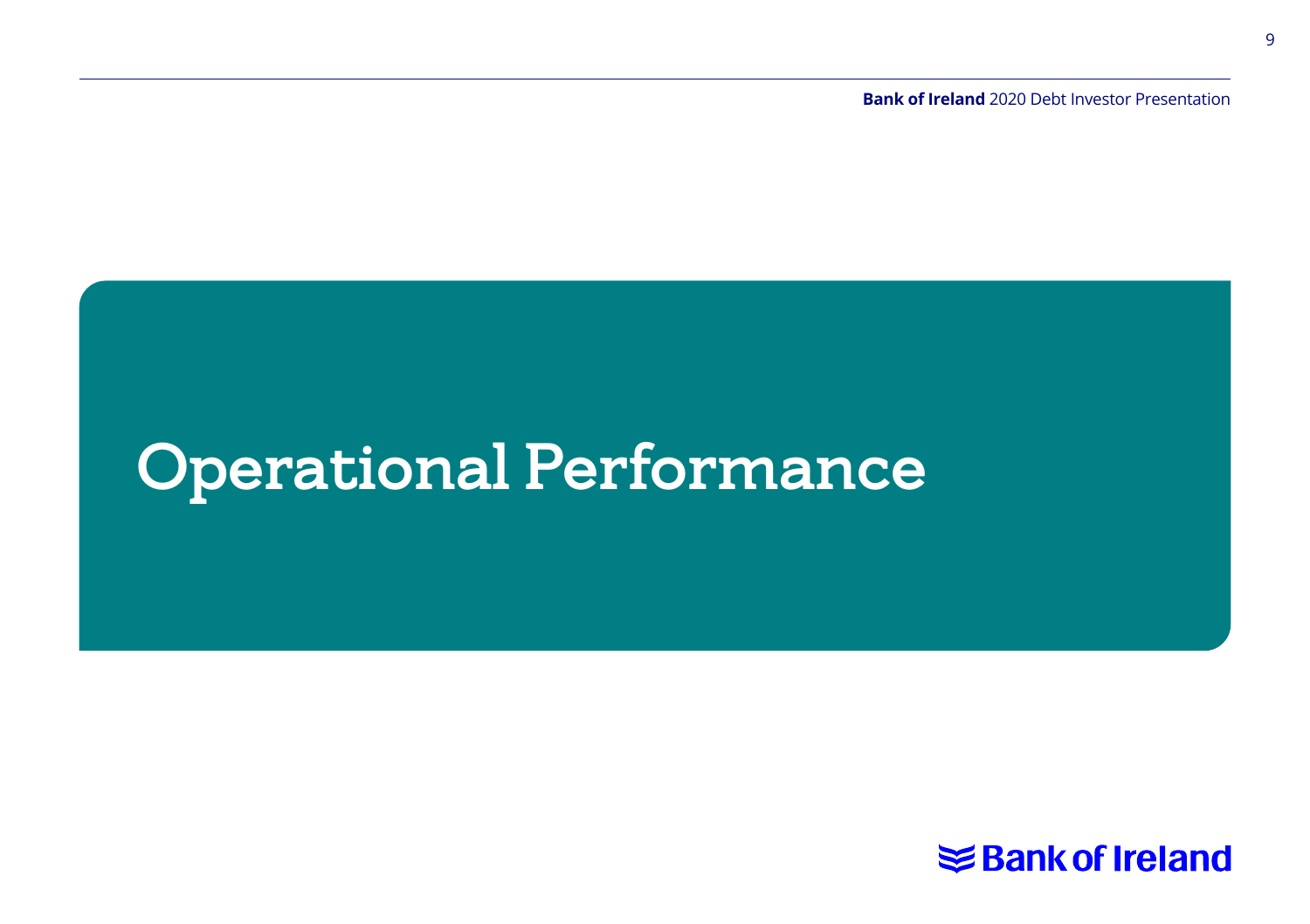# **2020 Financials recovering in H2**

|                                             | FY 2019 <sup>1</sup><br>$(\epsilon m)$ | <b>FY 2020</b><br>$(\epsilon m)$ |
|---------------------------------------------|----------------------------------------|----------------------------------|
| Net interest income                         | 2,167                                  | 2,115                            |
| <b>Business income</b>                      | 666                                    | 561                              |
| Additional gains, valuation and other items | 3                                      | (56)                             |
| <b>Total income</b>                         | 2,836                                  | 2,620                            |
| <b>Operating expenses</b>                   | (1,785)                                | (1,720)                          |
| Levies and Regulatory charges               | (117)                                  | (125)                            |
| Impairment of intangibles and goodwill      |                                        | (12)                             |
| <b>Operating profit pre-impairment</b>      | 934                                    | 763                              |
| Net impairment charges                      | (215)                                  | (1, 133)                         |
| Share of associates / IVs                   | 39                                     | (4)                              |
| Underlying profit / (loss) before tax       | 758                                    | (374)                            |
| Non-core items                              | (113)                                  | (386)                            |
| <b>Profit before tax</b>                    | 645                                    | (760)                            |

|                               | $(\epsilon m)$ | FY 2019 FY 2020<br>$(\epsilon m)$ |
|-------------------------------|----------------|-----------------------------------|
| Net interest margin (NIM)     | 2.14%          | 2.00%                             |
| Cost income ratio $2$         | 63%            | 64%                               |
| Underlying earnings per share | 52.4c          | (38.6c)                           |

- Net interest income 2% lower vs. 2019
- Business income3 21% lower; improved H2 performance
- 4% reduction in operating expenses with further momentum in H2
- Net impairment charge €1.1bn (H1 €0.9bn):
	- Improving macro outlook since H1
	- Lower than expected payment break forbearance
	- c.60% of charge related to performing loans
	- Actual loss experience of €437m (H1 €321m)
- Non-core items include:
	- Restructuring costs (including voluntary redundancy) €245m

**≤Bank of Ireland** 

- H1 impairment of intangible assets €136m
- Customer remediation €39m

<sup>1</sup> Comparative figures have been restated to reflect the impact of the voluntary change in the Group's accounting policy for interest income and interest expense on certain financial instruments

<sup>2</sup> See slide 57 for calculation

<sup>3</sup> Including share of associates / IVs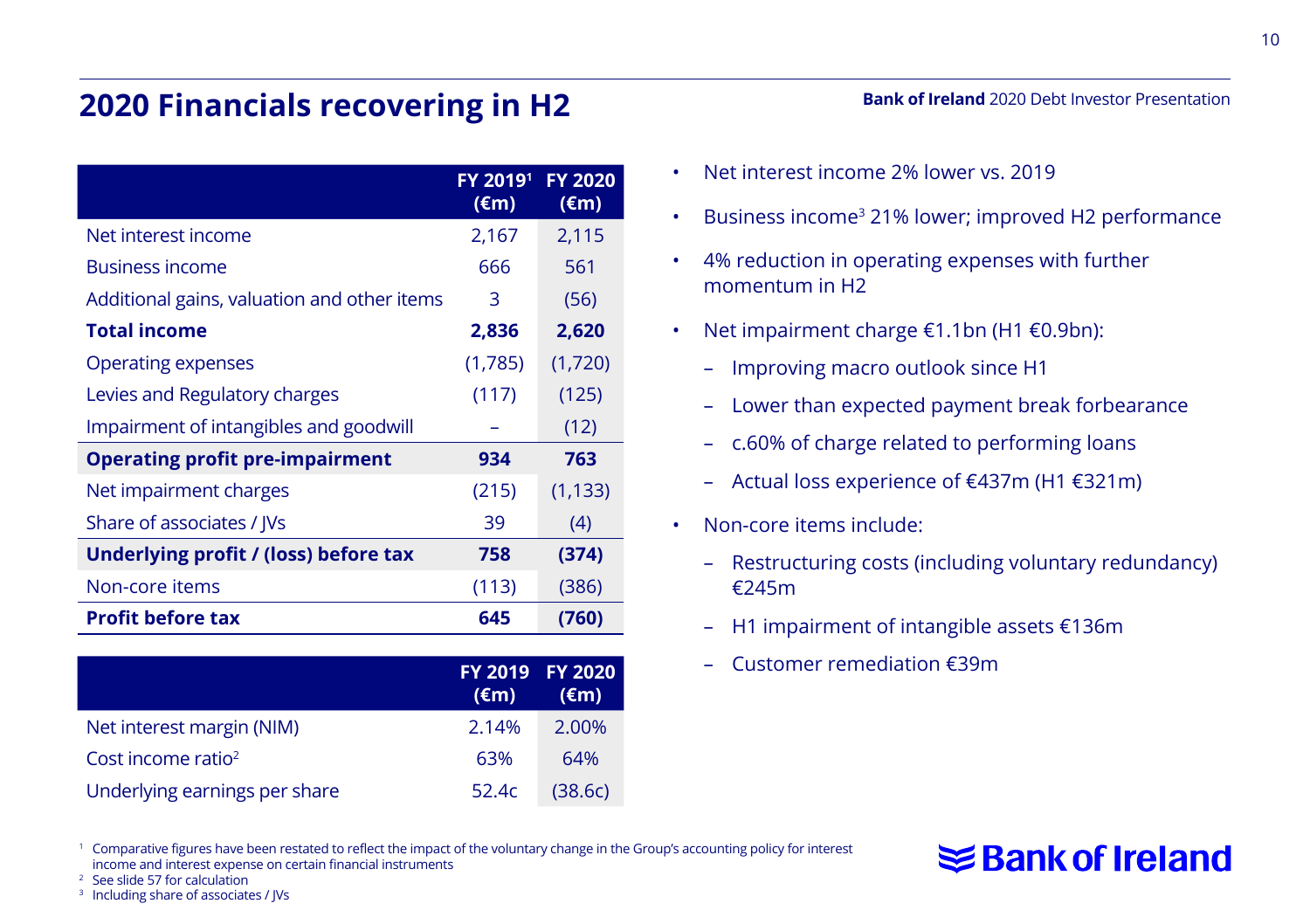**Bank of Ireland** 2020 Debt Investor Presentation

# **Net interest income declines on surplus liquidity and low rate environment**

#### **Net interest income / NIM**





#### **NIM movement**

#### **Net interest income and NIM lower from surplus liquidity and low rates**

- Pricing discipline maintained across all portfolios
- Improved margins on new UK mortgage lending (+43bps in 2020 vs. 2019)
- Reduced yield on liquid assets and structural hedges the primary driver for income and margin decline
	- Liquid assets as a % of average interest earning assets increased to 26% in 2020 vs. 23% in 2019
- Application of negative rates to business customers expanded to €8.5bn in 2020; further expansion in 2021 planned
	- Reduction in funding costs of €31m in 2020; €55m on an annualised basis
- Lower wholesale funding costs (average wholesale funding yield c.30bps lower in 2020 vs. 2019)

# **≤Bank of Ireland**

<sup>1</sup> Spread = Loan asset yield or Liquid asset (excl. NAMA bonds) yield less Group's average cost of funds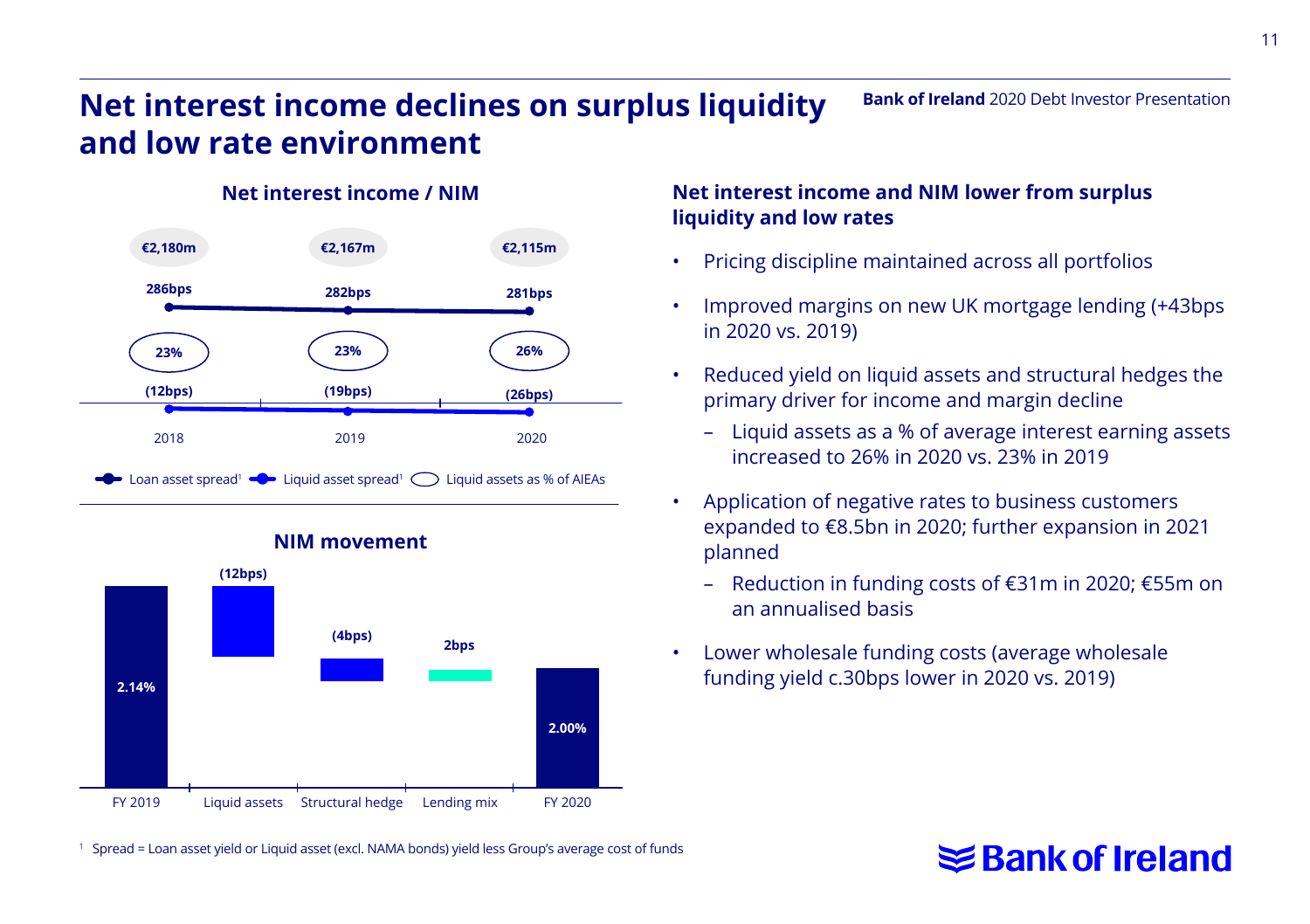# **Growth in new lending in H2**

**Group loan book movement**



#### **New lending1 and redemptions H1 vs. H2 2020**



**Excluding revolving credit facilities** 

<sup>2</sup> On a constant currency basis

#### **Lending trends in 2020**

- Overall loan book declined by €2.9bn due to FX and credit impairment
- Gross new lending<sup>1</sup> of  $\epsilon$ 13.3bn; down 19% vs. 2019<sup>2</sup>
- Revolving credit facilities drawdowns finished the year at €0.7bn, down from a Q1 peak of €1.4bn
- Redemptions of €14bn; 3% lower than 2019 and reflect continued build up of liquidity
- Overall net lending stable in the year

#### **H2 new lending was 30% higher than H1**

- All divisions demonstrating solid recovery
- Strong Irish mortgage market performance; 25.5% share of an €8.4bn market
- UK mortgage market supported a 25% growth in UK lending compared to H1

#### **Bank of Ireland** 2020 Debt Investor Presentation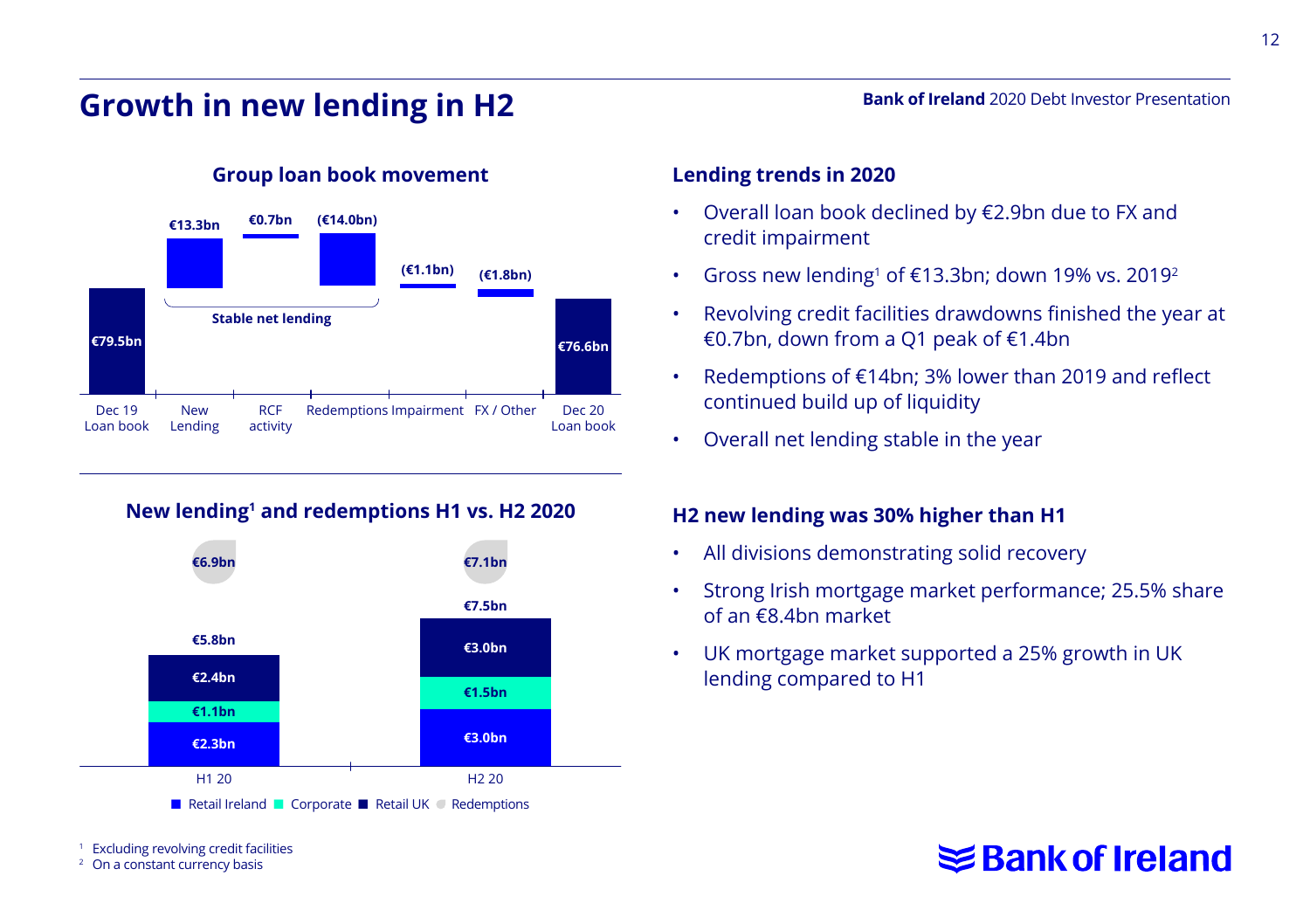#### **Bank of Ireland** 2020 Debt Investor Presentation

# **Lower business income reflects lower economic activity**

|                                        | <b>FY 2019</b><br>$(\epsilon m)$ | <b>FY 2020</b><br>$(\epsilon m)$ |
|----------------------------------------|----------------------------------|----------------------------------|
| Wealth and Insurance                   | 277                              | 214                              |
| Retail Ireland                         | 254                              | 209                              |
| <b>Retail UK</b>                       | (18)                             | 6                                |
| Corporate and Treasury                 | 154                              | 139                              |
| Group Centre and other                 | (1)                              | (7)                              |
| <b>Business Income</b>                 | 666                              | 561                              |
| Share of associates / IVs              | 39                               | (4)                              |
| <b>Total Business Income incl. JVs</b> | 705                              | 557                              |
| <b>Additional Gains</b>                | 5                                | 5                                |
| Valuation and other items              | (2)                              | (61)                             |
| <b>Other Income</b>                    | 708                              | 501                              |





#### **Lower business income reflects COVID-19 impact on economic activity**

- 23% decrease in Wealth and Insurance from lower sales and existing book experience
- 18% reduction in Retail Ireland from lower transaction fees and FX income
- Corporate and Treasury fee income reduced by 10% from lower underwriting income
- JVs €43m lower due to UK travel restrictions
- Valuation and other items charge of €61m; recovering from peak Q1 impact of €155m, as equity and bond markets recover

#### **12% recovery in business income in H2, including share of associates and JVs**

- 14% increase in Wealth and Insurance
- 3% increase in Retail Ireland
- 7% growth in Corporate and Treasury
- JV income broadly flat and continues to be impacted by travel restrictions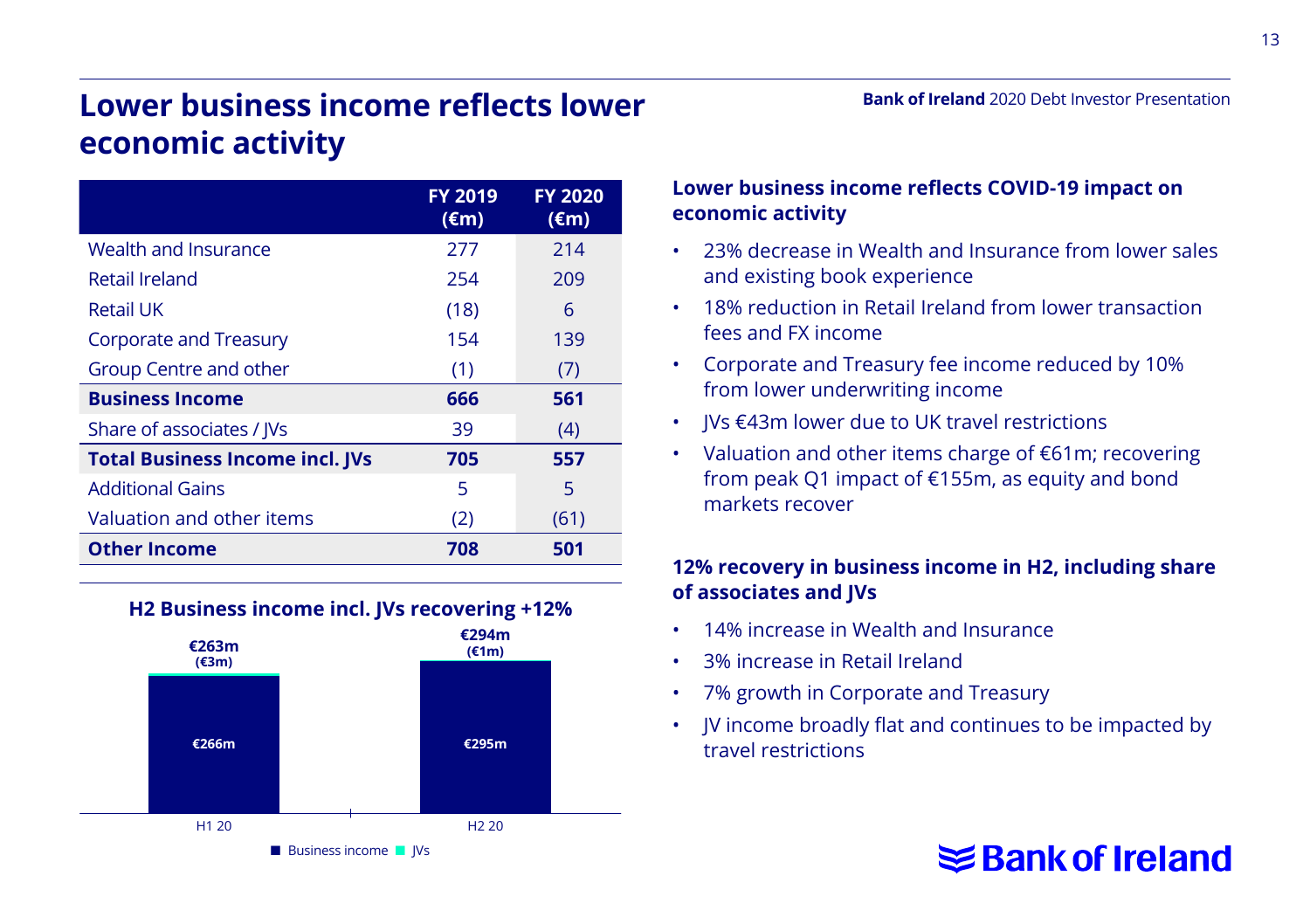# **c.€1.7bn cost target achieved one year early; new €1.5bn target for 2023**



#### **Cost Movement**

| <b>Non-core items</b>                                         | <b>FY 2019</b><br>$(\epsilon m)$ | <b>FY 2020</b><br>$(\epsilon m)$ |
|---------------------------------------------------------------|----------------------------------|----------------------------------|
| Cost of restructuring programme                               | (59)                             | (245)                            |
| - Transformation Investment costs                             | (55)                             | (237)                            |
| - Other restructuring charges                                 | (4)                              | (8)                              |
| Investment on internally generated<br>computer software       |                                  | (136)                            |
| Customer redress charges                                      | (74)                             | (39)                             |
| Investment return on treasury stock held<br>for policyholders | (2)                              | 9                                |
| Other                                                         | 22                               | 25                               |
| <b>Total non-core items</b>                                   | (113)                            | (386)                            |

#### **€65m / 4% net reduction reflects**

- Wage inflation of 2.6%
- COVID-19 costs €25m; €90m / 5% reduction excluding COVID-19 costs

**Bank of Ireland** 2020 Debt Investor Presentation

- Lower pension costs of €33m
- Transformation investment costs of €56m
- Lower depreciation charge

#### **Non-core items**

- €245m business model restructuring charges include €189m relating to the voluntary redundancy programme, resulting in €114m reduction in annualised staff costs when completed
- €136m charge related to H1 impairment of intangible software assets
- Customer redress costs of €39m

#### **Transformation investment in 2020**

• €410m split across the income statement (14%), balance sheet (28%) and non-core items (58%)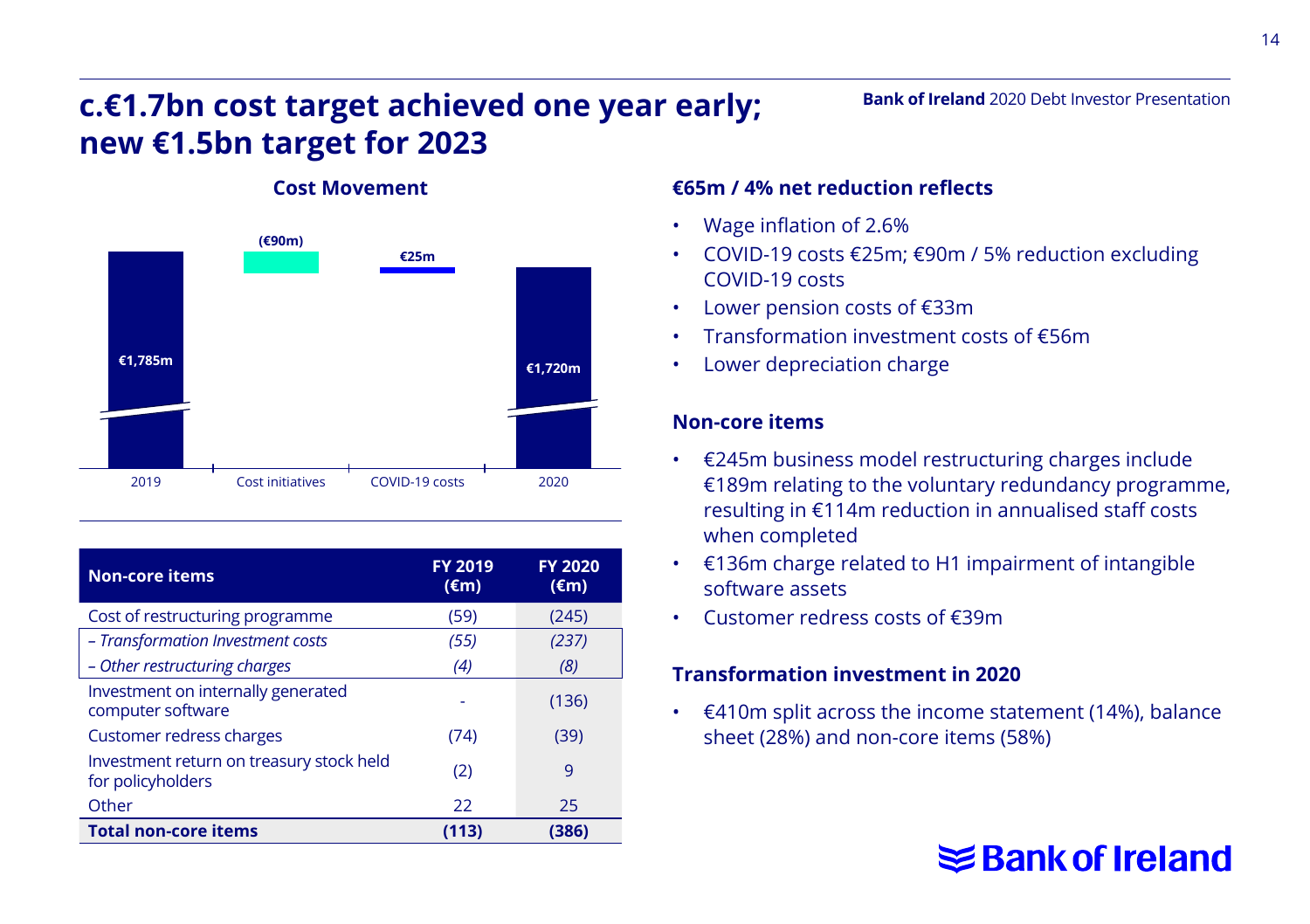# **FY 2020 impairment charge €1.1bn; H1 €0.9bn**

#### **Bank of Ireland** 2020 Debt Investor Presentation

**IFRS 9 models macro-economic update Group management adjustment (including payment breaks)** • Updated IFRS 9 models incorporating latest macroeconomic conditions and outlook  $\cdot$  Central scenarios<sup>1</sup> assume improving HPI and GDP. However domestic economy challenging and unemployment higher than H1 assumption • Lower than expected forbearance on payment breaks at this stage • Risk that impacted SME sectors and post payment break mortgage/consumer customers require longer term supports • Ongoing COVID-19 **€515m €181m €437m**

• Reflects positive impact of government support schemes

**FY 2020** 

**FY 2020** 

**2021 Outlook**

2021

**Outlook** 

restrictions impacting management adjustment **Actual loan loss experience**

- Actual loan loss experience:
	- Property and construction €270m, includes €253m related to legacy investment property positions
	- Non-property SME and corporate €130m
	- Mortgage and consumer portfolios €22m
	- Other financial assets €15m

**Subject to no further deterioration in the economic conditions or outlook, the majority of the credit impairment risk associated with COVID-19 has been captured; we expect the 2021 impairment charge to be materially lower than 2020**

#### <sup>1</sup> See slide 52 for 2021-2025 macro-economic assumptions used in IFRS 9 models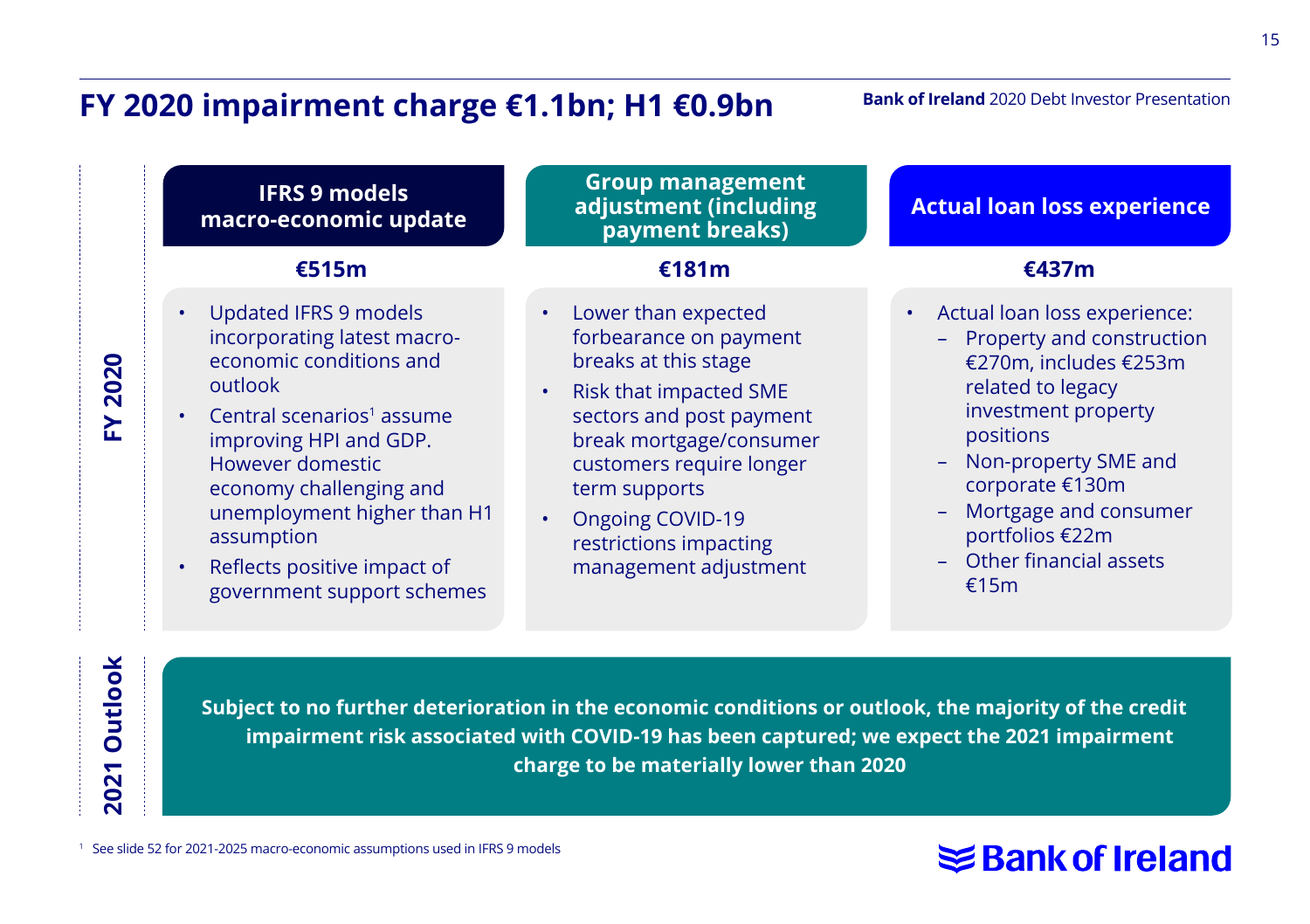## **Impairment coverage increased to 2.9%**



#### **Impairment loss allowance (ILA) by portfolio**

|                                   | <b>Dec 19</b>                |                            |                       | <b>Dec 20</b>              |
|-----------------------------------|------------------------------|----------------------------|-----------------------|----------------------------|
|                                   | <b>ILA</b><br>$(\epsilon m)$ | ILA % of<br>gross<br>loans | ILA<br>$(\epsilon m)$ | ILA % of<br>gross<br>loans |
| Mortgages Ireland                 | 369                          | 1.6%                       | 393                   | 1.7%                       |
| Mortgages UK                      | 63                           | 0.3%                       | 86                    | 0.4%                       |
| Non-property SME and<br>corporate | 487                          | 2.4%                       | 931                   | 4.7%                       |
| Property and construction         | 230                          | 2.8%                       | 596                   | 6.9%                       |
| Consumer                          | 159                          | 2.8%                       | 236                   | 4.5%                       |
| <b>Total</b>                      | 1,308                        | 1.6%                       | 2,242                 | 2.9%                       |
| Stage 1 impairment coverage       |                              | 0.2%                       |                       | 0.6%                       |
| Stage 2 impairment coverage       |                              | 3.4%                       |                       | 3.5%                       |
| Stage 3 impairment coverage       |                              | 30.6%                      |                       | 30.1%                      |

#### **Impairment coverage increased from 1.6% to 2.9%**

- Net impairment charge €1.1bn1 / 134bps (FY 2019: 27bps)
	- Ireland mortgage impairment charge reflects macro-economic outlook offset by incorporation of additional external data on the Irish property market

**Bank of Ireland** 2020 Debt Investor Presentation

- Non-property SME and corporate charge, 77% relating to performing loans, includes increased charge on higher impacted sectors and portfolios
- Property and construction charge primarily reflects loss emergence on a small number of legacy exposures
- c.60% of the charge is on performing loans reflecting macro-economic assumptions and management adjustment
- Actual loan loss experience €0.4bn / c.40% of charge
- ILA increased by 71% to €2.2bn with impairment coverage increasing across all portfolios
- Not included in the impairment charge is an additional €214m of calendar provisioning for aged NPEs taken as a direct deduction to capital in line with regulatory requirements

# **≤Bank of Ireland**

<sup>1</sup> Net impairment charge €1,061m on loans and advances to customers, net impairment charge on other financial instruments €72m, total net impairment charge €1,133m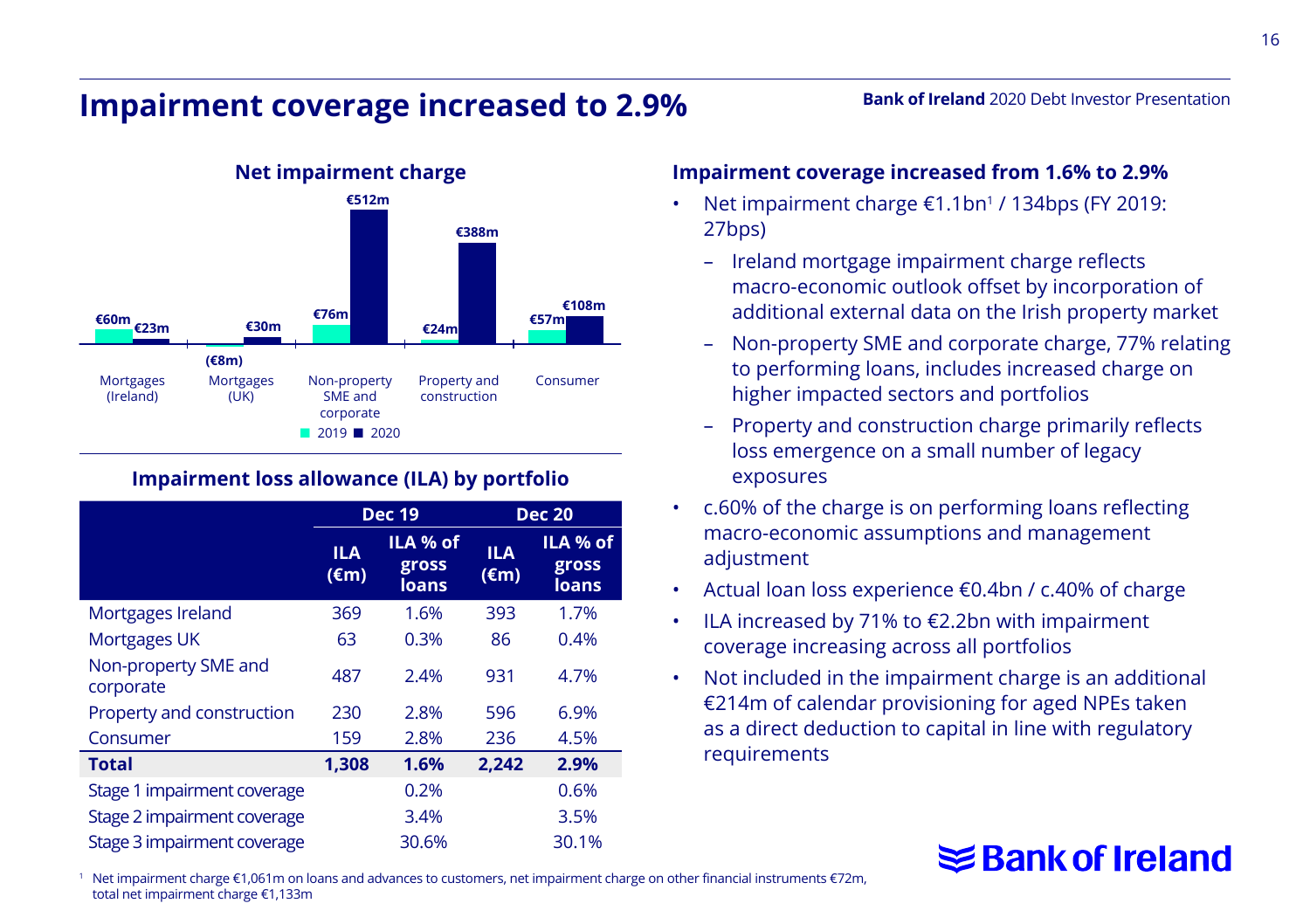# **Macro-economic conditions, outlook and loss experience driving stage migration**



#### **Gross loans by stage**

#### **Stage migration and stock of ILA**

• €10.2bn increase in Stage 2 loans since 2019 reflecting deteriorated macro-economic outlook

**Bank of Ireland** 2020 Debt Investor Presentation

- Non-property SME and corporate portfolio Stage 2 loans increased €6bn
- Property and construction Stage 2 loans increased €3.4bn
- Residential mortgages Stage 2 loans increased €0.8bn
- Stage 3 loans of €4.5bn; increase of €1.3bn since 2019
	- €0.9bn increase on implementation of new Definition of Default; remainder primarily from credit migration in corporate and property portfolios
- ILA increased by €0.9bn to €2.2bn since 2019
	- €0.57bn increase on performing loan books
	- €0.37bn increase in Stage 3 ILA from credit migration in non-property SME and corporate and property and construction portfolios

# **≤Bank of Ireland**

**€568m €366m** Dec 19 Stage 1 / 2 Stage 3 Dec 20 **€1,308m €2,242m** ILA % of gross loans **1.6% 2.9%**

**ILA movement**

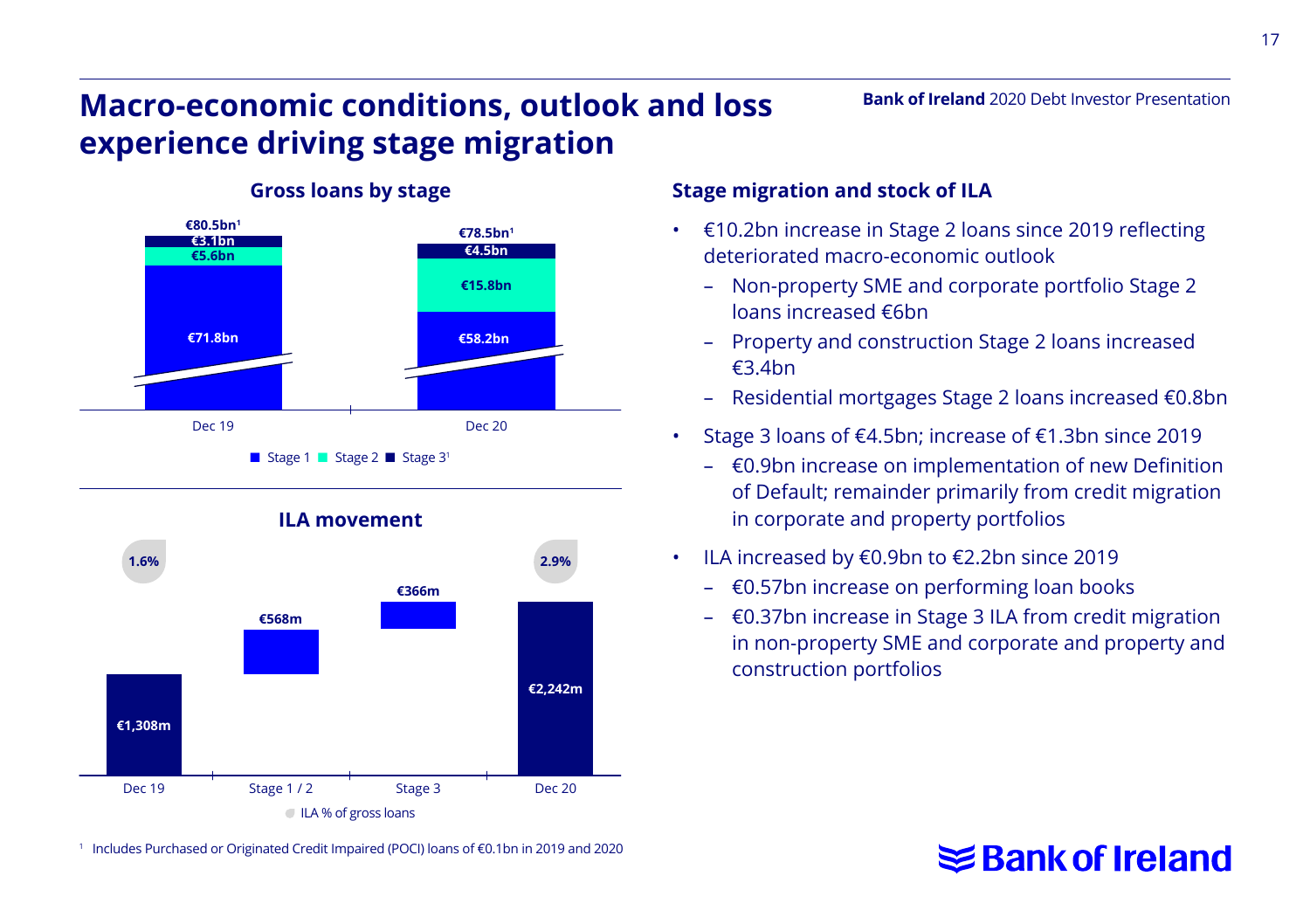#### **NPE ratio increases to 5.7%**

**€3.5bn**

Dec 18 Dec 19 Definition of

**€5.0bn**

See slide 46 <sup>2</sup> See slide 53

**Non-performing exposures NPE movements 6.3% 4.4% 5.7%**

**€4.5bn**

Net Inflows Dec 20

# supportive

- Implementation of new Definition of Default regulatory framework increased NPEs by €0.6bn
- €0.4bn net inflows primarily from credit migration in property and construction portfolios
- Payment breaks; c.4k forbearance measures requested compared to initial c.100k payment breaks granted1
- No NPE transactions completed in 2020 due to market conditions
- Group NPE coverage ratio increased by 13% to 50% at Dec 2020
- Proven track record of working with customers to implement sustainable solutions; significantly below industry average for arrears management<sup>2</sup>

• NPEs increased by €1.0bn and NPE ratio increased from 4.4% in 2019 to 5.7% in 2020

**Bank of Ireland** 2020 Debt Investor Presentation

- Broadly stable NPEs in H2; government fiscal measures
- 
- 



**NPEs by portfolio**

Default

NPE ratio

**€0.6bn €0.4bn**

 $\blacksquare$  Dec 19  $\blacksquare$  Dec 20 **€0.9bn €1.1bn €0.5bn €0.7bn €0.1bn €0.1bn €0.6bn €1.1bn €1.5bn €1.5bn** Dec 20 Coverage Ratio Mortgages (Ireland) Property and construction Non-property SME and corporate Mortgages (UK) Consumer (Ireland & UK) **26%**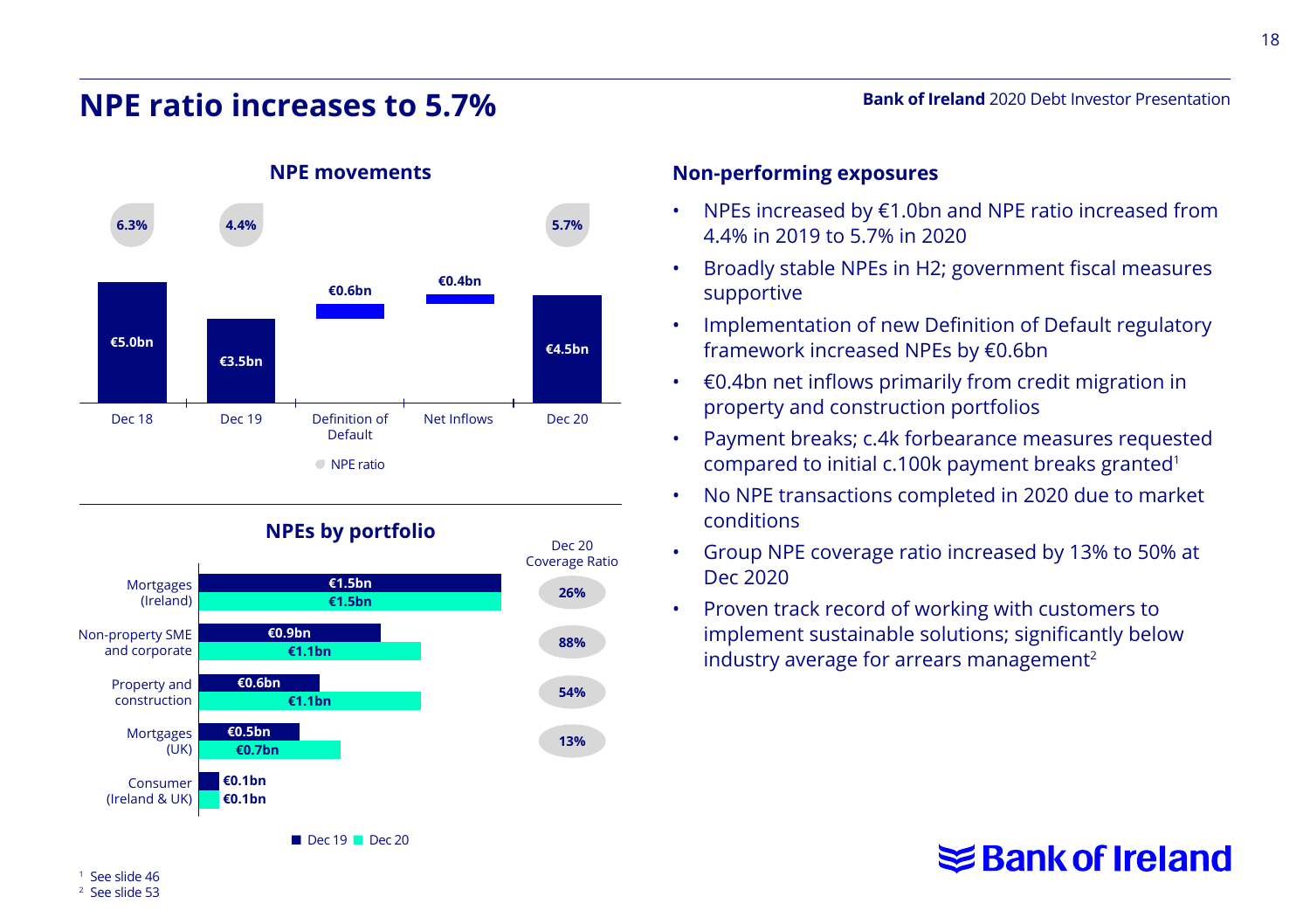**Bank of Ireland** 2020 Debt Investor Presentation

# Capital & MREL

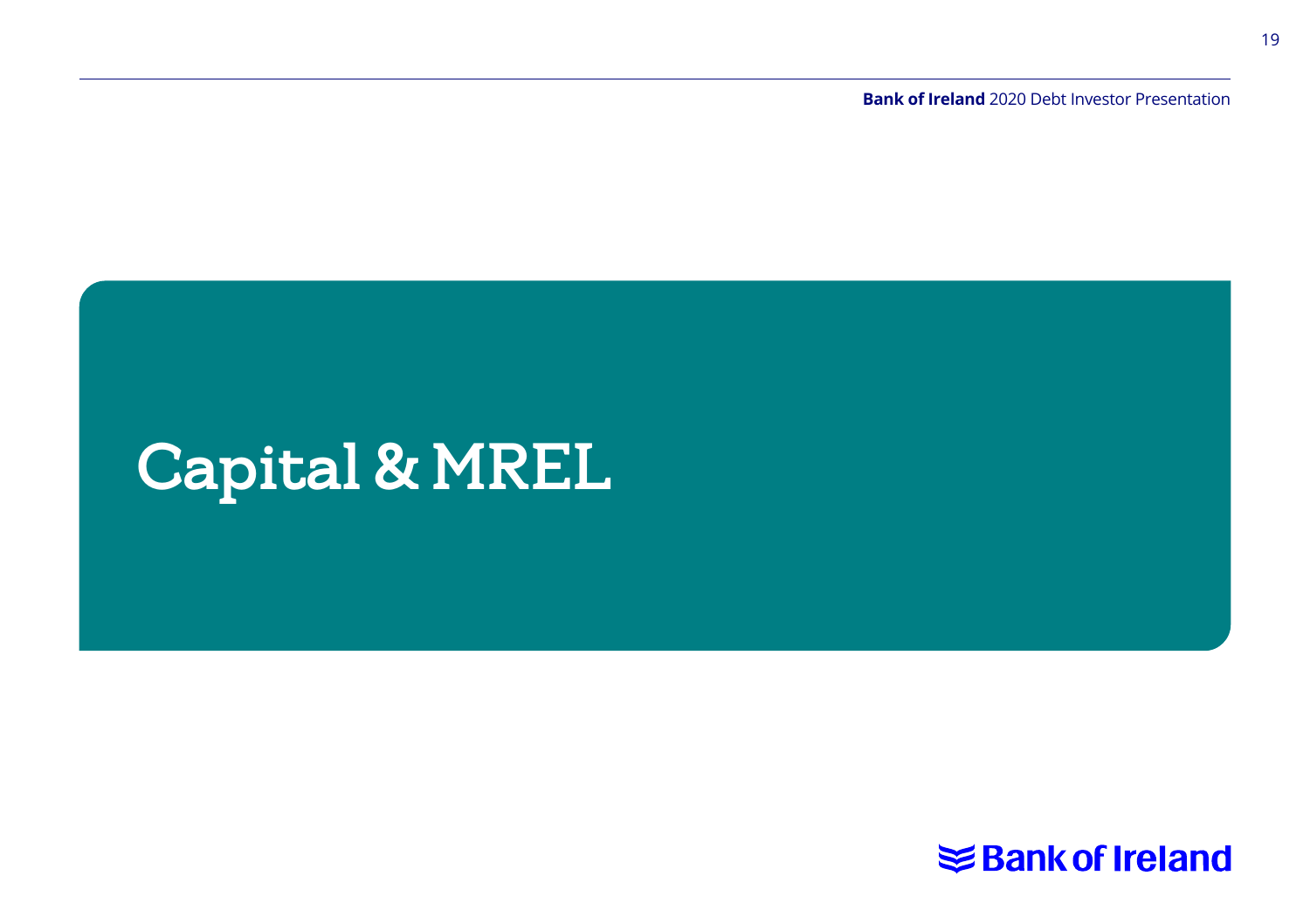#### **Bank of Ireland** 2020 Debt Investor Presentation **Robust capital ratio performance despite COVID-19**



#### **Fully loaded CET1 ratio**

#### **Headroom to 2021 CET1 regulatory capital requirements**



#### **Strong Capital Position**

- Regulatory CET1 ratio 14.9% at Dec 2020, reduced 10bps in the year; supported by IFRS 9 addback which reduced impairment impact on the ratio
- Expected loss absorbed c.80bps of 2020 impairment charge
- RWAs reduced by c.€1.9bn, primarily driven by SME support factor and FX
- 2% reduction in RWA density driven by lower Ireland mortgage risk weights and benefit of SME support factor
- Previously guided 80bps impact of regulatory capital demand by end 2021 is now materially complete
- <sup>1</sup> Pre-impairment organic capital generation primarily consists of attributable profit excluding impairment and movements in regulatory deductions

# **≋Bank of Ireland**

<sup>2</sup> Loan growth / RWA movements from changes in loan book mix, asset quality and movements in other RWAs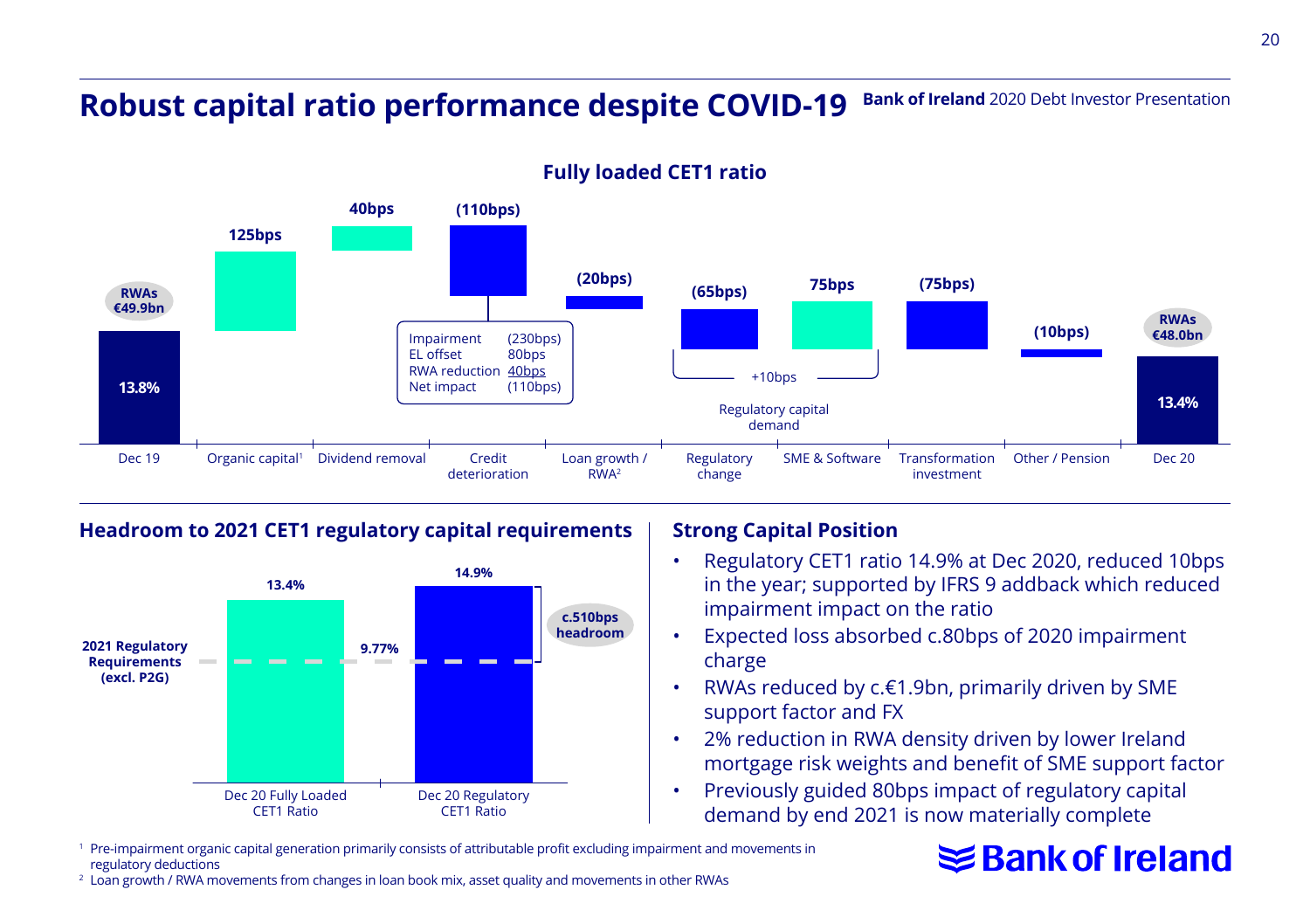#### **Bank of Ireland** 2020 Debt Investor Presentation

## **Regulatory Ratios**



#### **Regulatory CET1 ratio**

| <b>Regulatory Capital Metrics</b> | <b>Dec 19</b> | <b>Dec 20</b> |
|-----------------------------------|---------------|---------------|
| <b>CET1 Ratio</b>                 | 15.0%         | 14.9%         |
| Tier 1 Items/ Instruments:        | 1.3%          | 2.0%          |
| <b>Tier 1 Ratio</b>               | 16.3%         | 16.9%         |
| Tier 2 Items/ Instruments:        | 2.3%          | 2.3%          |
| <b>Total Capital Ratio</b>        | 18.6%         | 19.2%         |
| <b>Risk Weighted Assets</b>       | €50.1bn       | €48.4bn       |
| <b>MREL Ratio</b>                 | 23.8%         | 24.6%         |
| <b>Leverage Ratio</b>             | 7.1%          | 7.1%          |

#### **CET1**

• Movement in CET1 ratio broadly aligned with movement in fully loaded ratios with reduced impact of credit deterioration during the period due to IFRS 9 addback

#### **Tier 1 & Total Capital**

- Increase of c.70bps in Tier 1 bucket following AT1 issuance during 2020
- No material change to Tier 2 bucket
- Potential for modest Tier 2 issuance following P2R composition change

#### **MREL**

- AT1 and senior debt issuance of c.€1.1bn during 2020
- MREL ratio of 24.6% based on RWA at Dec 2020

<sup>1</sup> See slide 55 for additional detail<br><sup>2</sup> Pre-impairment organic capital generation primarily consists of attributable profit excluding impairment and movements in regulatory deductions

<sup>&</sup>lt;sup>3</sup> Loan growth / RWA movements from changes in loan book mix, asset quality and movements in other RWAs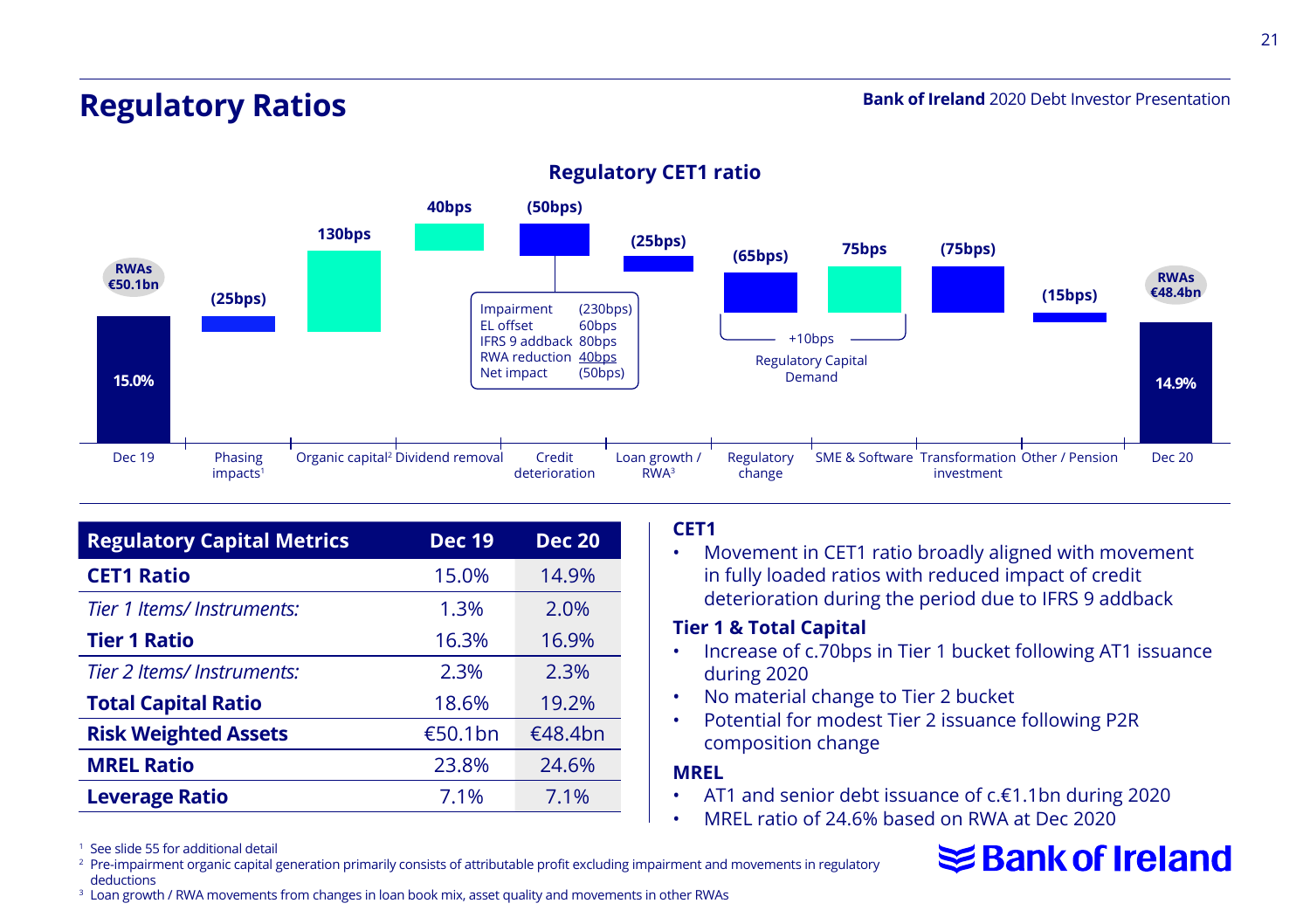# **Balance Sheet**

|                            | <b>Dec 2019</b><br>$(\epsilon$ bn) | <b>Dec 2020</b><br>$(\epsilon$ bn) |
|----------------------------|------------------------------------|------------------------------------|
| <b>Customer loans</b>      | 79                                 | 77                                 |
| Liquid assets              | 27                                 | 31                                 |
| Other assets               | 26                                 | 26                                 |
| <b>Total assets</b>        | 132                                | 134                                |
| <b>Customer deposits</b>   | 84                                 | 89                                 |
| Wholesale funding          | 11                                 | 9                                  |
| Shareholders' equity       | 10                                 | 9                                  |
| Other liabilities<br>27    |                                    | 27                                 |
| <b>Total liabilities</b>   | 132                                | 134                                |
| TNAV per share<br>€8.21    |                                    | €7.32                              |
| Closing EUR / GBP FX rates | 0.85                               | 0.90                               |

|                          | Dec 2019 | <b>Dec 2020</b> |
|--------------------------|----------|-----------------|
| Liquidity Coverage Ratio | 138%     | 153%            |
| Net Stable Funding Ratio | 131%     | 138%            |
| Loan to Deposit Ratio    | 95%      | 86%             |

#### **Funding & Liquidity**

- LDR reduced from 95% to 86% on foot of reduction in customer loans and growth in customer deposits
- Growth in customer deposits reflected in c.€4bn increase in liquid assets
- LCR increased from 138% to 153%
- NSFR increased from 131% to 138%

#### **Customer deposits: €88.6bn**

• Growth of €4.6bn principally due to the impact of COVID-19 restrictions and lower consumer spending

#### **Wholesale Funding**

- Reduction of €2bn in wholesale funding as maturities funded from liquid assets
- MREL requirements primary driver of new wholesale funding

#### **Tangible Net Asset Value**

• TNAV decreased to €7.32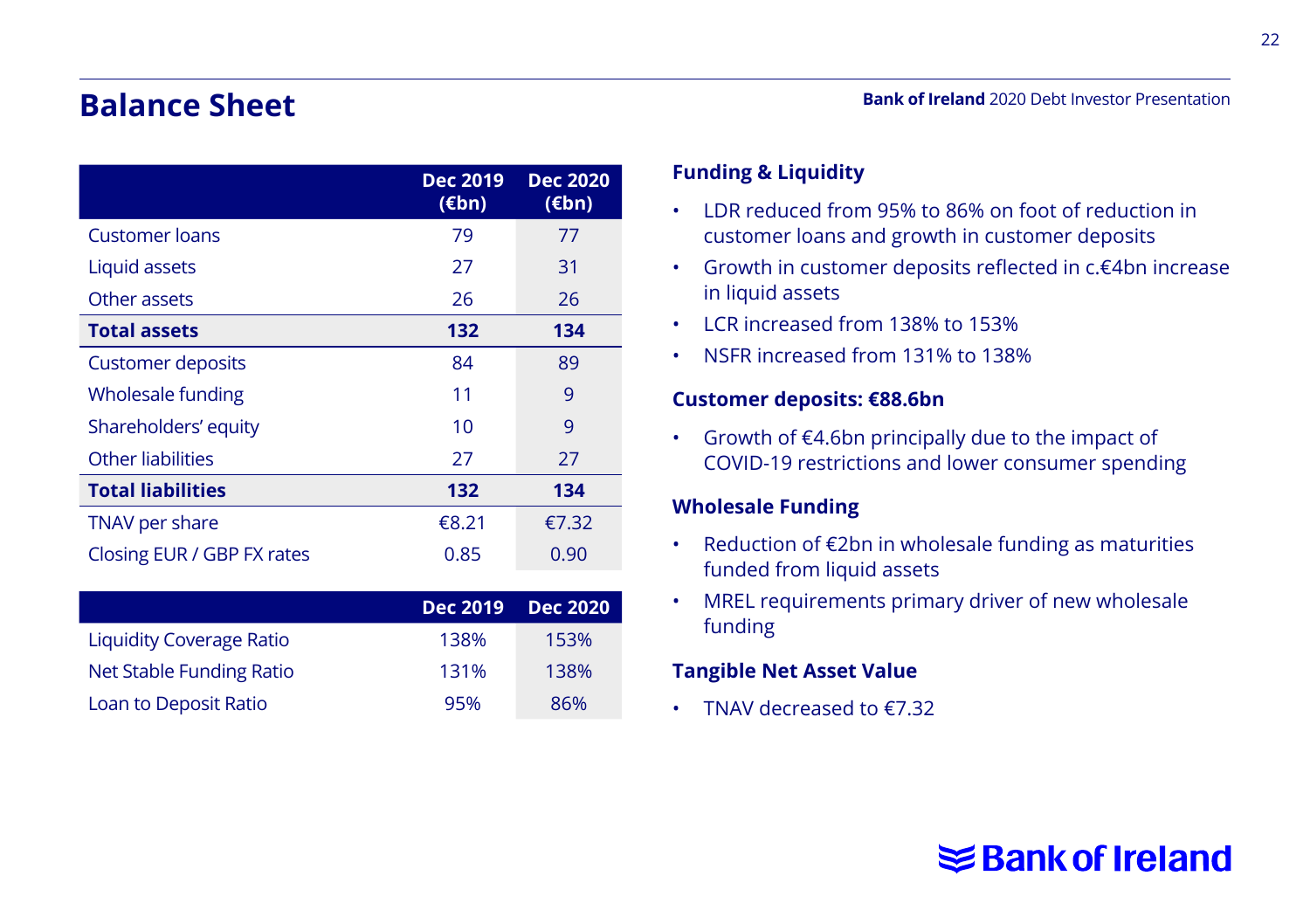## **Meaningful buffer to potential MDA<sup>1</sup> restrictions**

#### **Regulatory CET1 ratio vs. MDA Threshold**



- Regulatory CET1 ratio of 14.9% at Dec 2020
	- Continued phase-in of existing transitional adjustments expected to consume c.20-40bps per annum to 2025

**Bank of Ireland** 2020 Debt Investor Presentation

- Previously guided 80bps impact of regulatory capital demand by end 2021 is now materially complete
- O-SII buffer expected to increase to 1.5% in Jul 2021
- Dec 2020 Regulatory CET1 ratio of 14.9% provides a buffer of c.5.4% to MDA threshold, reducing to c.4.9% from Jul 2021 as O-SII buffer increases
- Further Tier 2 issuance could increase distance to MDA threshold to c.5.6% (5.1% post Jul 2021)
- MREL-MDA expected to come into effect from Jan 2022

<sup>1</sup> The Maximum Distributable Amount is determined as a percentage of attributable profits earned in the period to which the buffer breach and MDA calculation pertains, and will vary depending on the extent of the breach of the CBR which is measured in quartiles (bottom quartile – 0%, second quartile – 20%, third quartile – 40% and top quartile – 60% of profits) <sup>2</sup> Assumes static capital stack with no incremental Tier 2 issuance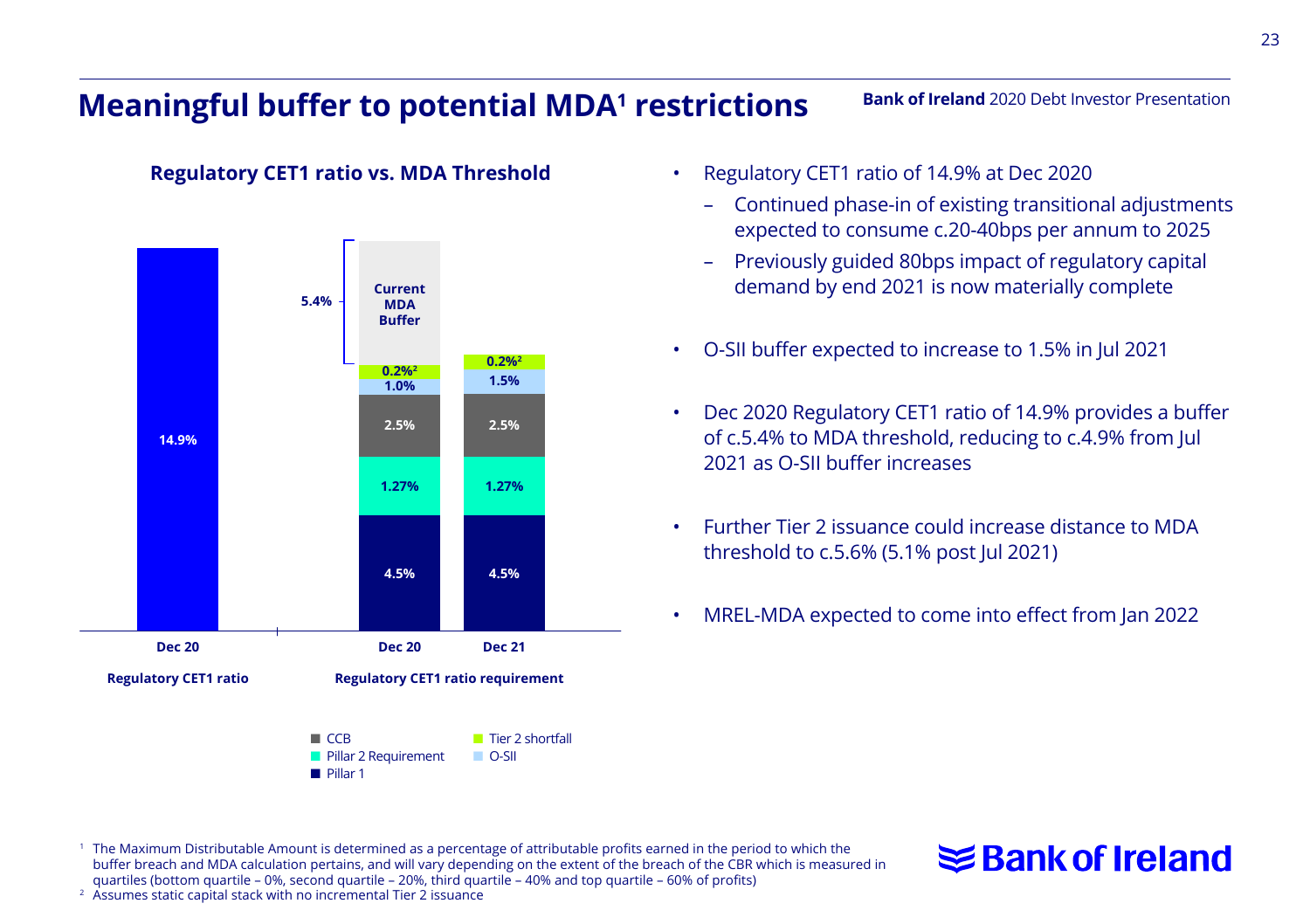# **Risk Weighted Assets (RWAs) / Leverage Ratio**

#### **Customer lending average credit risk weights – Dec 20201/2**

(Based on regulatory exposure class)

|                                     | EAD <sup>3</sup><br>$(\epsilon$ bn) | <b>RWA</b><br>$(\epsilon$ bn) | Avg. Risk<br>Weight |
|-------------------------------------|-------------------------------------|-------------------------------|---------------------|
| <b>Ireland Mortgages</b>            | 23.6                                | 6.3                           | 27%                 |
| <b>UK Mortgages</b>                 | 22.6                                | 4.5                           | 20%                 |
| <b>SMF</b>                          | 17.3                                | 12.1                          | 70%                 |
| Corporate                           | 10.3                                | 10.3                          | 99%                 |
| <b>Other Retail</b>                 | 5.9                                 | 4.2                           | 71%                 |
| <b>Customer lending credit risk</b> | 79.8                                | 37.4                          | 47%                 |

- IRB approach accounts for:
	- 66% of credit EAD (Dec 19: 69%)
	- 73% of credit RWA (Dec 19: 73%)
- Regulatory RWA has decreased from €50.1bn at Dec 2019 to €48.4bn at Dec 2020. The decrease is primarily due to the impact of regulatory change being offset by reductions in RWA from the application of revised SME Supporting Factor, impact of changes in asset quality and foreign exchange movements

#### **Leverage Ratio**

- Fully Loaded Leverage Ratio: 6.4%
- Regulatory Leverage Ratio: 7.1%

**EBA Transparency Exercise 2020**

Country by Country Average IRB risk weights

**Residential Mortgages – Jun 2020**



#### **EBA Risk Dashboard – Jun 2020**

Country by Country Average Regulatory Leverage ratios



# **≤Bank of Ireland**

**Bank of Ireland** 2020 Debt Investor Presentation

<sup>1</sup> EAD and RWA include both IRB and Standardised approaches and comprise both non-defaulted and defaulted loans <sup>2</sup> Securitised exposures are excluded from the table (i.e. excludes exposures included in CRT executed in Nov 2017 and Dec 2019)

<sup>3</sup> Exposure at default (EAD) is a regulatory estimate of credit risk exposure consisting of both on balance exposures and off balance sheet commitments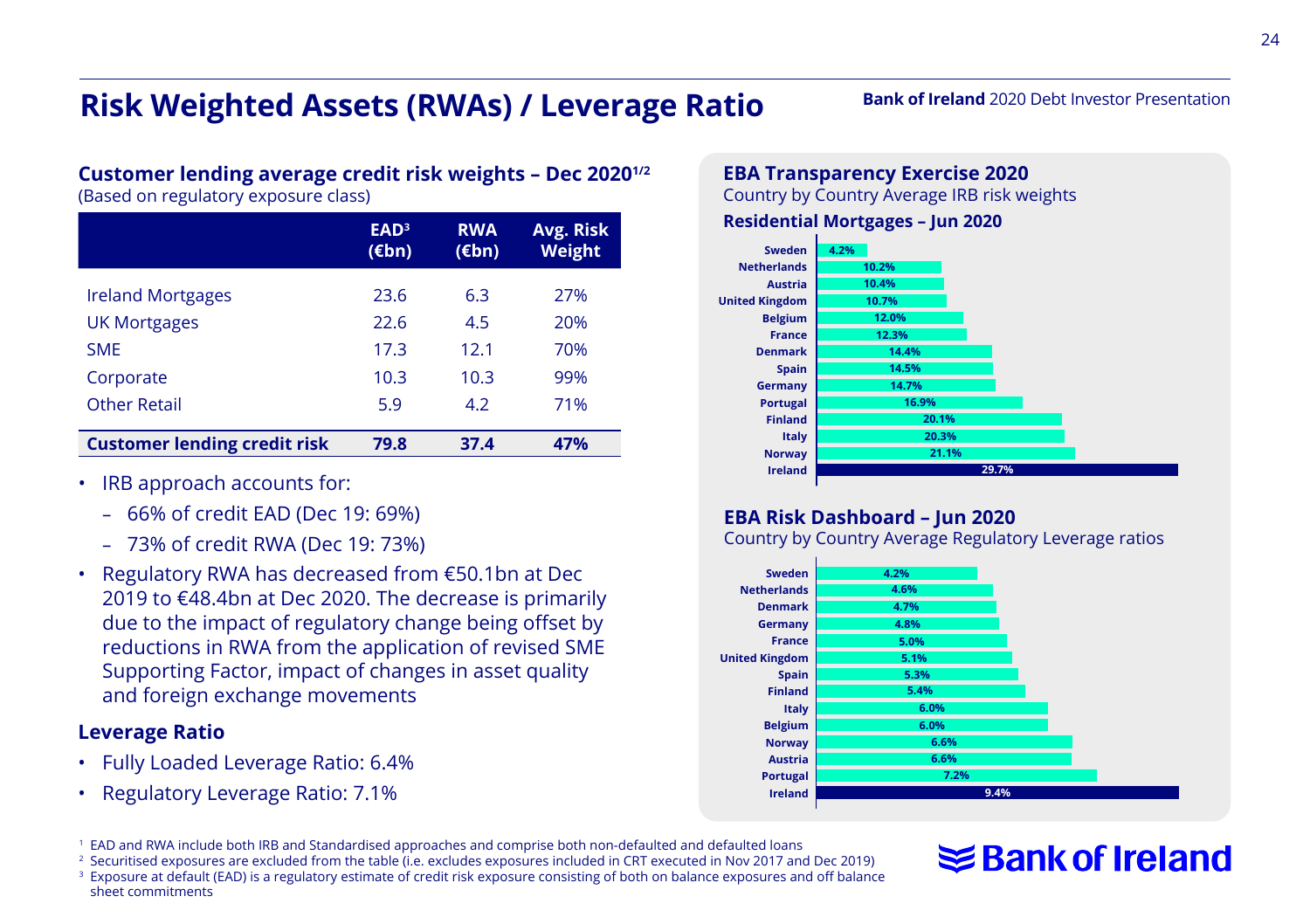#### **EBA Transparency Exercise 20201**

**Bank of Ireland** 2020 Debt Investor Presentation

#### **Bank of Ireland's IRB RWA density across major loan portfolios exceeds a wide distribution of European peers**













<sup>1</sup> Charts represent 30 June 2020 figures published by the EBA for ABN AMRO, Banco Comercial Português, Groupe BPCE, CaixaBank, Commerzbank, Danske Bank, DNB Bank, Erste Group, Svenska Handelsbanken, Intesa Sanpaolo, KBC Group, Lloyds Banking Group

<sup>2</sup> Credit Risk IRB Approach Risk Exposure Amount divided by Exposure Value for "Corporates – Of Which SME" at 30 June 2020

<sup>3</sup> Credit Risk IRB Approach Risk Exposure Amount divided by Exposure Value for "Corporates – Excluding SME & Specialised Lending" at 30 June 2020

<sup>4</sup> Credit Risk IRB Approach Risk Exposure Amount divided by Exposure Value for "Retail – Secured on Real Estate Property" at 30 June 2020 <sup>5</sup> "Leverage Ratio – Using a transitional definition of Tier 1 Capital" at 30 June 2020

 $\leq$  Bank of Ireland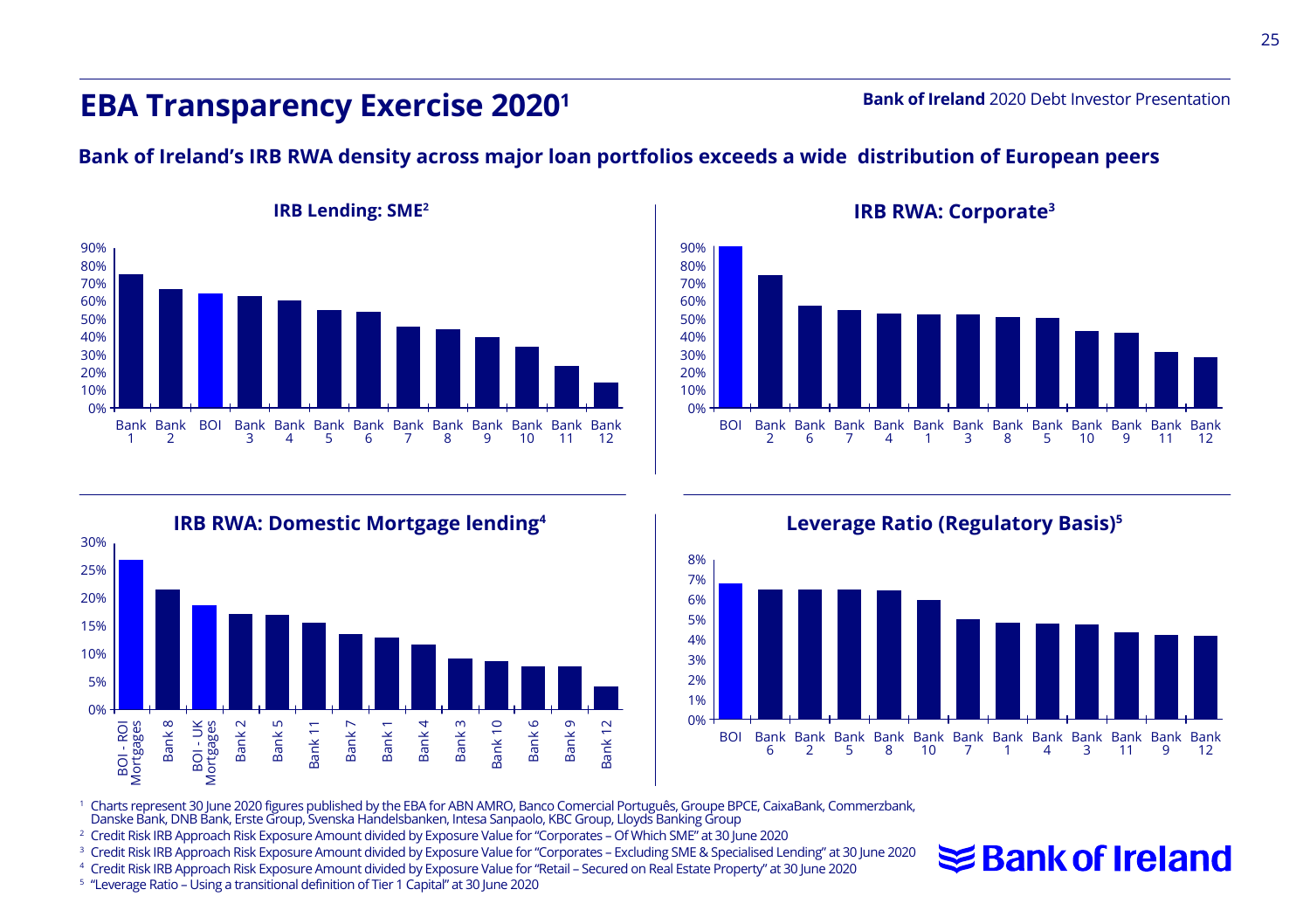# **Regulatory Capital Requirements**

**Bank of Ireland** 2020 Debt Investor Presentation

| <b>Pro forma CET1 Regulatory Capital Requirements</b> | 2019                                             | 2020  | 2021                     |
|-------------------------------------------------------|--------------------------------------------------|-------|--------------------------|
| Pillar 1 - CET1                                       | 4.50%                                            | 4.50% | 4.50%                    |
| Pillar 2 Requirement (P2R)                            | 2.25%                                            | 1.27% | 1.27%                    |
| <b>Capital Conservation Buffer (CCB)</b>              | 2.50%                                            | 2.50% | 2.50%                    |
| Ireland Countercyclical buffer (CCyB)                 | 0.60%                                            | 0.00% | 0.00%                    |
| UK Countercyclical buffer (CCyB)                      | 0.30%                                            | 0.00% | 0.00%                    |
| O-SII Buffer (phase in July each year)                | 0.50%                                            | 1.00% | 1.50%                    |
| Systemic Risk Buffer - Ireland                        |                                                  |       | $\overline{\phantom{a}}$ |
| <b>Pro forma Minimum CET1 Regulatory Requirements</b> | 10.65%                                           | 9.27% | 9.77%                    |
| <b>Pillar 2 Guidance (P2G)</b>                        | Not disclosed in line with regulatory preference |       |                          |

#### **Regulatory Capital Requirements**

- The Group's 2021 regulatory CET1 requirement, excluding P2G, has reduced by 188bps to 9.77%
- CET1 headroom of c.510bps to Dec 2021 regulatory capital requirements of 9.77%
- Regulatory total capital ratio of 19.2% at Dec 2020 provides headroom of c.495bps above 2021 total capital requirement of 14.25%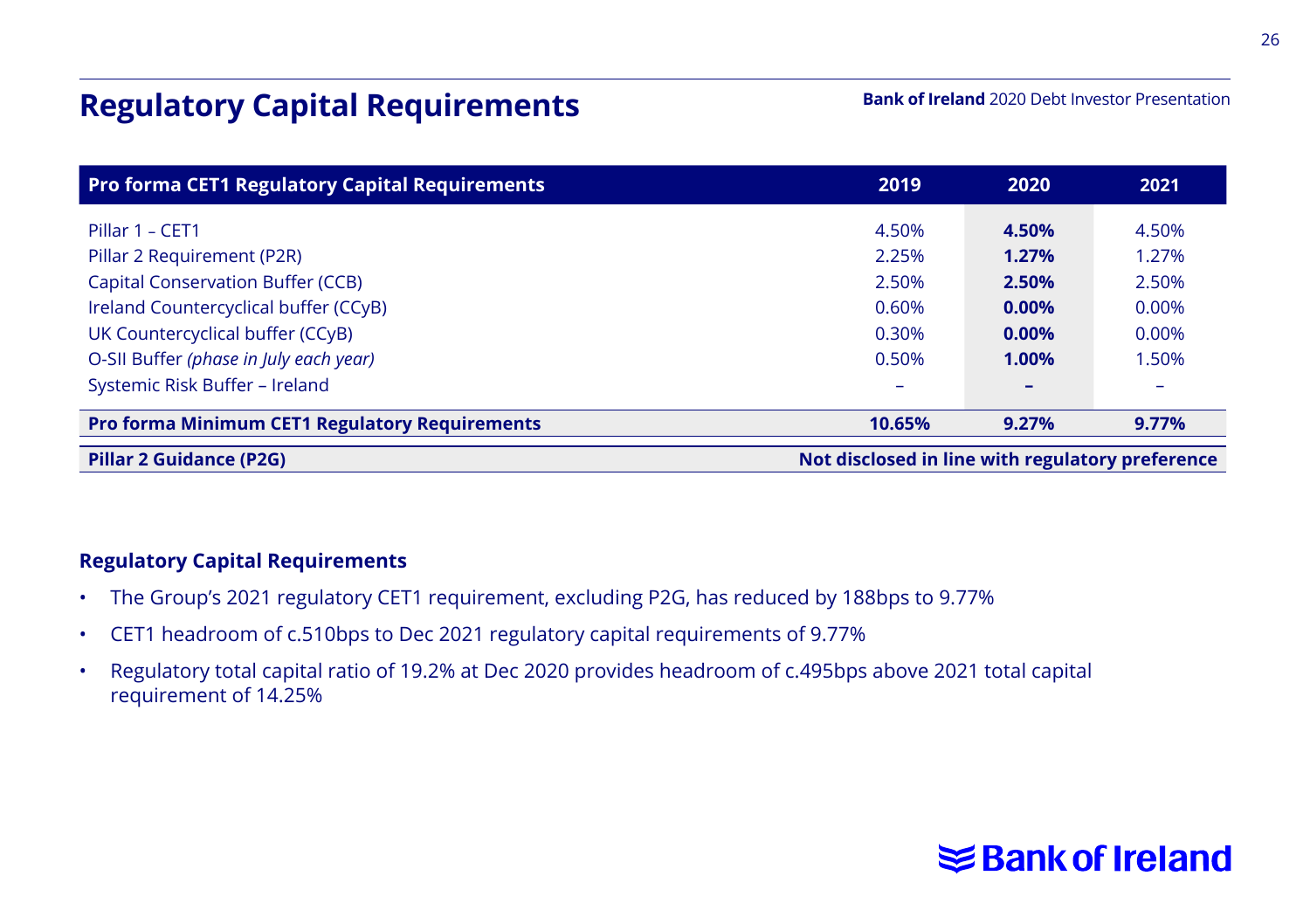#### **MREL Requirement**



**Bank of Ireland** 2020 Debt Investor Presentation

- Dec 2020 MREL ratio of 24.6% (10.3% on a leverage basis)
- Interim binding MREL requirements, to be met by 1 Jan 2022, of 24.95% on an RWA basis and 7.59% on a leverage basis
- MREL RWA requirement consists of a Single Resolution Board (SRB) target of 20.95% (based on the Group's capital requirements as at 30 Jun 2020) and Group's expected Combined Buffer Requirement (CBR) of 4% on 1 Jan 2022 (comprising the Capital Conservation Buffer of 2.5% and an O-SII buffer of 1.5%)
- 2024 MREL requirement is expected to increase to c.28% (based on expected Dec 2021 regulatory capital requirements) as the SRB target is updated to reflect the phase-in of the O-SII buffer and the phase-out of MREL adjustments
- MREL eligible senior debt issuance of c.€1bn-€2bn p.a. anticipated

# **≤Bank of Ireland**

<sup>1</sup> Expected CBR of 4% on 1 Jan 2022 comprising CCB of 2.5% and O-SII of 1.5% <sup>2</sup> Expected Jan 2024 SRB Target of 23.78% assumes the MCC adjustment of 0.94% is fully phased out by Jan 2024 27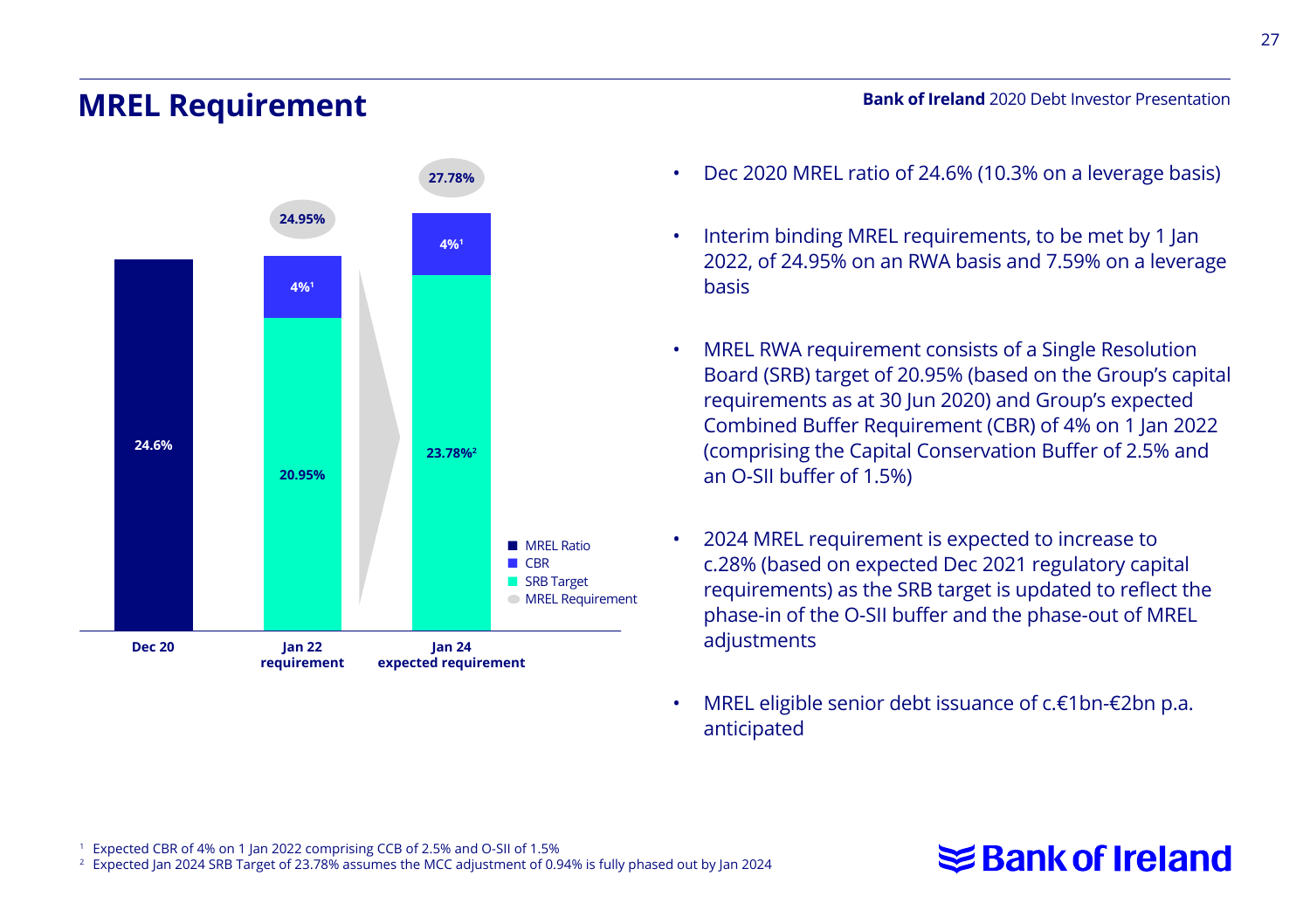# **Credit Ratings**



#### **Instrument Ratings**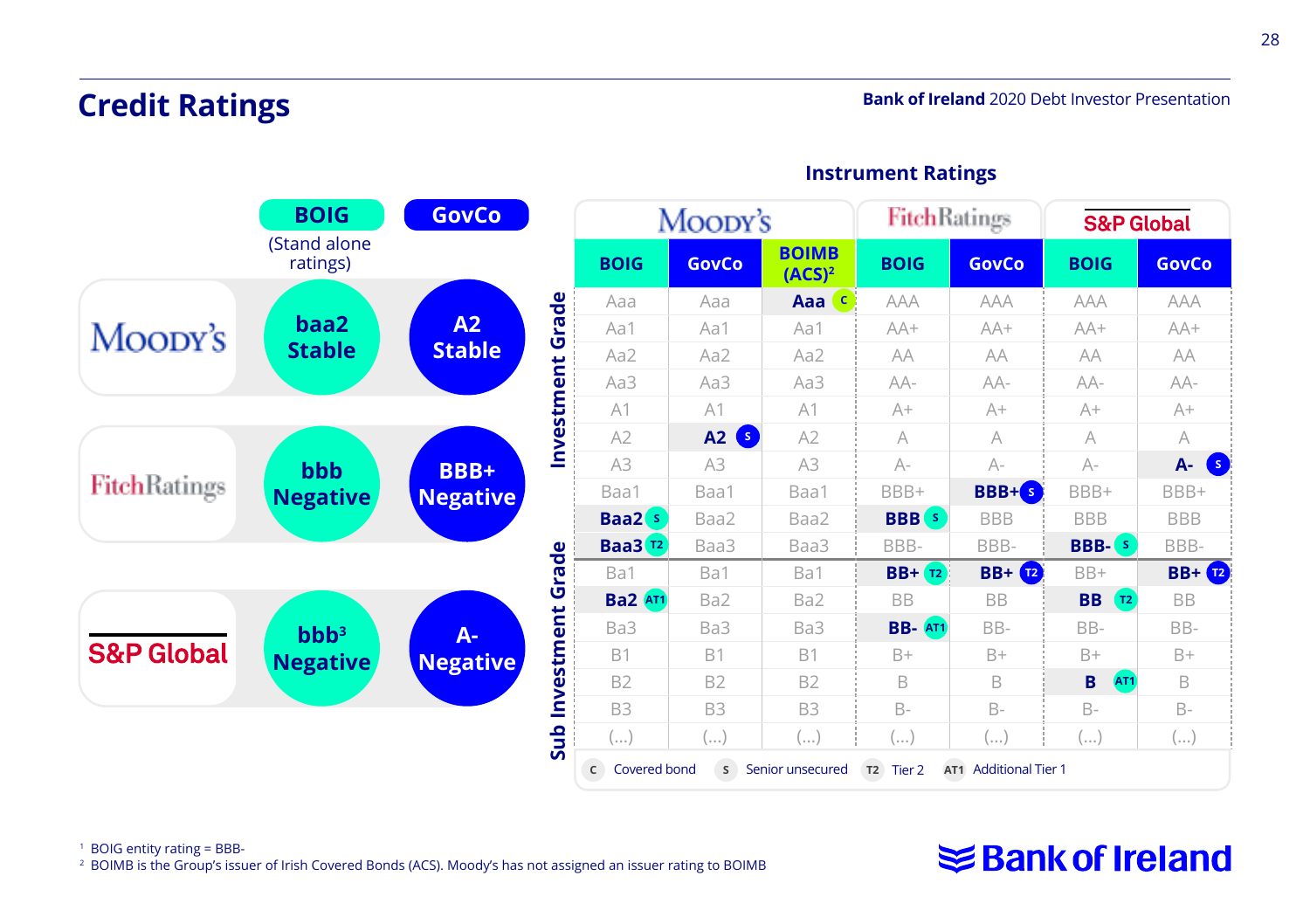# **Corporate Structure**

**Bank of Ireland** 2020 Debt Investor Presentation



- Preferred resolution strategy for the Group consists of a Single Point of Entry (SPE) bail-in strategy through the Group holding company (BOIG)
	- Transparent and well-defined resolution strategy in comparison to other jurisdictions
	- In 2017 BOIG introduced on top of the existing group structure supporting an SPE preferred resolution strategy
	- No change to any of the Group's existing operating companies
- Bail-in at BOIG is the primary resolution tool. MREL requirements are expected to be met through junior and senior issuance from BOIG
- Losses are passed to BOIG by the write-down of intragroup assets. BOIG investors bear loss in accordance with the resolution<sup>2</sup> hierarchy. Resolution authorities required to apply the "No creditor worse off" principle in application of the bail-in tool
- Funding requirements may also continue to be met, as required, through the issue of Irish Covered Bonds (ACS) by Bank of Ireland Mortgage Bank, Residential Mortgage Backed Securities (RMBS) by Bank of Ireland (UK) plc and senior unsecured issuance by GovCo

<sup>1</sup> 100% shareholding via intermediate holding company <sup>2</sup> Per Regulations 87 and 96 of the European Union (Bank Recovery and Resolution) Regulations 2015, as amended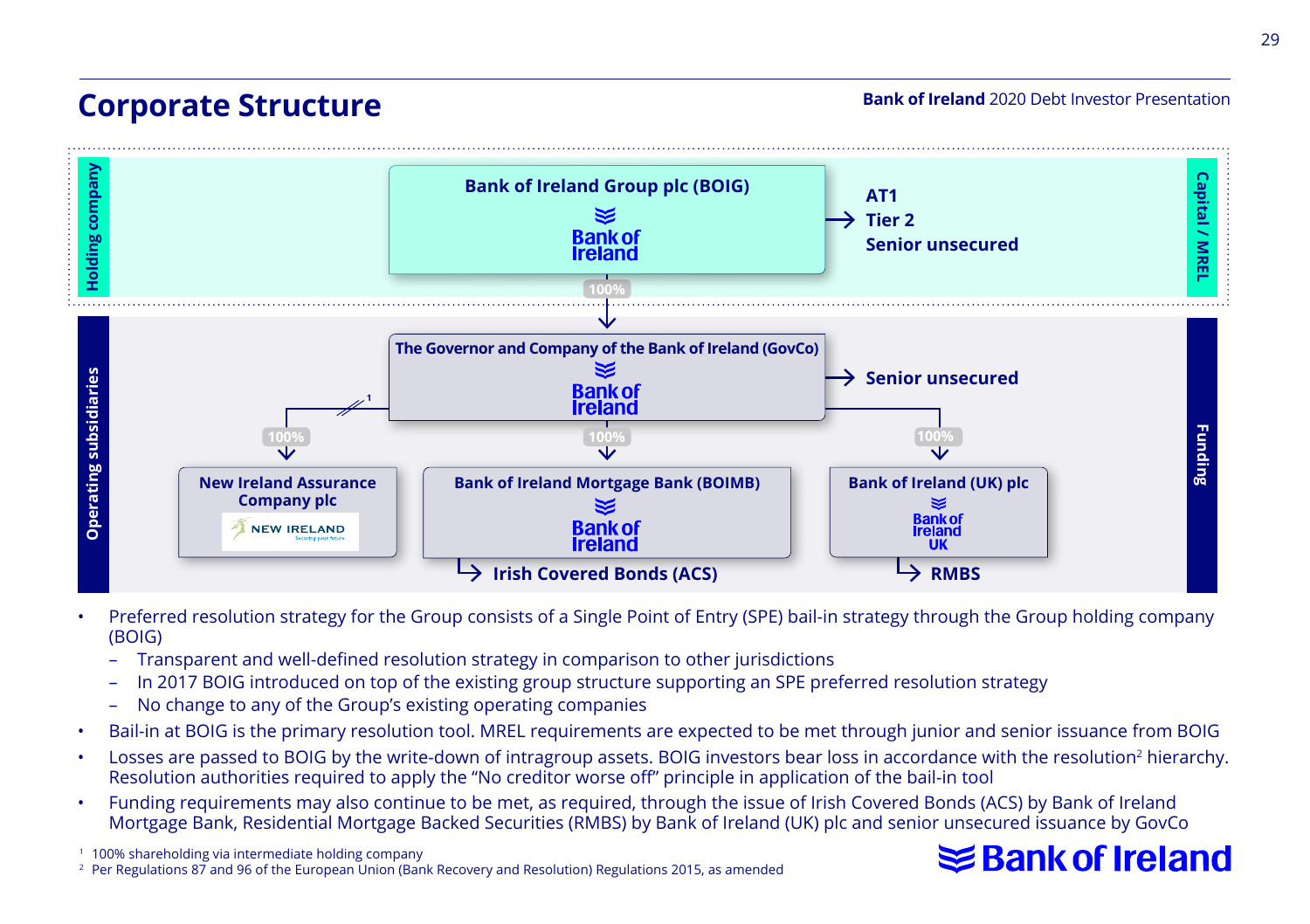# **Summary highlights**

**Bank of Ireland** 2020 Debt Investor Presentation

| <b>Capital</b>       | Continued pre-impairment organic capital generation; Strong capital position with fully<br>$\bullet$<br>loaded CET1 ratio of 13.4%, regulatory CET1 ratio 14.9%<br>Optimisation of capital structure materially complete; MDA headroom increased to<br>$\bullet$<br>c.540bps at December 2020 |
|----------------------|-----------------------------------------------------------------------------------------------------------------------------------------------------------------------------------------------------------------------------------------------------------------------------------------------|
| <b>RWA</b>           | IRB RWA density across largest customer loan portfolios exceeds a wide distribution of<br>$\bullet$<br>European peers<br>RWA density offers potential mitigation against future implementation of Basel IV<br>$\bullet$                                                                       |
| <b>MREL</b>          | MREL Ratio of 24.6% at December 2020<br>$\bullet$<br>Jan 2022 interim target of 24.95%; Jan 2024 expected target of c.28%<br>$\bullet$<br>MREL eligible senior debt issuance of c.€1bn-€2bn p.a. anticipated; expected to include<br>green bonds                                              |
| <b>Economy</b>       | COVID-19 continues to impact, but Irish and UK economies expected to see reopening and a<br>$\bullet$<br>recovery in GDP in 2021, supported by the rollout of vaccine immunisation programmes                                                                                                 |
| <b>Asset Quality</b> | Payment break performance better than expected with NPE stable in H2<br>$\bullet$<br>Proven track record of working with customers to implement sustainable solutions;<br>٠<br>significantly below industry average for arrears management                                                    |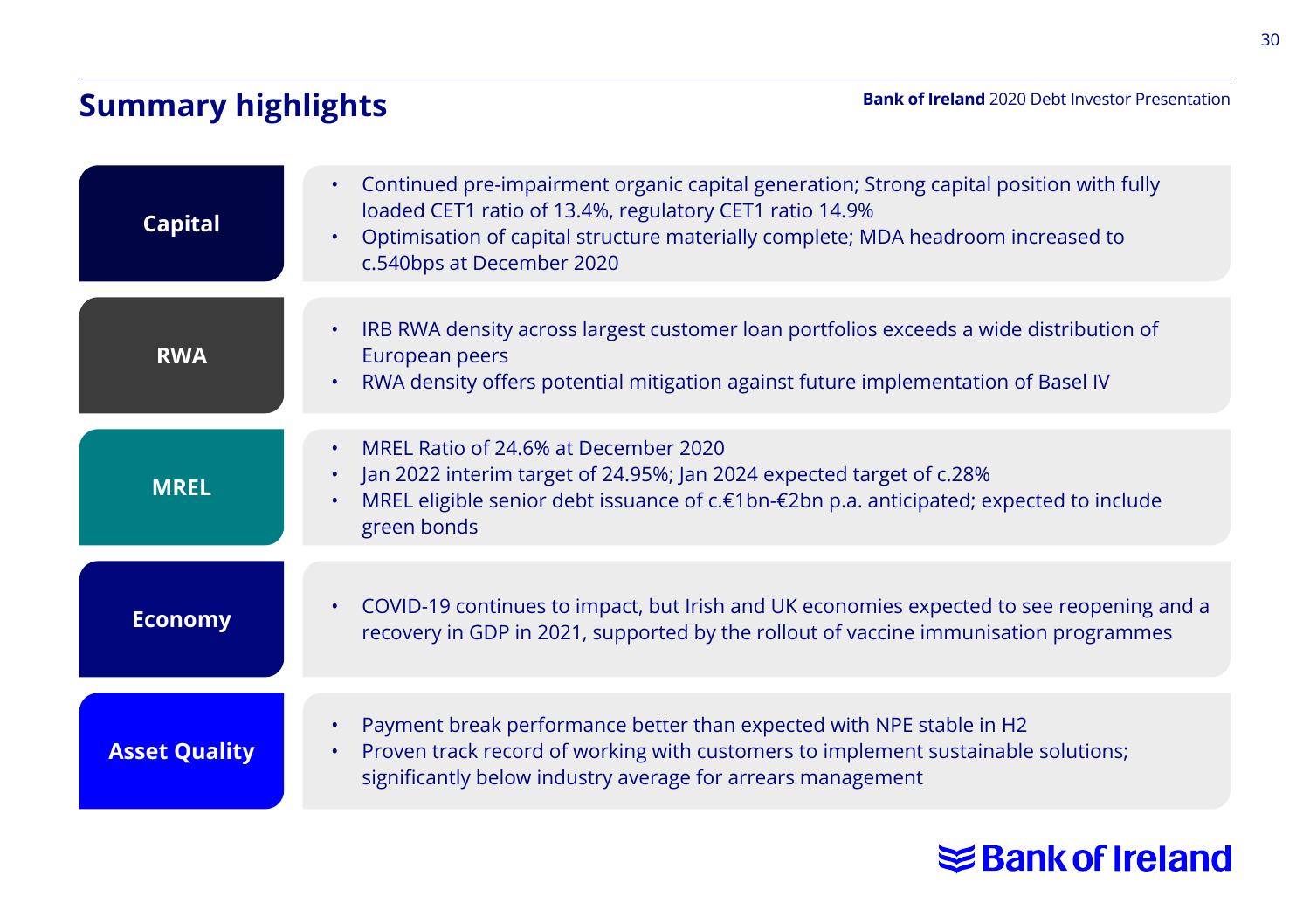**Bank of Ireland** 2020 Debt Investor Presentation

# Green Bond Framework

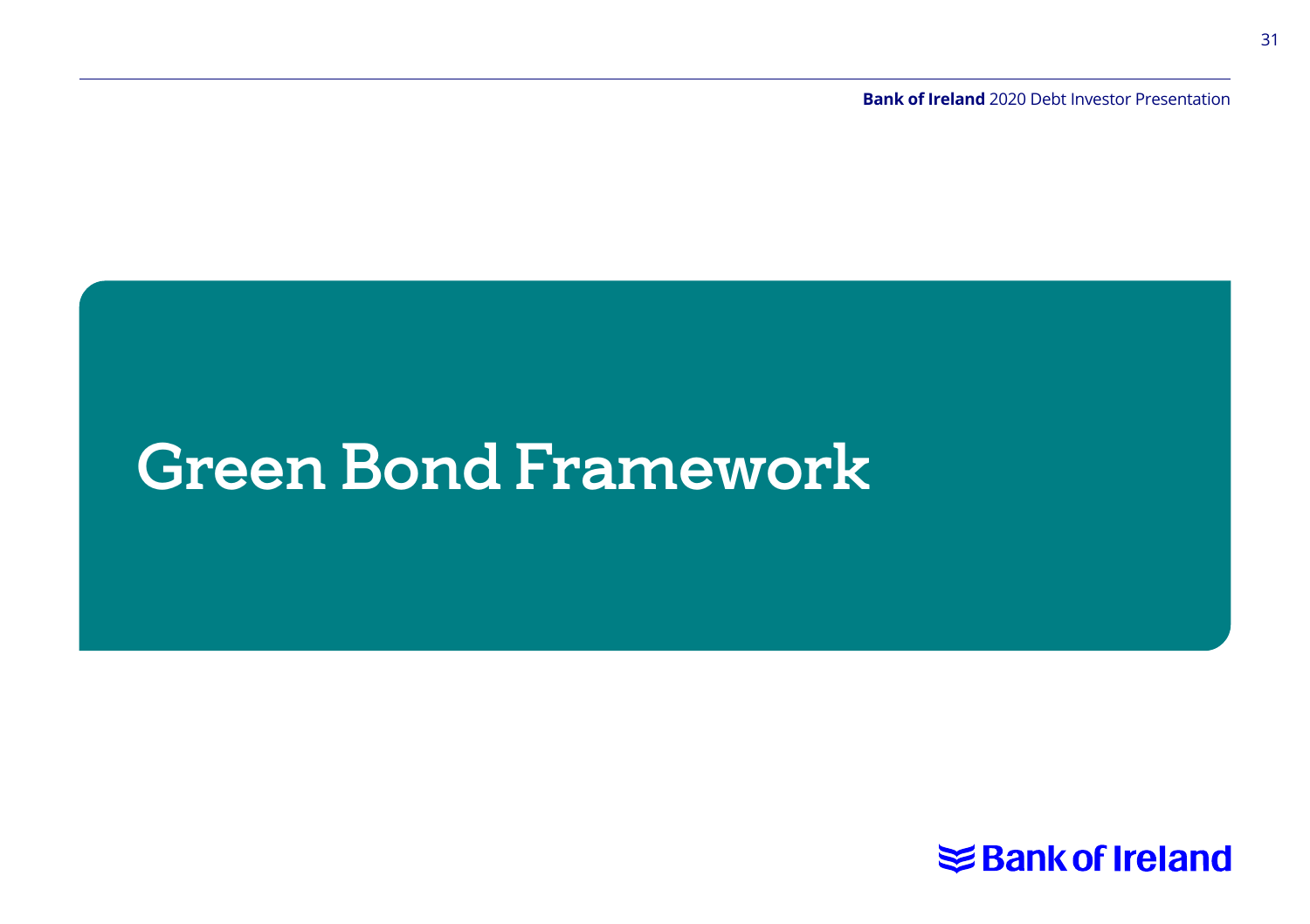# **Green Bond Framework**

#### **Bank of Ireland** 2020 Debt Investor Presentation

Green Bonds are an important part of the Group's Responsible and Sustainable Business Strategy as we look to finance our customers' transition to the low carbon economy and take an active role in combating climate change through sustainable finance

1

#### **Key Features**

- Aligned to the Green Bond Principles published by ICMA in 2018
- Second Party Opinion provided by Sustainalytics
- The Group will allocate an equivalent amount of the net proceeds to lending to eligible green assets
- The Framework caters for secured, senior and subordinated issuance
- A 'lookback' period of 36 months has been applied to the Green Eligible Assets Portfolio

#### **ESG Ratings**

**SUSTAINALYTICS** 

ESG Risk rating 22.4 (Medium Risk). Places the Group in the 13<sup>th</sup> percentile of Banks (Industry Group)

**MSCI** BB (average)

44

Ratings D Benchmarkin B (management level)

**Green Bond Framework Pillars**

4

#### **Use of Proceeds**

- An amount equivalent to net proceeds will be allocated to finance/ refinance:
	- Green Buildings & Energy Efficiency
	- Renewable Energy
	- Clean Transportation

#### **Project Evaluation and Selection Criteria** 2

- Green Bond Working Group is responsible for the evaluation and selection of assets for inclusion in the Green Eligible Assets Portfolio
- The portfolio is reviewed on a quarterly basis with loans no longer meeting eligibility criteria being removed

#### **Management of Proceeds** 3

- Net proceeds will be managed on a portfolio basis
- The Group will ensure that the balance of the Green Eligible Assets Portfolio matches or exceeds the total balance of green bonds outstanding

#### **Reporting & External Review**

- Allocation Report will be published alongside external verification provided by an independent accredited provider
- Impact Report the Group intends to provide investors with an impact report on the assets within the Green Eligible Assets Portfolio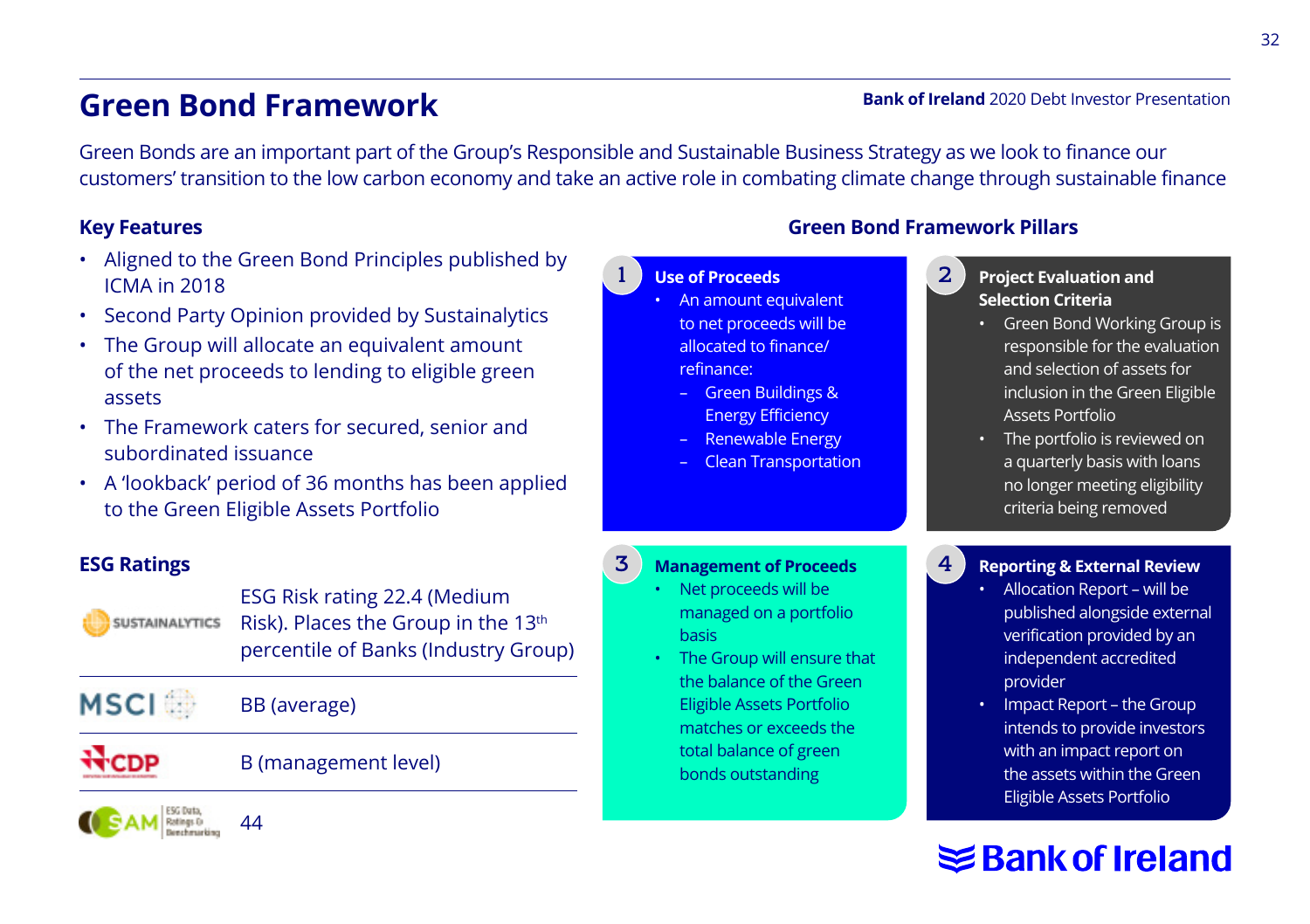| <b>Use of Proceeds</b>                                                                    |                                                                                                                                                                                                                                                                                                                                                                                                                                                                                                                                                                                                                                   | <b>Bank of Ireland</b> 2020 Debt Investor Presentation                                   |               |
|-------------------------------------------------------------------------------------------|-----------------------------------------------------------------------------------------------------------------------------------------------------------------------------------------------------------------------------------------------------------------------------------------------------------------------------------------------------------------------------------------------------------------------------------------------------------------------------------------------------------------------------------------------------------------------------------------------------------------------------------|------------------------------------------------------------------------------------------|---------------|
| <b>Green Bond</b><br><b>Principles Eligible</b><br><b>Category</b>                        | <b>Eligibility Criteria</b>                                                                                                                                                                                                                                                                                                                                                                                                                                                                                                                                                                                                       | <b>Impact</b>                                                                            | <b>UN SDG</b> |
| <b>Green</b><br><b>Buildings</b><br>& Energy<br><b>Efficiency -</b><br><b>Residential</b> | Residential property with an energy efficiency rating within the Top 15% in<br>$\bullet$<br>Ireland, equivalent to BER of 'B3' or better<br>Residential property with a date of construction of 2015 or later<br>$\bullet$<br>New buildings where the net primary energy demand of the new<br>$\bullet$<br>construction is at least 20% lower than the primary energy demand resulting<br>from the relevant NZEB requirements; and/or:<br>Renovations to residential property achieving savings in net Primary Energy<br>$\bullet$<br>Demand of 30%                                                                               | Annual energy<br>efficiency<br>improvements,<br><b>MWh</b><br>tCO <sub>2</sub> e avoided |               |
| Green<br><b>Buildings</b><br>& Energy<br><b>Efficiency -</b><br><b>Commercial</b>         | Commercial property in Ireland, UK and US holding a BREEAM 'Outstanding'<br>$\bullet$<br>or 'Excellent' or LEED 'Platinum' or 'Gold' Certification<br>Net primary energy demand of the new construction is a Commercial<br>property belonging to the top 15% of buildings in Ireland and UK, in terms of<br>energy efficiency*<br>New commercial property where at least 20% lower than the primary energy<br>$\bullet$<br>demand resulting from the relevant NZEB requirements, and/or:<br>Renovations to commercial property where the renovation achieves savings<br>$\bullet$<br>in net Primary Energy Demand of at least 30% | Annual energy<br>efficiency<br>improvements,<br><b>MWh</b><br>tCO2e avoided              |               |
| <b>Renewable</b><br><b>Energy</b>                                                         | Renewable energy generation facilities including onshore and offshore wind,<br>$\bullet$<br>solar and geothermal                                                                                                                                                                                                                                                                                                                                                                                                                                                                                                                  | Renewable<br>energy capacity<br>added, MW<br>tCO2e avoided                               |               |
| <b>Clean</b><br><b>Transportation</b>                                                     | Financing of the purchase, manufacture and operation of Battery Electric<br>٠<br>Vehicles and electrically-powered public transport systems, and the<br>infrastructure that supports clean transportation                                                                                                                                                                                                                                                                                                                                                                                                                         | tCO <sub>2</sub> e avoided                                                               |               |

\*As determined by reference to established energy performance benchmarks. Bank of Ireland anticipates drawing on the most current<br>dataset available at the time of the allocation process (including datasets compiled by any

**Use of Proceeds**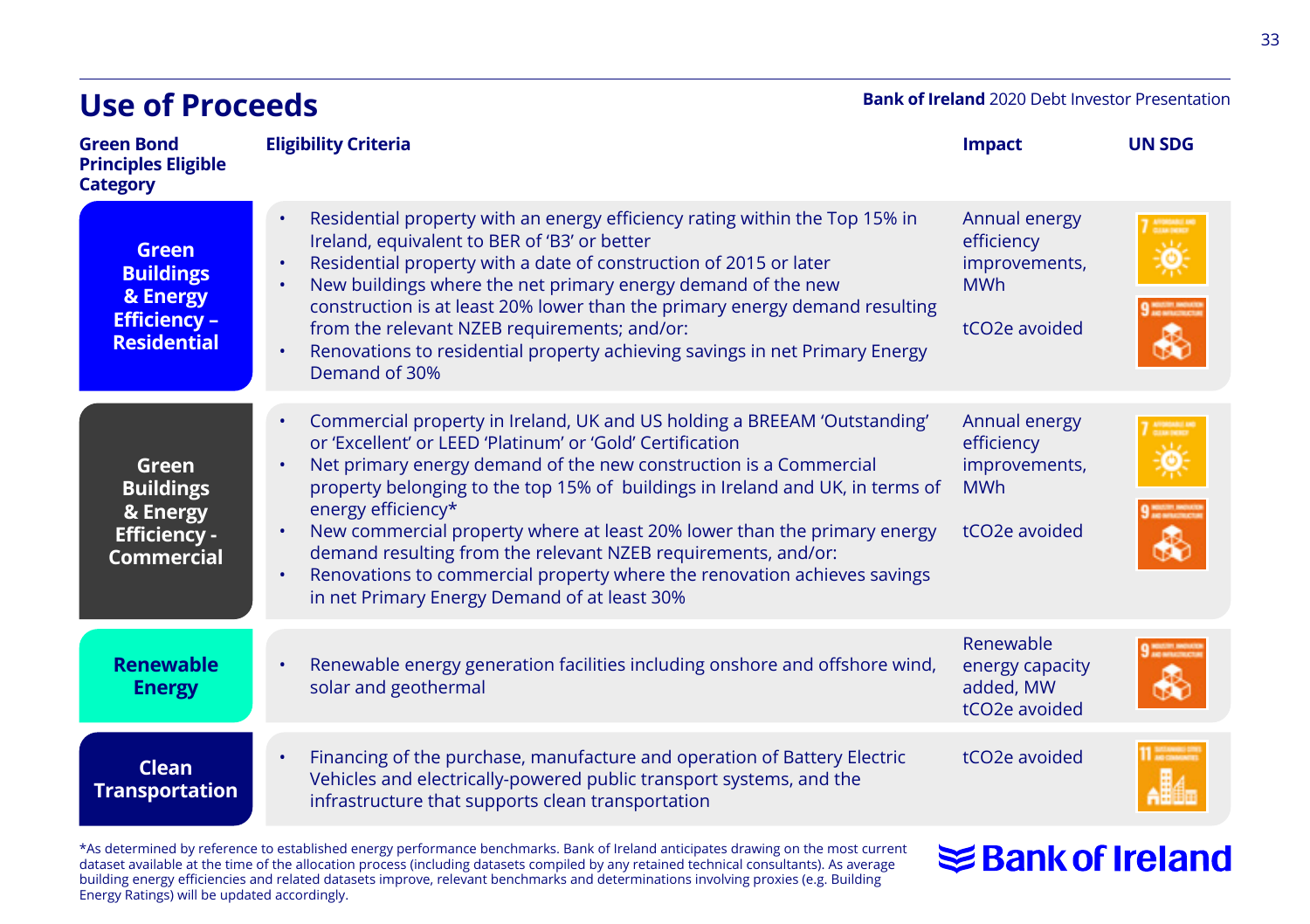**Bank of Ireland** 2020 Debt Investor Presentation



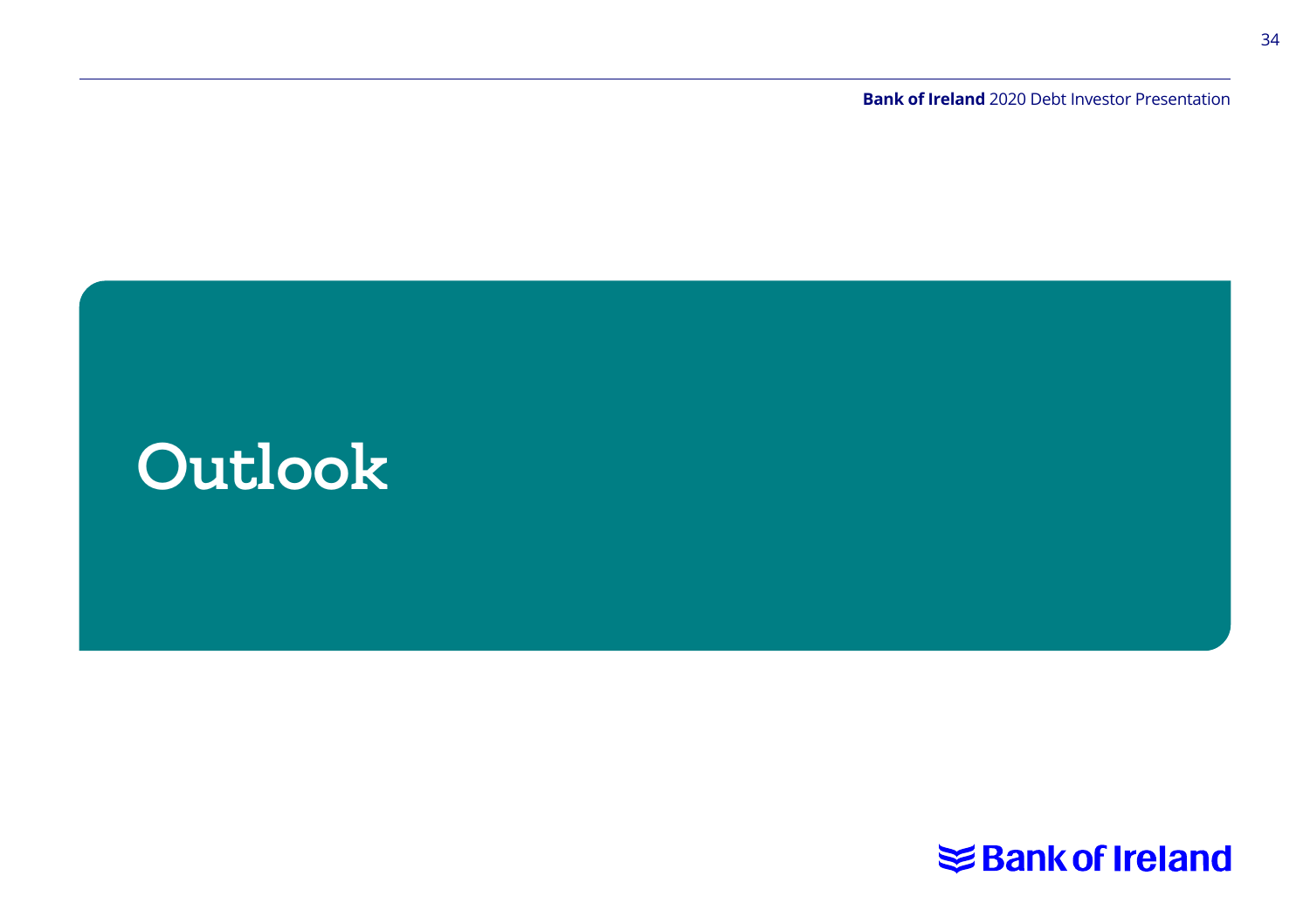# **Proven track record of cost reduction; new €1.5bn target for 2023**

**Bank of Ireland** 2020 Debt Investor Presentation



#### **New €1.5bn 2023 cost target; existing momentum supports target**



- 2023 costs of €1.5bn; sustainable cost reduction enabled by strategic decisions
	- Underpinned by successful voluntary redundancy programme, with c.1,450 FTE exits
	- Simplifying and automating customer journeys
	- Restructure of the UK Business
	- Reduced property footprint, supported by modern and agile Ways of Working
	- New branch strategy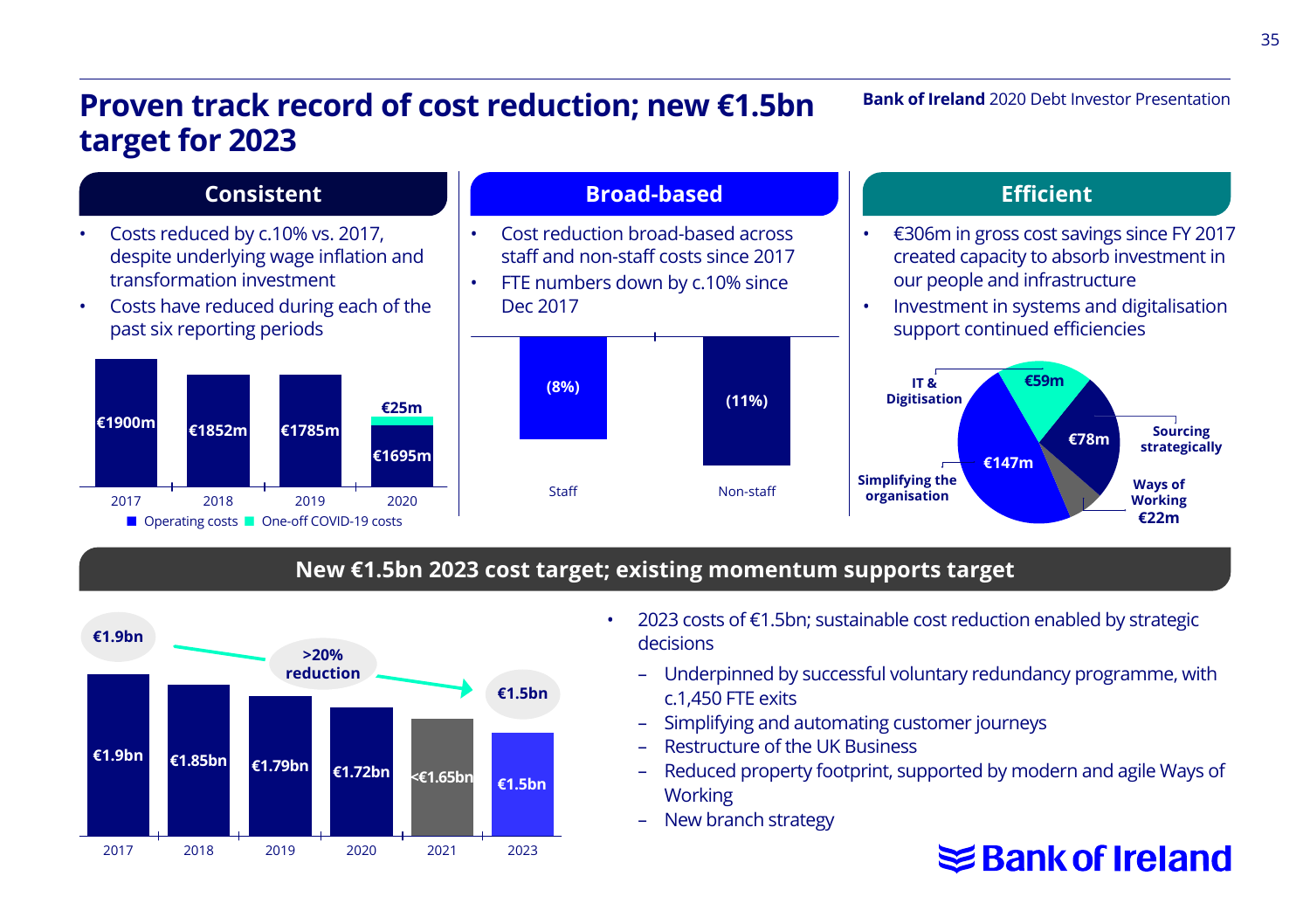# **Further strategic progress in the UK in 2020**

| <b>Retail UK</b>                | 2019    | 2020               |
|---------------------------------|---------|--------------------|
| Net interest income             | £494m   | £497m              |
| Other income                    | (E13m)  | (E2m)              |
| Costs (excl. intangibles)       | (£288m) | (E263m)            |
| <b>Operating profit</b>         | £193m   | £224m <sup>1</sup> |
| Impairment                      | (E71m)  | (E238m)            |
| IV income                       | £30m    | (E1m)              |
| <b>Underlying profit/(loss)</b> | £152m   | (E15m)             |
| Cost income ratio               | 60%     | 53%                |
| Loan book                       | £24.8bn | $f$ 24.5 $hn$      |
| <b>Deposits</b>                 | £19.1bn | £18.3bn            |
| <b>NIM</b>                      | 1.75%   | 1.73%              |

#### **Bank of Ireland** 2020 Debt Investor Presentation

**Progress on UK repositioning continued in 2020**

#### **• Underlying PBT**

- Stable net interest income; supported by rising margins on new mortgage lending, Q4 exit NIM of 1.82%
- Reduced operating costs by £25m or 9%; positive JAWS of 12%
- JV income, FX joint venture with PO, impacted by UK travel restrictions
- **• Balance sheet**
	- New lending volumes £1bn lower in 2020, reflecting improved business mix; c.£0.6bn of Bespoke mortgage lending since launch
	- Reduction in lending volumes supported a £0.8bn reduction in more expensive deposits

#### **Further strategic actions to improve returns underway**

#### **Northern Ireland strategic review complete**

- Decision taken to materially restructure the business
- c.50% of branches to close; Northern Ireland initiatives over next 18 months will reduce NI gross costs by over 15% in the medium term2
- Simplification of product offering and physical footprint to align with GB strategy; leverage expertise in car finance and mortgages

#### **2021 UK outlook**

- Loan book to reduce by c.10%; with reduced deposits
- Margins in line with 2020 exit NIM
- Operating costs to reduce c.3%
- Material reduction in impairment charges

#### **Building blocks to increase UK returns remain**

- Higher new lending margins
- Reduced funding costs
- Lower operating costs
- Smaller balance sheet

# **≤Bank of Ireland**

36

<sup>1</sup> Includes £8m goodwill intangible write-off

<sup>2</sup> Before investment initiatives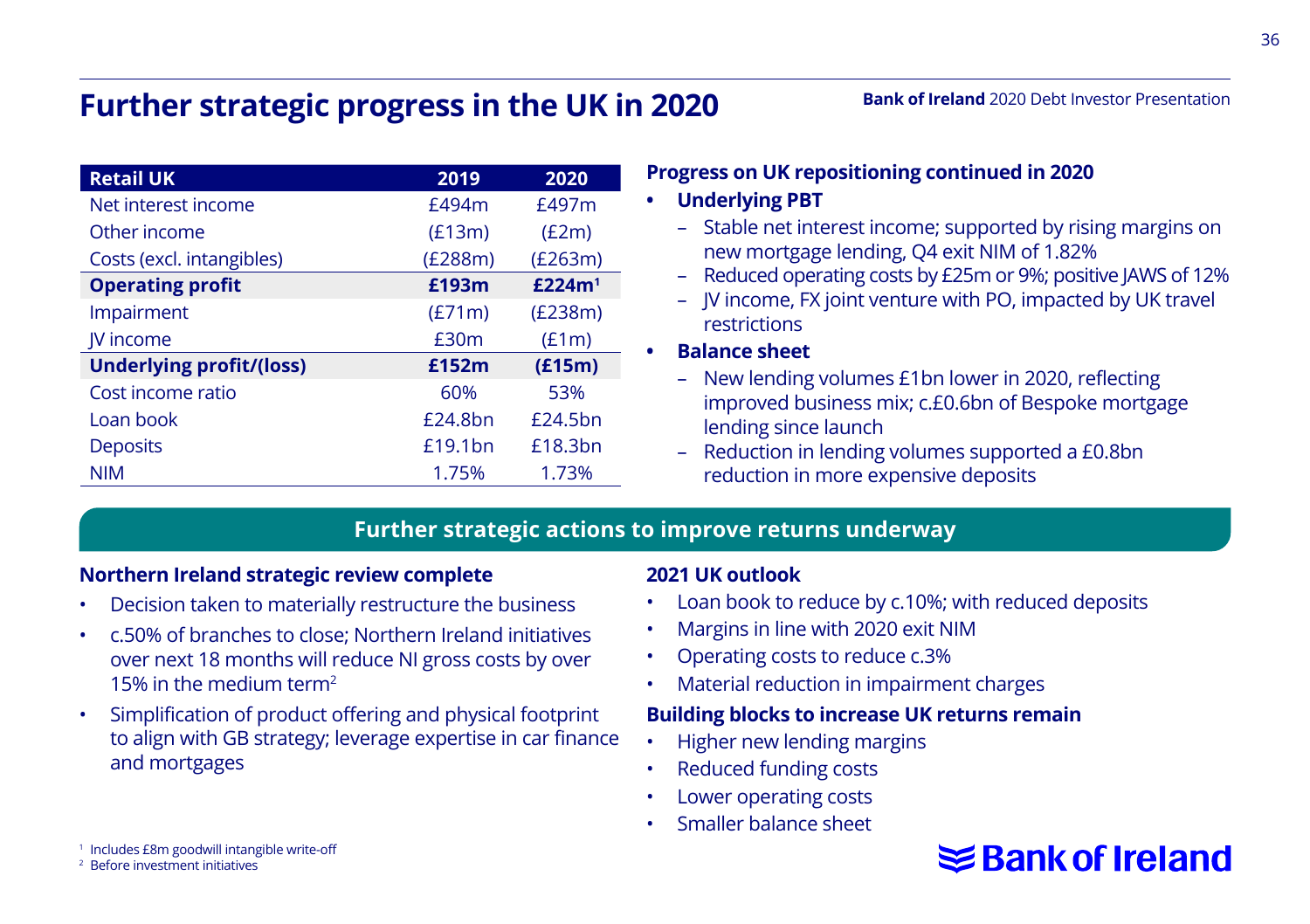# **Wealth & Insurance business provides Group with unique platform to grow income**



- **• Unique proposition as Ireland's only universal bancassurer**
	- Market leading positions in life and pensions and savings
	- In-house product manufacturing and distribution platforms
	- Business model captures all economic value accruing from self-manufactured wealth and insurance product life cycles
- **• Scale of business** 
	- Ireland's largest bancassurer and leading life and pensions company; >600k customers, including >250k wealth customers
	- Embedded value €902m; +7% since 2018
	- Operating profit grew 11% per annum, 2017-2019, pre-COVID-19

#### **Harnessing digital and in-house product manufacturing capabilities**

- **• MyPension365;** launched in 2020, c.€3bn of back book pension schemes to begin migrating in 2021
- **•** Key offering to grow share of estimated **c.€160bn DC and DB Irish pension market**
- **• Full E2E digitisation and automation;**  90% reduction in on-boarding times

- **• Digital advice platform;** 45% of wealth transactions through direct or digital channels
- **• Digital Insurance Wallet;** now generates 38% of general insurance policies, including 59% of motor policies
- **• Additional insurance partners** being added to increase choice

#### **Group Pensions Digitally enabled platforms Ireland's only universal bancassurer**

**Bank of Ireland** 2020 Debt Investor Presentation

- **•** Broad suite of in-house propositions to meet **growing need for ESG and derisking solutions for pensions**
- **• Multi-product opportunities** with mortgage and SME customers **via further penetration (+c.12% since 2018 to 35%)**
- **•** Using **lower risk propositions (€0.5bn AUM flows 2020)** amid negative rate environment and increased savings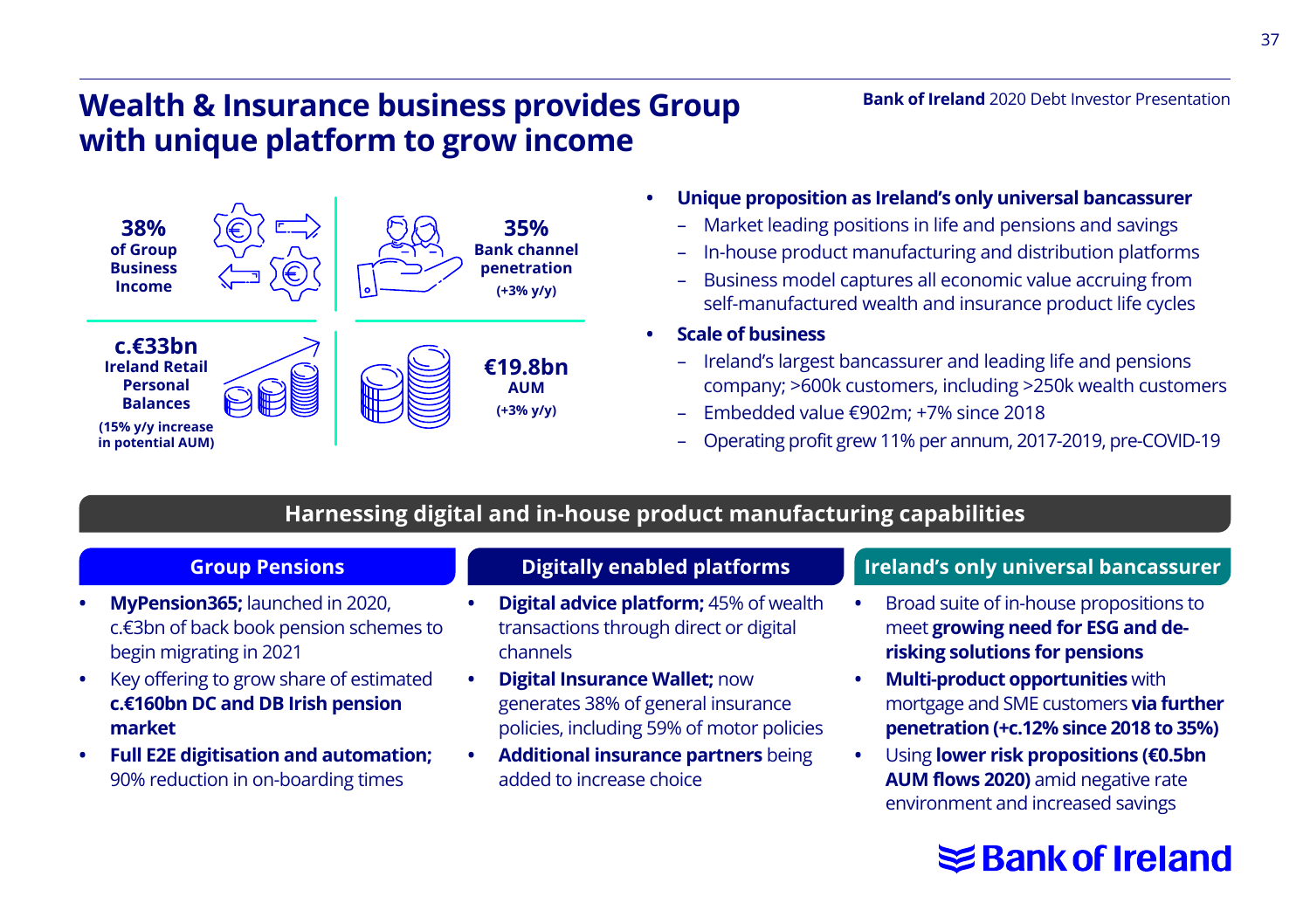# **2021 outlook continues to be impacted by COVID-19 Bank of Ireland 2020 Debt Investor Presentation**



- 2021 total income expected to be broadly in line with 2020 reflecting:
	- Lower net interest income
	- Higher business income
	- Lower charge for valuation items
- Costs will continue to reduce:
	- 2021 costs <€1.65bn
	- 2023 costs of €1.5bn

#### **Asset Quality**

- Subject to no further deterioration in the economic conditions or outlook, the majority of the credit impairment risk associated with COVID-19 has been captured
	- 2021 impairment charge to be materially lower than 2020



- 2021 CET1 ratios expected to remain broadly in line with December 2020 levels1
- Distributions to recommence on a prudent and progressive basis based on performance and capital position

**Medium term targets to be refreshed at strategy update later in the year**

<sup>1</sup> Excluding DTA / IFRS 9 phasing impacts on the Group's regulatory CET1 ratio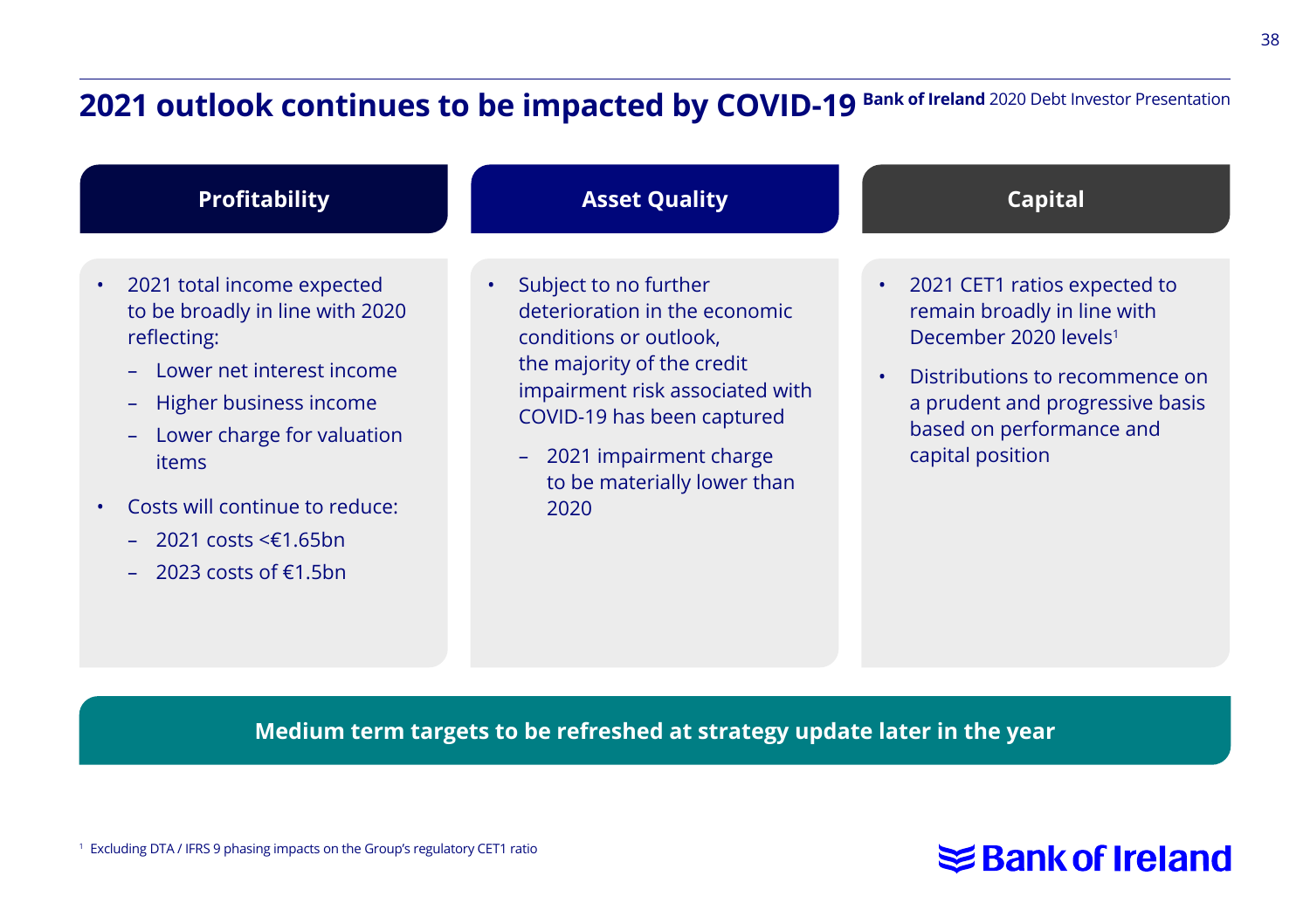**Bank of Ireland** 2020 Debt Investor Presentation

# Appendix

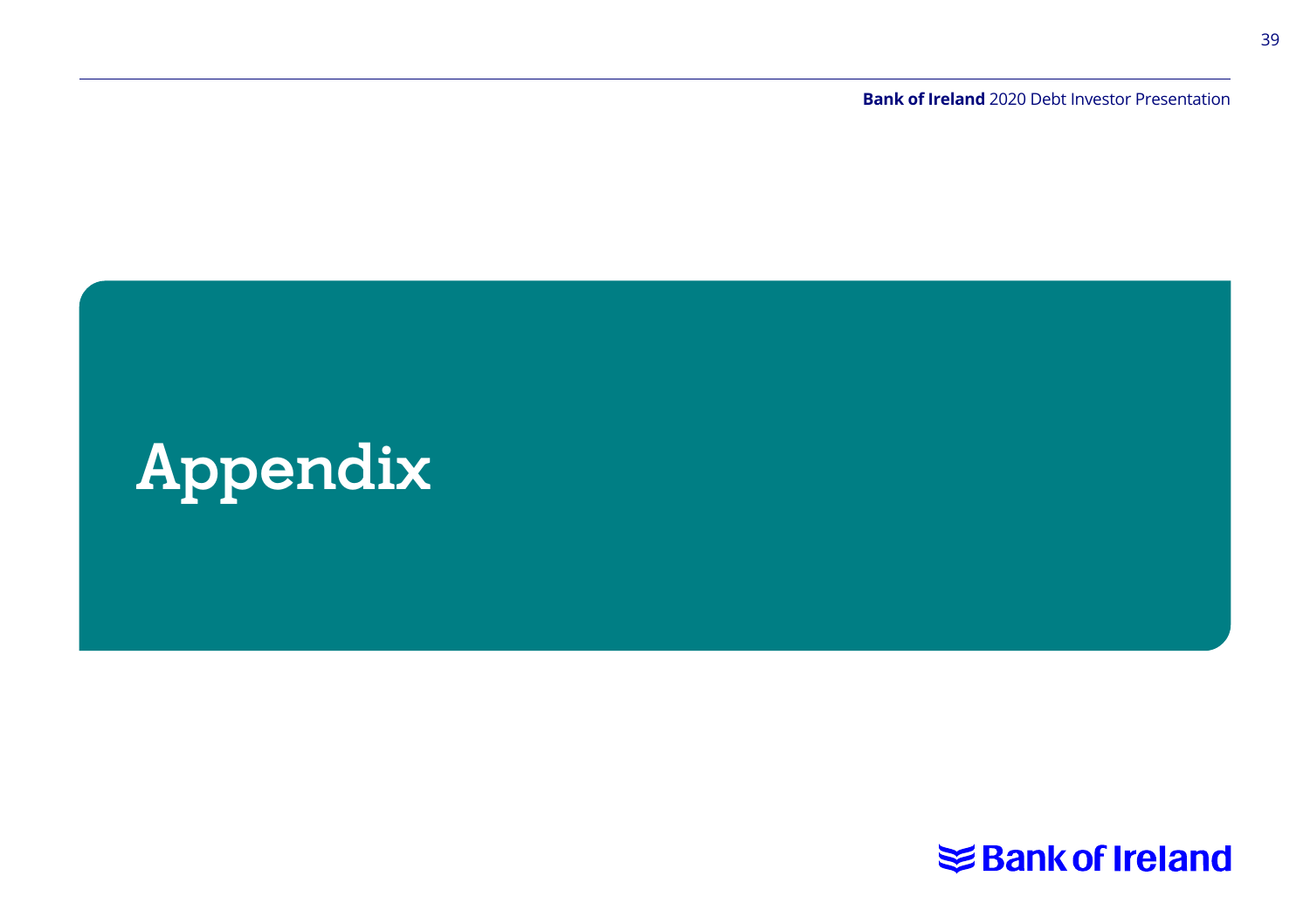# **Appendix**

**Bank of Ireland** 2020 Debt Investor Presentation

|   |                                                            | Slide No. |
|---|------------------------------------------------------------|-----------|
| ٠ | BOI overview – customer loans / new lending volumes        | 41        |
| ۰ | Ireland mortgage loan book                                 | 42        |
| ٠ | <b>Income Statement</b>                                    |           |
|   | Net interest income analysis                               | 43        |
|   | Structural hedge, liquid assets and negative rate deposits | 44        |
|   | Interest rate sensitivity                                  | 45        |
| ٠ | <b>Asset Quality</b>                                       |           |
|   | Payment breaks                                             | 46        |
|   | Non-performing exposures by portfolio                      | 47        |
|   | Portfolio by stage                                         | 48        |
|   | Non-property SME and corporate by stage                    | 49        |
|   | Residential mortgages & consumer loans                     | 50        |
|   | Non-property SME and corporate & Property and construction | 51        |
|   | Forward Looking Information - macro-economic scenarios     | 52        |
|   | <b>Ireland Mortgages</b>                                   | 53        |
| ٠ | Ordinary shareholders' equity and TNAV                     | 54        |
| ٠ | Capital                                                    |           |
|   | <b>CET1</b> ratios                                         | 55        |
| ٠ | Transformation investment / operating expenses             | 56        |
| ٠ | Cost income ratio: Dec 2020                                | 57        |
| ٠ | Defined Benefit Pension Schemes                            | 58        |
| ٠ | Forward-Looking statement                                  | 59        |
|   | Contact details                                            | 60        |

# **Shank of Ireland**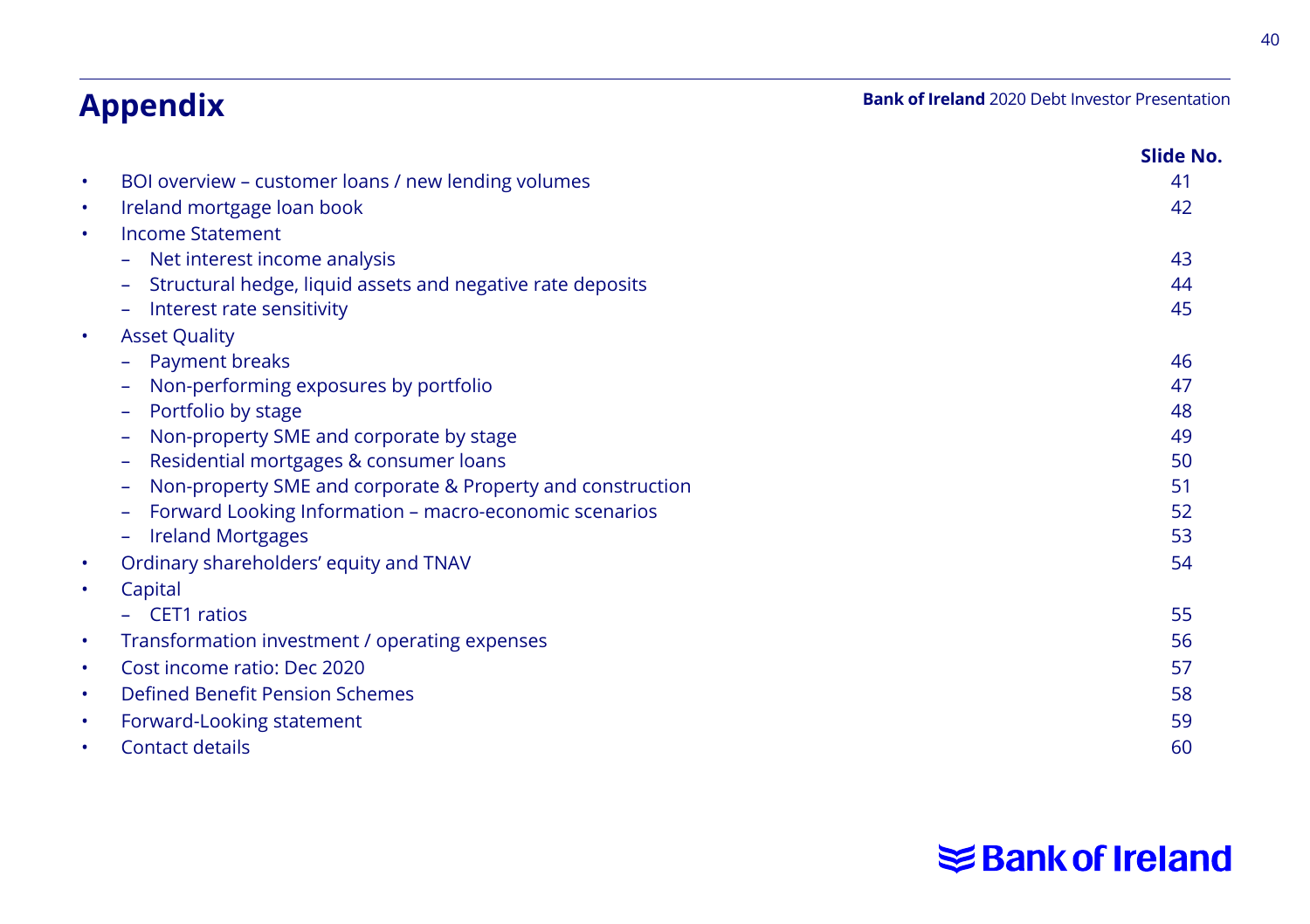## **BOI Overview**

**Bank of Ireland** 2020 Debt Investor Presentation

#### **Profile of customer loans1 at Dec 20 (Gross)**

| <b>Composition (Dec 20)</b>           | <b>Ireland</b><br>$(\epsilon$ bn) | <b>UK</b><br>$(\epsilon$ bn) | <b>RoW</b><br>$(\epsilon$ bn) | <b>Total</b><br>$(\epsilon$ bn) | <b>Total</b><br>(%) |
|---------------------------------------|-----------------------------------|------------------------------|-------------------------------|---------------------------------|---------------------|
| <b>Mortgages</b>                      | 22.9                              | 21.8                         | 0.0                           | 44.7                            | 57%                 |
| <b>Non-property SME and corporate</b> | 10.6                              | 5.0                          | 4.3                           | 19.9                            | 25%                 |
| <b>SME</b>                            | 7.1                               | 1.7                          | 0.0                           | 8.8                             | 11%                 |
| Corporate                             | 3.5                               | 3.3                          | 4.3                           | 11.1                            | 14%                 |
| <b>Property and construction</b>      | 5.4                               | 1.9                          | 1.2                           | 8.6                             | 11%                 |
| Investment                            | 4.7                               | 1.7                          | 1.2                           | 7.6                             | 10%                 |
| <b>Development</b>                    | 0.7                               | 0.2                          | 0.0                           | 0.9                             | 1%                  |
| <b>Consumer</b>                       | 2.0                               | 3.3                          | 0.0                           | 5.3                             | 7%                  |
| <b>Customer loans (gross)</b>         | 40.9                              | 32.0                         | 5.6                           | 78.5                            | 100%                |
| Geographic (%)                        | 52%                               | 41%                          | 7%                            | 100%                            |                     |



<sup>1</sup> Based on geographic location of customer

<sup>2</sup> Excludes revolving credit facilities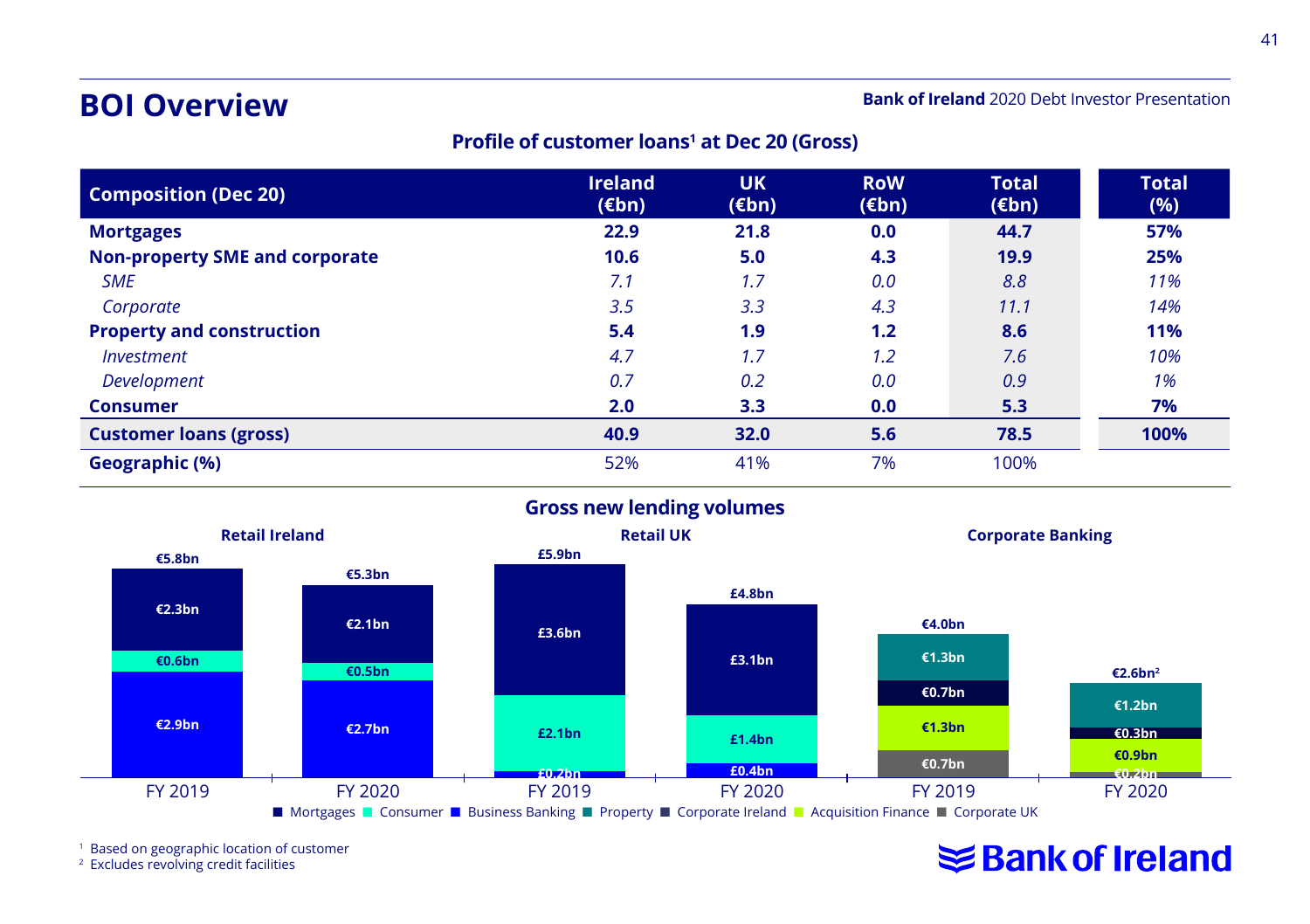#### **Bank of Ireland** 2020 Debt Investor Presentation

# **Ireland Mortgages: €22.9bn**



#### **Pricing strategy**

- Fixed rate led mortgage pricing strategy which provides value, certainty and stability to our customers and to the Group
- Fixed rate products accounted for c.95% of our new lending in 2020, up from c.30% in 2014

#### **Distribution strategy – continued expansion into broker channel**

• The Group has continued building out the broker channel expansion in 2020, establishing a large network of active brokers at a national level

#### **Wider proposition**

- 6 in 10 Ireland customers who take out a new mortgage take out a life assurance policy through the Bank of Ireland Group
- 4 in 10 Ireland customers who take out a new mortgage take out a general insurance policy through the Bank of Ireland Group with insurance partners



n Tracker Nariable Rates **n** Fixed Rates

#### **LTV profile**

- Average LTV of 60% on mortgage stock at December 2020 (December 2019: 59%)
- Average LTV of 75% on new mortgages in 2020 (2019: 74%)

#### **Tracker mortgages**

- €7.5bn or 95% of trackers at December 2020 are on a capital and interest repayment basis
- 82% of trackers are Owner Occupier mortgages; 18% of trackers are Buy-to-Let mortgages
- Loan asset spread on ECB tracker mortgages was  $c.79$ bps<sup>1</sup> in 2020

# **≤Bank of Ireland**

1 Average customer pay rate of 111bps less Group average cost of funds of 32bps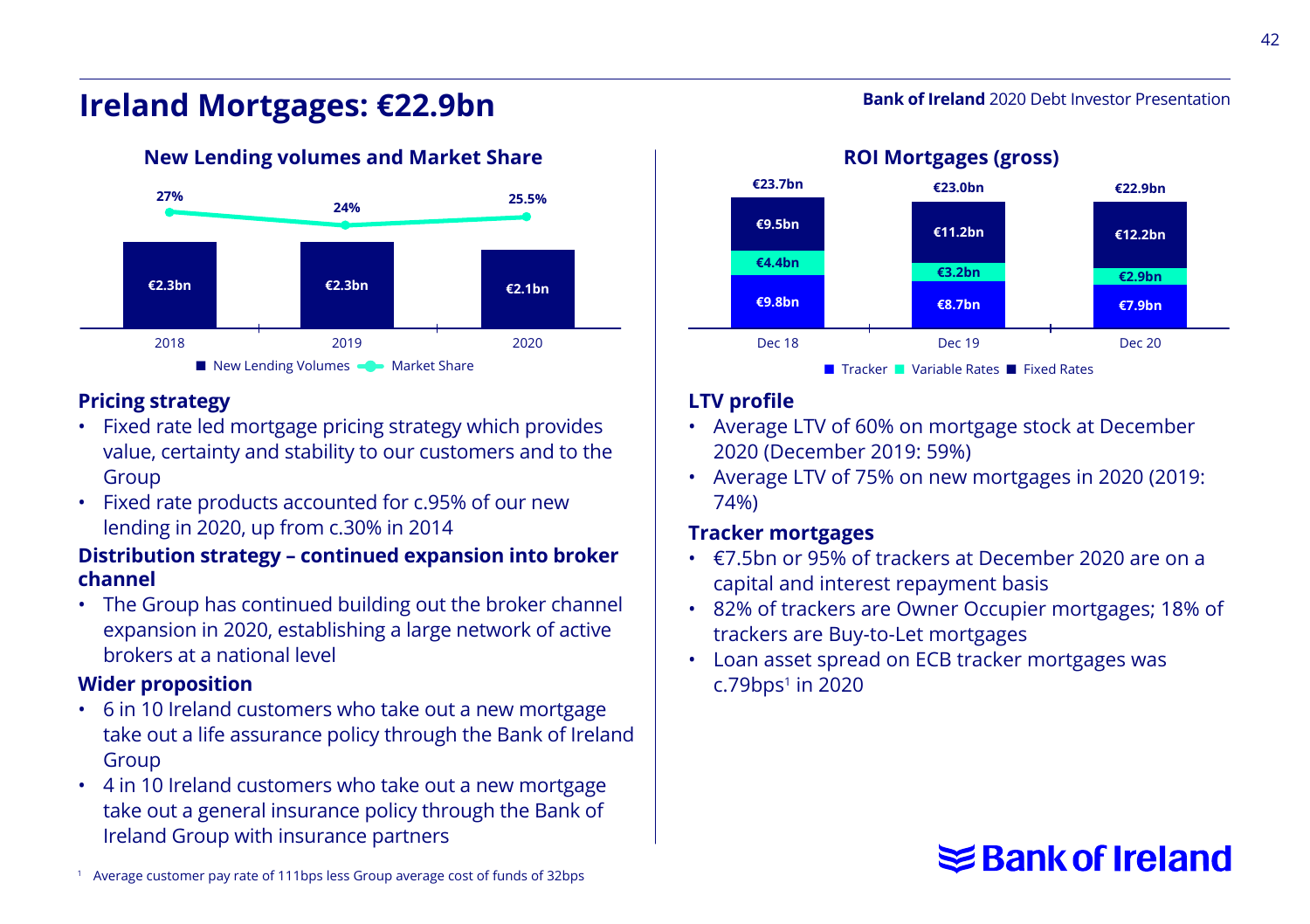# **Income Statement**

**Bank of Ireland** 2020 Debt Investor Presentation

#### Net interest income analysis

|                                              |                                                              | H1 2019                        |                             |                                                       | H <sub>2</sub> 2019            |                      | H1 2020                                                                  |                                |                             | H <sub>2</sub> 2020                                          |                         |                             |  |
|----------------------------------------------|--------------------------------------------------------------|--------------------------------|-----------------------------|-------------------------------------------------------|--------------------------------|----------------------|--------------------------------------------------------------------------|--------------------------------|-----------------------------|--------------------------------------------------------------|-------------------------|-----------------------------|--|
|                                              | <b>Average</b><br><b>Volumes Interest</b><br>$(\epsilon$ bn) | <b>Gross</b><br>$(\epsilon m)$ | <b>Gross</b><br>Rate<br>(%) | Average<br><b>Volumes Interest</b><br>$(\epsilon$ bn) | <b>Gross</b><br>$(\epsilon m)$ | Gross<br>Rate<br>(%) | <b>Average</b><br><b>Volumes Interest</b><br>$(\epsilon$ <sub>bn</sub> ) | <b>Gross</b><br>$(\epsilon m)$ | <b>Gross</b><br>Rate<br>(%) | <b>Average</b><br><b>Volumes Interest</b><br>$(\epsilon$ bn) | Gross<br>$(\epsilon m)$ | <b>Gross</b><br>Rate<br>(%) |  |
| Ireland Loans <sup>1</sup>                   | 34.2                                                         | 582                            | 3.43%                       | 33.7                                                  | 583                            | 3.43%                | 33.4                                                                     | 561                            | 3.38%                       | 33.0                                                         | 546                     | 3.29%                       |  |
| UK Loans <sup>2</sup>                        | 27.5                                                         | 395                            | 2.90%                       | 28.0                                                  | 393                            | 2.79%                | 28.5                                                                     | 371                            | 2.62%                       | 27.1                                                         | 349                     | 2.56%                       |  |
| $C&T^2$                                      | 15.8                                                         | 296                            | 3.78%                       | 16.8                                                  | 312                            | 3.69%                | 17.4                                                                     | 309                            | 3.57%                       | 16.9                                                         | 292                     | 3.44%                       |  |
| <b>Total Loans and Advances to Customers</b> | 77.5                                                         | 1,273                          | 3.31%                       | 78.5                                                  | 1,288                          | 3.26%                | 79.3                                                                     | 1,241                          | 3.15%                       | 77.0                                                         | 1,187                   | 3.07%                       |  |
| <b>Liquid Assets</b>                         | 22.9                                                         | 33                             | 0.29%                       | 23.9                                                  | 30                             | 0.25%                | 26.6                                                                     | 16                             | 0.12%                       | 28.7                                                         | (5)                     | (0.03%)                     |  |
| <b>NAMA Sub Debt</b>                         | 0.1                                                          | $\overline{2}$                 | 5.40%                       | 0.1                                                   | 2                              | 5.26%                | 0.0                                                                      | $\mathbf{1}$                   | 5.22%                       | 0.0                                                          | $(-)$                   | 0.00%                       |  |
| <b>Total Liquid Assets</b>                   | 23.0                                                         | 35                             | 0.31%                       | 24.0                                                  | 32                             | 0.27%                | 26.6                                                                     | 17                             | 0.13%                       | 28.7                                                         | (5)                     | (0.03%)                     |  |
| <b>Total Interest Earning Assets</b>         | 100.5                                                        | 1,308                          | 2.62%                       | 102.5                                                 | 1,320                          | 2.56%                | 105.9                                                                    | 1,258                          | 2.36%                       | 105.6                                                        | 1,183                   | 2.22%                       |  |
| <b>Ireland Deposits</b>                      | 20.7                                                         | (7)                            | (0.07%)                     | 21.0                                                  | (5)                            | (0.05%)              | 21.3                                                                     | (2)                            | (0.02%)                     | 21.6                                                         | $(-)$                   | $(0.00\%)$                  |  |
| Credit Balances <sup>3</sup>                 | 34.5                                                         | 3                              | 0.02%                       | 36.6                                                  | 6                              | 0.03%                | 39.6                                                                     | 8                              | 0.04%                       | 43.8                                                         | 12                      | 0.06%                       |  |
| <b>UK Deposits</b>                           | 18.3                                                         | (91)                           | $(1.00\%)$                  | 18.6                                                  | (103)                          | (1.09%)              | 18.7                                                                     | (90)                           | (0.97%)                     | 16.5                                                         | (60)                    | (0.72%)                     |  |
| <b>C&amp;T Deposits</b>                      | 5.1                                                          | (9)                            | (0.35%)                     | 5.0                                                   | (9)                            | $(0.34\%)$           | 4.7                                                                      | (4)                            | (0.16%)                     | 4.2                                                          | $\overline{2}$          | 0.09%                       |  |
| <b>Total Deposits</b>                        | 78.6                                                         | (104)                          | (0.27%)                     | 81.2                                                  | (111)                          | (0.27%)              | 84.2                                                                     | (88)                           | $(0.21\%)$                  | 86.1                                                         | (46)                    | $(0.11\%)$                  |  |
| Wholesale Funding <sup>4</sup>               | 10.3                                                         | (54)                           | (1.06%)                     | 9.9                                                   | (62)                           | (1.24%)              | 9.7                                                                      | (55)                           | (1.13%)                     | 9.1                                                          | (36)                    | (0.78%)                     |  |
| <b>Subordinated Liabilities</b>              | 2.0                                                          | (49)                           | (4.85%)                     | 1.5                                                   | (41)                           | (5.44%)              | 1.5                                                                      | (34)                           | (4.61%)                     | 1.4                                                          | (28)                    | (4.02%)                     |  |
| <b>Total Interest Bearing Liabilities</b>    | 90.9                                                         | (207)                          | (0.46%)                     | 92.6                                                  | (214)                          | (0.46%)              | 95.4                                                                     | (177)                          | (0.37%)                     | 96.6                                                         | (110)                   | (0.23%)                     |  |
| Other <sup>5</sup>                           |                                                              | (22)                           |                             |                                                       | (18)                           |                      |                                                                          | (18)                           |                             |                                                              | (20)                    |                             |  |
| <b>Net Interest Margin as reported</b>       | 100.5                                                        | 1,079                          | 2.16%                       | 102.5                                                 | 1,088                          | 2.11%                | 105.9                                                                    | 1,063                          | 2.02%                       | 105.6                                                        | 1,052                   | 1.98%                       |  |
| Average ECB Base rate                        |                                                              |                                | 0.00%                       |                                                       |                                | 0.00%                |                                                                          |                                | 0.00%                       |                                                              |                         | 0.00%                       |  |
| Average 3 month Euribor                      |                                                              |                                | $(0.31\%)$                  |                                                       |                                | $(0.40\%)$           |                                                                          |                                | (0.31%)                     |                                                              |                         | $(0.50\%)$                  |  |
| Average BOE Base rate                        |                                                              |                                | 0.75%                       |                                                       |                                | 0.75%                |                                                                          |                                | 0.36%                       |                                                              |                         | 0.10%                       |  |
| Average 3 month LIBOR                        |                                                              |                                | 0.84%                       |                                                       |                                | 0.78%                |                                                                          |                                | 0.35%                       |                                                              |                         | 0.06%                       |  |

<sup>1</sup> Includes average interest earning assets of c.€0.3bn in 2020 carried at FVTPL with associated FY20 interest income of c.€12m

2 Previously, income and expense from GBP denominated derivatives in designated cash flow hedge and fair value hedge relationships

was allocated to 'UK Loans'. This approach has been refined, and the allocation is now made with a portion of this allocated to 'C&T'

(including prior year periods) to better represent the performance of each portfolio

3 Credit balances in H2 2020: Ireland €34.8bn, UK €4.1bn, C&T €4.9bn

4 Includes impact of credit risk transfer transactions executed in Dec 2016, Nov 2017 and Dec 2019

5 Includes IFRS 16 lease expense, interest on certain FVTPL items and adjustments that are of a non-recurring nature such as customer termination fees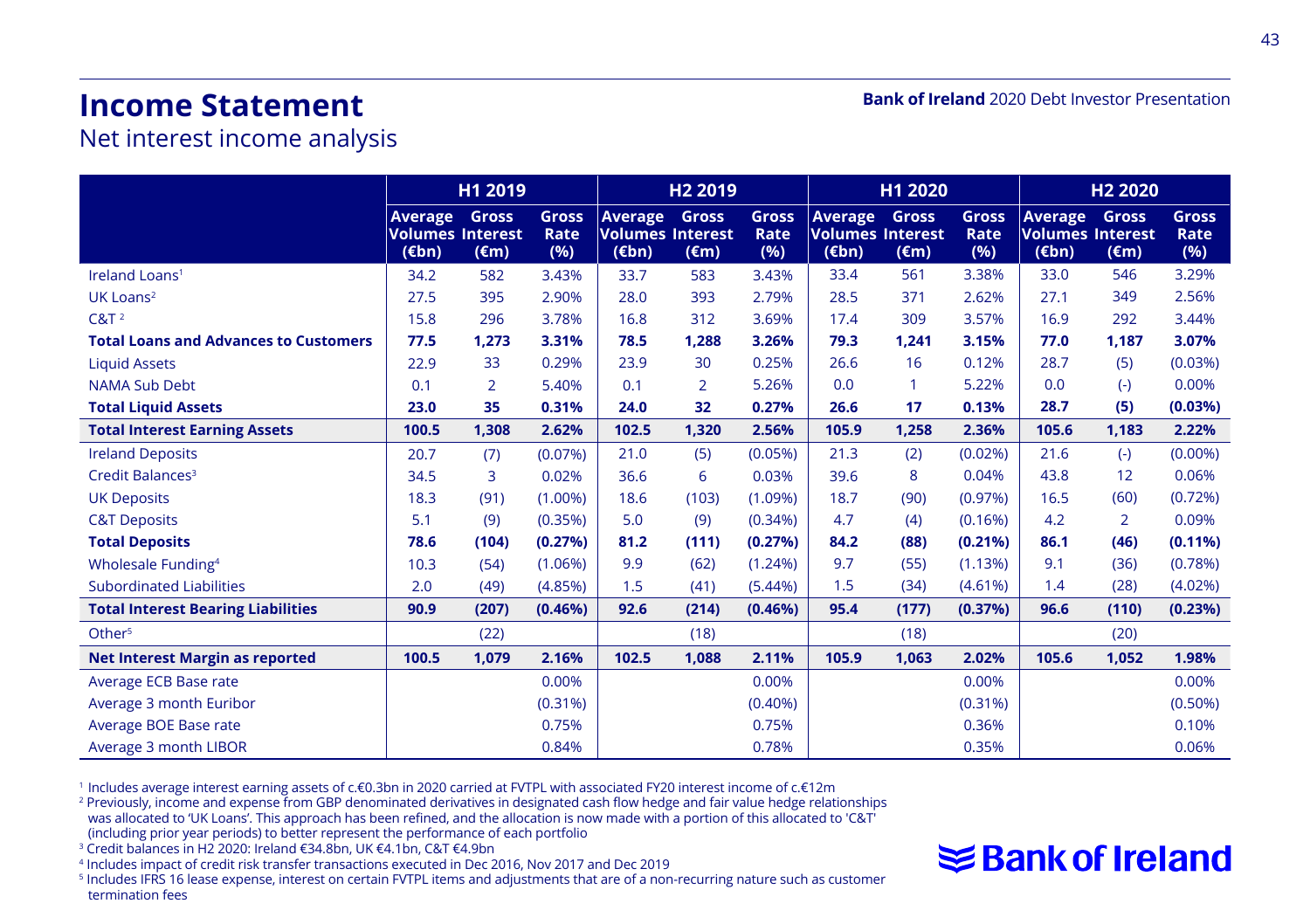# **Structural hedge, liquid assets and negative rate deposits**



#### **Increased application of Negative Interest Rates delivering reduction in funding costs**



■ Annualised reduction in funding costs ■ Actual reduction in funding costs

<sup>1</sup> Gross interest income from fixed leg of hedging swap

#### **Structural hedge & liquid assets**

- Interest income from structural hedge and liquid assets reducing from low interest rate environment
	- Average structural hedge volume in 2020 of €35.6bn (EUR 84%, GBP 16%); c.73% of equity and credit balances hedged and weighted average life of c.3.5 years

**Bank of Ireland** 2020 Debt Investor Presentation

- In 2020, €4bn of hedges matured at 0.51% and were replaced at (0.40%)
- Liquid Asset income primarily impacted by higher liquid asset volumes at negative yields and the impact of lower EUR and GBP rates
- 2021 interest income from structural hedge and liquid assets is expected to reduce as the low interest rate environment persists

#### **Negative Interest Rates**

- As a mitigant to the negative interest rate environment, the application of negative interest rates to non-personal customers was expanded during 2020
	- Volume of customer deposits on negative rates increased to €8.5bn at Dec 20 vs. €2.7bn Dec 19
	- Reduction in funding costs of €31m in 2020; €55m on an annualised basis
- The Group continues to evaluate options to expand the application of negative interest rates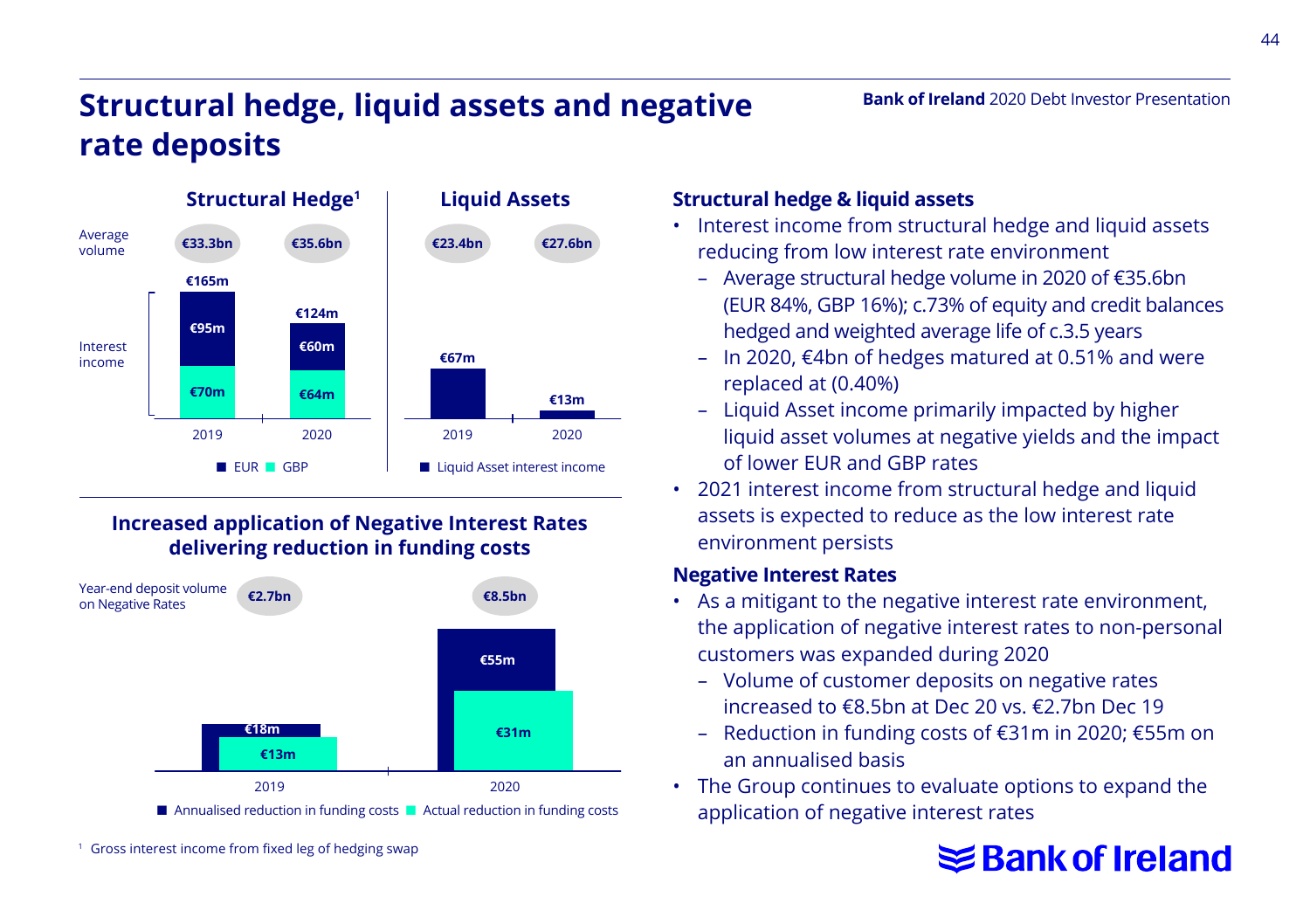# **Interest Rate Sensitivity**

The table below shows the estimated sensitivity of the Group's income (before tax) to an instantaneous and sustained 1% parallel movement in interest rates

| <b>Estimated sensitivity on Group income (1 year horizon)</b> | <b>Dec 19</b><br>$(\epsilon m)$ | <b>Dec 20</b><br>$(\epsilon m)$ |
|---------------------------------------------------------------|---------------------------------|---------------------------------|
| 100bps higher                                                 | c.210                           | c.220                           |
| 100bps lower                                                  | (C.250)                         | (C.220)                         |

The above sensitivities are based on certain simplifying assumptions such as:

- the assumption of a static balance sheet by size and composition;
- assets and liabilities whose pricing is mechanically linked to market / central bank rates are assumed to reprice accordingly; and
- the sensitivities should not be considered a forecast of future performance in these rate scenarios as they do not capture potential management action in response to unexpected changes in the interest rate environment.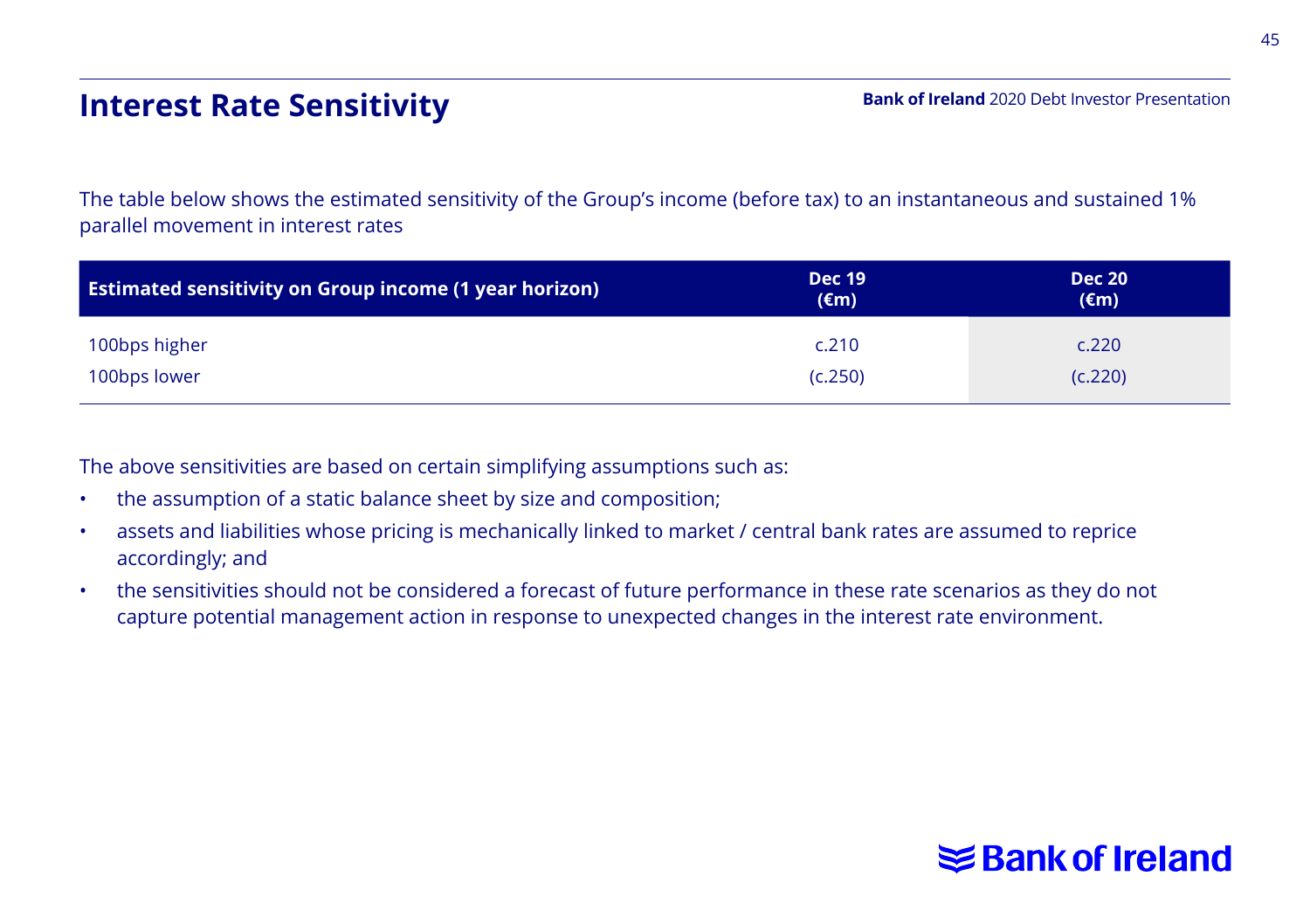# **Payment Breaks**

**Bank of Ireland** 2020 Debt Investor Presentation

Overview of total payment breaks granted and remaining outstanding as at 12 February 2021

| <b>Ireland</b>   | <b>Total payment</b><br>breaks granted | <b>Total payment</b><br>breaks exposure | <b>Payment breaks</b><br>active | <b>Payment breaks</b><br>exposure active | % returned<br>to pre-COVID-19<br><b>terms</b> | % of payment<br>breaks active | % with approved<br>additional<br>measures |
|------------------|----------------------------------------|-----------------------------------------|---------------------------------|------------------------------------------|-----------------------------------------------|-------------------------------|-------------------------------------------|
| Mortgages        | <b>20k</b>                             | €3.0bn                                  | 0.4k                            | €70 $m$                                  | 95%                                           | 2%                            | 3%                                        |
| Consumer         | 7k                                     | €0.1bn                                  | 0.0 <sub>k</sub>                | €0m                                      | 95%                                           | 0%                            | 5%                                        |
| SME <sup>1</sup> | 12k                                    | €2.9bn                                  | 0.1k                            | €67m                                     | 88%                                           | 1%                            | 11%                                       |
| <b>Total</b>     | 39k                                    | €6.0bn                                  | 0.5k                            | €137m                                    | 93%                                           | 1%                            | 6%                                        |

| <b>UK</b>        | <b>Total payment</b><br>breaks granted | <b>Total payment</b><br>breaks exposure | <b>Payment breaks</b><br>active | <b>Payment breaks</b><br>exposure active | % returned<br>to pre-COVID-19<br>terms | % of payment<br>breaks active | % with approved<br>additional<br>measures |
|------------------|----------------------------------------|-----------------------------------------|---------------------------------|------------------------------------------|----------------------------------------|-------------------------------|-------------------------------------------|
| <b>Mortgages</b> | 22k                                    | €3.4bn                                  | 1.3k                            | €212m                                    | 94%                                    | 6%                            | 0%                                        |
| Consumer         | 32k                                    | €0.4bn                                  | 3.6k                            | €41m                                     | 87%                                    | 11%                           | 2%                                        |
| SME <sup>1</sup> | 6k                                     | €0.3bn                                  | 0.1k                            | €15m                                     | 97%                                    | 1%                            | 2%                                        |
| <b>Total</b>     | 60 <sub>k</sub>                        | €4.1bn                                  | 5.0 <sub>k</sub>                | €268m                                    | 90%                                    | 8%                            | 2%                                        |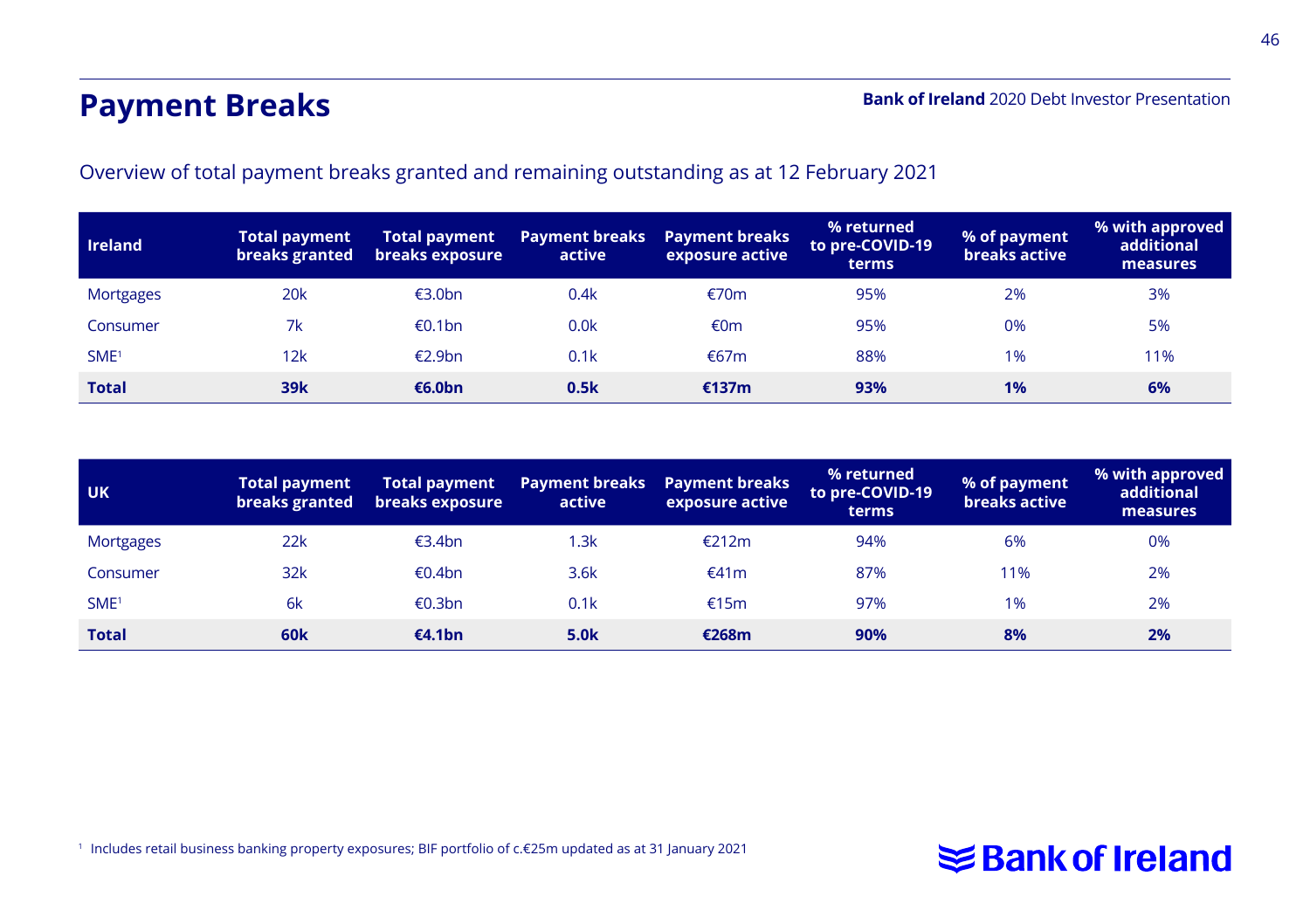# **Non-performing exposures by portfolio**

**Bank of Ireland** 2020 Debt Investor Presentation

| <b>Composition (Dec 20)</b>                  | <b>Advances</b><br>$(\epsilon$ bn) | Non-performing<br>exposures<br>$(\epsilon$ bn) | Non-performing<br>exposures as %<br>of advances | <b>Impairment</b><br>loss allowance<br>$(\epsilon$ bn) | <b>Impairment loss</b><br>allowance as % of<br>non-performing exposures |
|----------------------------------------------|------------------------------------|------------------------------------------------|-------------------------------------------------|--------------------------------------------------------|-------------------------------------------------------------------------|
| <b>Residential Mortgages</b>                 | 44.7                               | 2.2                                            | 4.9%                                            | 0.5                                                    | 22%                                                                     |
| - Ireland                                    | 22.9                               | 1.5                                            | 6.6%                                            | 0.4                                                    | 26%                                                                     |
| $- UK$                                       | 21.8                               | 0.7                                            | 3.2%                                            | 0.1                                                    | 13%                                                                     |
| <b>Non-property SME and corporate</b>        | 19.9                               | 1.1                                            | 5.3%                                            | 0.9                                                    | 88%                                                                     |
| - Ireland SME                                | 7.1                                | 0.7                                            | 9.7%                                            | 0.5                                                    | 73%                                                                     |
| – UK SME                                     | 1.7                                | 0.1                                            | 7.0%                                            | 0.1                                                    | 58%                                                                     |
| - Corporate                                  | 11.1                               | 0.3                                            | 2.3%                                            | 0.4                                                    | 141%                                                                    |
| <b>Property and construction</b>             | 8.6                                | 1.1                                            | 12.7%                                           | 0.6                                                    | 54%                                                                     |
| - Investment                                 | 7.6                                | 1.1                                            | 13.9%                                           | 0.6                                                    | 52%                                                                     |
| - Development                                | 1.0                                | 0.0                                            | 3.5%                                            | 0.0                                                    | 119%                                                                    |
| <b>Consumer</b>                              | 5.3                                | 0.1                                            | 2.8%                                            | 0.2                                                    | 163%                                                                    |
| <b>Total loans and advances to customers</b> | 78.5                               | 4.5                                            | 5.7%                                            | 2.2                                                    | 50%                                                                     |

| <b>Composition (Dec 19)</b>                  | <b>Advances</b><br>$(\epsilon$ bn) | Non-performing<br>exposures<br>$(\epsilon$ bn) | Non-performing<br>exposures as %<br>of advances | <b>Impairment</b><br>loss allowance<br>$(\epsilon$ bn) | <b>Impairment loss</b><br>allowance as % of<br>non-performing exposures |
|----------------------------------------------|------------------------------------|------------------------------------------------|-------------------------------------------------|--------------------------------------------------------|-------------------------------------------------------------------------|
| <b>Residential Mortgages</b>                 | 46.3                               | 1.9                                            | 4.2%                                            | 0.4                                                    | 22%                                                                     |
| $-$ Ireland                                  | 23.1                               | 1.5                                            | 6.3%                                            | 0.3                                                    | 25%                                                                     |
| $- UK$                                       | 23.2                               | 0.5                                            | 2.1%                                            | 0.1                                                    | 13%                                                                     |
| <b>Non-property SME and corporate</b>        | 20.4                               | 0.9                                            | 4.3%                                            | 0.5                                                    | 55%                                                                     |
| - Ireland SME                                | 7.3                                | 0.6                                            | 7.5%                                            | 0.3                                                    | 54%                                                                     |
| $- UK SME$                                   | 1.7                                | 0.1                                            | 6.3%                                            | 0.0                                                    | 46%                                                                     |
| - Corporate                                  | 11.4                               | 0.2                                            | 2.0%                                            | 0.2                                                    | 60%                                                                     |
| <b>Property and construction</b>             | 8.1                                | 0.6                                            | 7.3%                                            | 0.2                                                    | 39%                                                                     |
| - Investment                                 | 7.2                                | 0.6                                            | 7.7%                                            | 0.2                                                    | 37%                                                                     |
| - Development                                | 0.9                                | 0.0                                            | 3.8%                                            | 0.0                                                    | 64%                                                                     |
| <b>Consumer</b>                              | 5.7                                | 0.1                                            | 1.7%                                            | 0.2                                                    | 159%                                                                    |
| <b>Total loans and advances to customers</b> | 80.5                               | 3.5                                            | 4.4%                                            | 1.3                                                    | 37%                                                                     |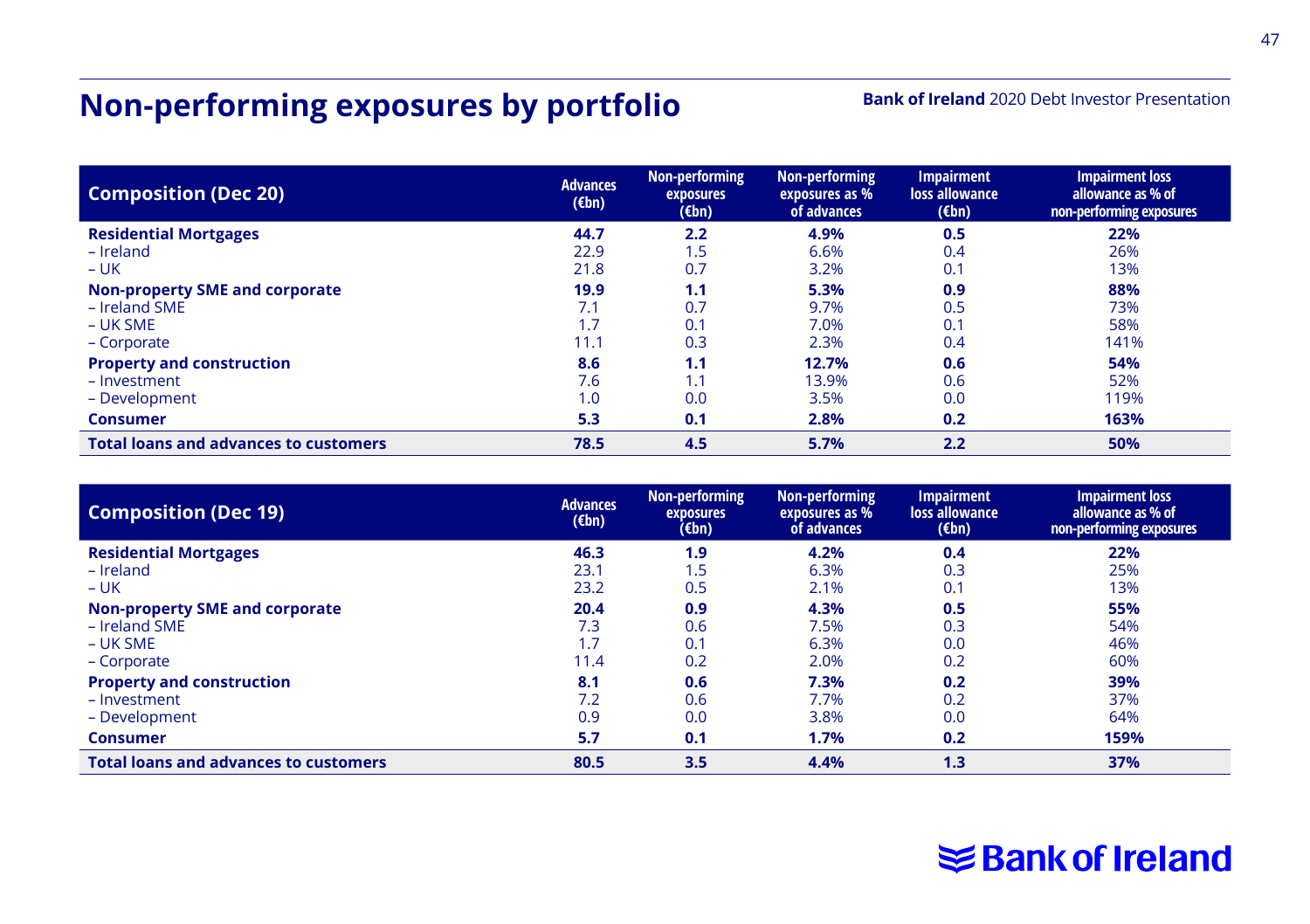# **Portfolio by stage**

**Bank of Ireland** 2020 Debt Investor Presentation

| <b>Gross carrying amount</b><br><b>Composition (Dec 20)</b><br>(before impairment loss allowance) |               |               |               | <b>Impairment loss allowance</b> |                    |               |               |               |                   | <b>ILA %</b>       |                   |
|---------------------------------------------------------------------------------------------------|---------------|---------------|---------------|----------------------------------|--------------------|---------------|---------------|---------------|-------------------|--------------------|-------------------|
| <b>Sectoral Analysis by stage</b>                                                                 | Stage 1<br>€m | Stage 2<br>€m | Stage 3<br>€m | <b>POCI</b><br>€m                | <b>Total</b><br>€m | Stage 1<br>€m | Stage 2<br>€m | Stage 3<br>€m | <b>POCI</b><br>€m | <b>Total</b><br>€m | of gross<br>loans |
| <b>Residential Mortgages</b>                                                                      | 40,016        | 2.528         | 2,196         | 2                                | 44,742             | 74            | 31            | 374           | ۰                 | 479                | 1.1%              |
| - Ireland                                                                                         | 19,552        | 1,880         | 1,508         |                                  | 22,942             | 43            | 20            | 329           | ۰                 | 393                | 1.7%              |
| $-UK$                                                                                             | 20.464        | 648           | 688           | ۰.                               | 21.800             | 31            | 11            | 45            | ۰                 | 86                 | 0.4%              |
| <b>Non-property SME and corporate</b>                                                             | 10,637        | 8,181         | 1,014         | -                                | 19,858             | 134           | 368           | 416           | 13                | 931                | 4.7%              |
| - Ireland SME                                                                                     | 4,155         | 2,246         | 672           | ÷                                | 7.073              | 96            | 144           | 261           | ۳                 | 501                | 7.1%              |
| $- UK SME$                                                                                        | .064          | 612           | 114           | ÷                                | 1.790              | 9             | 37            | 26            | ۰                 | 72                 | 4.0%              |
| - Corporate                                                                                       | 5,418         | 5,323         | 228           | 26                               | 10,995             | 29            | 187           | 129           | 13                | 358                | 3.3%              |
| <b>Property and construction</b>                                                                  | 2,639         | 4,869         | 1,021         | 62                               | 8,591              | 9             | 126           | 442           | 19                | 596                | 6.9%              |
| - Investment                                                                                      | 2,357         | 4,227         | 987           | 62                               | 7,633              | ÷             | 103           | 427           | 19                | 556                | 7.3%              |
| – Development                                                                                     | 282           | 642           | 34            | ÷                                | 958                | 2             | 23            | 15            | ۰                 | 40                 | 4.2%              |
| <b>Consumer</b>                                                                                   | 4,961         | 165           | 145           | -                                | 5.271              | 129           | 27            | 80            | ۰                 | 236                | 4.5%              |
| - Motor Lending UK                                                                                | .798          | 71            | 31            | ÷                                | 1,900              | 10            | 5             | 13            | ۰                 | 28                 | 1.5%              |
| - Loans UK                                                                                        | ,295          | 43            | 42            | -                                | 1,380              | 90            | 17            | 32            | ۰                 | 139                | 10.1%             |
| - Motor Lending Ireland                                                                           | 751           |               | 22            | -                                | 773                | 8             |               | 8             | -                 | 16                 | 2.1%              |
| - Loans Ireland                                                                                   | 678           | 42            | 33            | -                                | 753                | 18            | 4             | 17            | ۰                 | 39                 | 5.2%              |
| - Credit Cards Ireland                                                                            | 439           | 9             | 17            |                                  | 465                | 3             |               | 10            | ۰                 | 14                 | 3.0%              |
| <b>Total</b>                                                                                      | 58,253        | 15,743        | 4,376         | 90                               | 78,462             | 346           | 552           | 1,312         | 32                | 2,242              | 2.9%              |

| <b>Composition (Dec 19)</b>           | <b>Gross carrying amount</b><br>(before impairment loss allowance) |               |               | <b>Impairment loss allowance</b> |                    |               |               |               | ILA %             |                    |                          |
|---------------------------------------|--------------------------------------------------------------------|---------------|---------------|----------------------------------|--------------------|---------------|---------------|---------------|-------------------|--------------------|--------------------------|
| <b>Sectoral Analysis by stage</b>     | Stage 1<br>€m                                                      | Stage 2<br>€m | Stage 3<br>€m | <b>POCI</b><br>€m                | <b>Total</b><br>€m | Stage 1<br>€m | Stage 2<br>€m | Stage 3<br>€m | <b>POCI</b><br>€m | <b>Total</b><br>€m | of gross<br><b>loans</b> |
| <b>Residential Mortgages</b>          | 42.898                                                             | 1.677         | 1.693         | 3.                               | 46.271             | 16            | 36            | 380           | ٠                 | 432                | 0.9%                     |
| - Ireland                             | 20,610                                                             | 1,133         | ,289          |                                  | 23,035             |               | 22            | 340           | ۰                 | 369                | 1.6%                     |
| $-$ UK                                | 22.288                                                             | 544           | 404           | -                                | 23,236             | 9             | 14            | 40            | ۰                 | 63                 | 0.3%                     |
| <b>Non-property SME and corporate</b> | 17,474                                                             | 2.175         | 757           | 27                               | 20,433             | 56            | 78            | 353           | ۰                 | 487                | 2.4%                     |
| - Ireland SME                         | 5,799                                                              | 1,011         | 495           | ۰                                | 7,305              | 33            | 39            | 225           | ۰                 | 297                | 4.1%                     |
| $- UK SME$                            | ,382                                                               | 225           | 78            |                                  | 1,687              | 3             | 8             | 38            | ۰                 | 49                 | 2.9%                     |
| - Corporate                           | 10,293                                                             | 939           | 184           | 25                               | 11.441             | 20            | 31            | 90            | -                 | 141                | 1.2%                     |
| <b>Property and construction</b>      | 5,985                                                              | 1,513         | 549           | 65                               | 8,112              | 6             | 42            | 180           | 2                 | 230                | 2.8%                     |
| - Investment                          | 5,418                                                              | 1,251         | 519           | 65                               | 7,253              |               | 40            | 162           | $\overline{2}$    | 209                | 2.9%                     |
| - Development                         | 567                                                                | 262           | 30            | ۰                                | 859                |               |               | 18            | ۰                 | 21                 | 2.4%                     |
| <b>Consumer</b>                       | 5,421                                                              | 206           | 100           | ۰                                | 5,727              | 64            | 32            | 63            | ٠                 | 159                | 2.8%                     |
| - Motor Lending UK                    | 2.147                                                              | 58            | 21            | $\overline{\phantom{a}}$         | 2,226              | 6             |               | 10            | ۰                 | 19                 | 0.9%                     |
| - Loans UK                            | ,232                                                               | 40            | 24            | ۰                                | 1,296              | 42            | 17            | 21            | ۰                 | 80                 | 6.2%                     |
| - Motor Lending Ireland               | 821                                                                |               | 14            | ۰                                | 835                |               |               | 6             | -                 | 9                  | 1.1%                     |
| - Loans Ireland                       | 681                                                                | 74            | 30            |                                  | 785                | 9             | 6             | 19            | -                 | 34                 | 4.3%                     |
| - Credit Cards Ireland                | 540                                                                | 34            | 11            |                                  | 585                | 4             | 6             |               | ۰                 | 17                 | 2.9%                     |
| <b>Total</b>                          | 71,778                                                             | 5,571         | 3,099         | 95                               | 80,543             | 142           | 188           | 976           | $\overline{2}$    | 1,308              | 1.6%                     |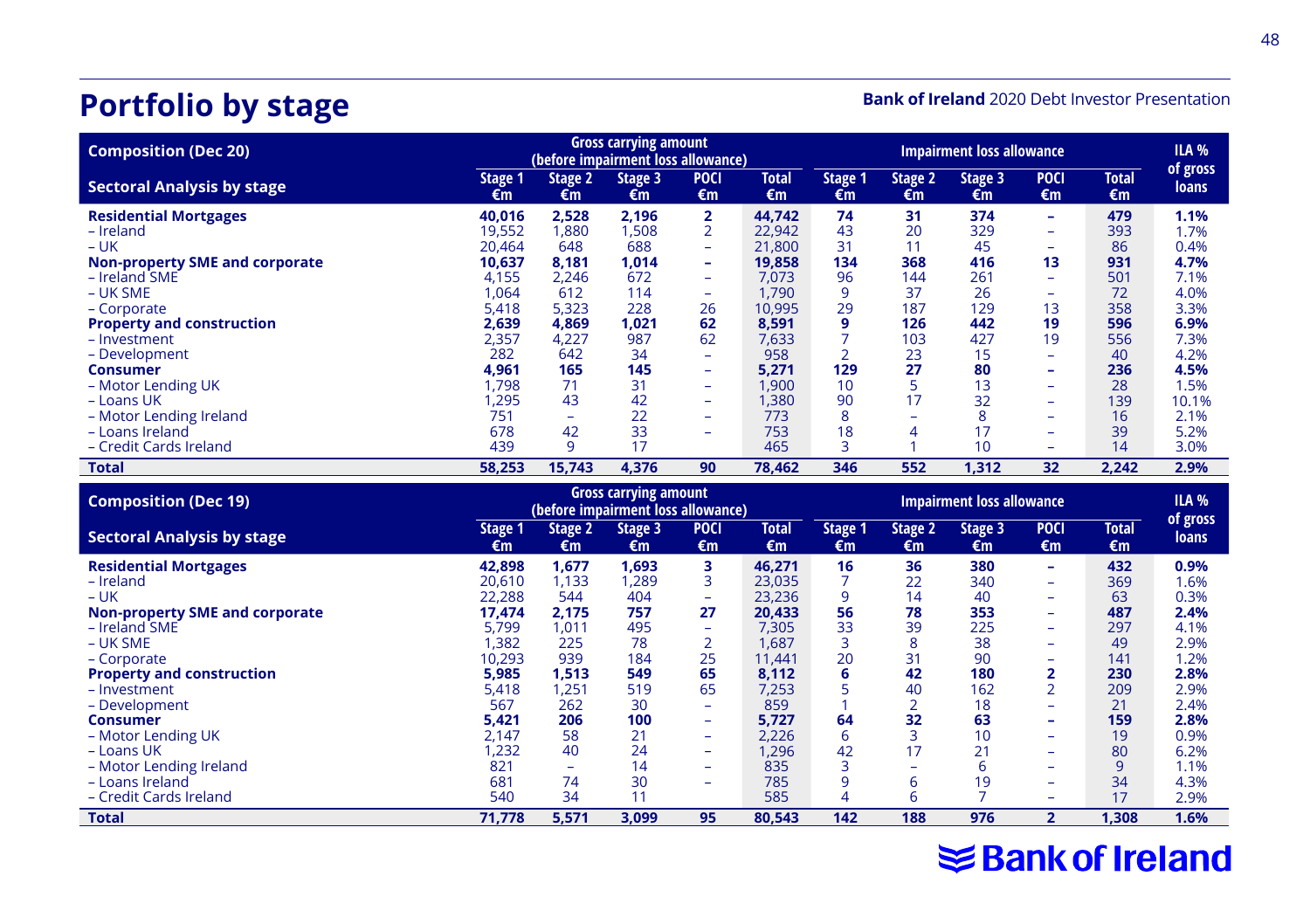# **Non-property SME and corporate by stage1,2**

**Bank of Ireland** 2020 Debt Investor Presentation

| <b>Composition (Dec 20)</b>                         |               |               | <b>Gross carrying amount</b><br>(before impairment loss allowance) |                   |                    |               |                      | <b>Impairment loss allowance</b> |                          |                    | <b>ILA %</b>      |
|-----------------------------------------------------|---------------|---------------|--------------------------------------------------------------------|-------------------|--------------------|---------------|----------------------|----------------------------------|--------------------------|--------------------|-------------------|
| Sectoral analysis by stage                          | Stage 1<br>€m | Stage 2<br>€m | Stage 3<br>€m                                                      | <b>POCI</b><br>€m | <b>Total</b><br>€m | Stage 1<br>€m | <b>Stage 2</b><br>€m | Stage 3<br>€m                    | <b>POCI</b><br>€m        | <b>Total</b><br>€m | of gross<br>loans |
| Non-property SME and corporate                      |               |               |                                                                    |                   |                    |               |                      |                                  |                          |                    |                   |
| - Manufacturing                                     | 2.076         | 1.742         | 82                                                                 | ÷                 | 3.900              | 19            | 75                   | 36                               | ۰                        | 130                | 3.3%              |
| - Administrative and support service activities     | 1.388         | 926           | 96                                                                 | 26                | 2.436              | 25            | 39                   | 55                               | 13                       | 132                | 5.4%              |
| - Wholesale and retail trade                        | .520          | 688           | 141                                                                | ÷                 | 2.349              | 19            | 31                   | 77                               | ۰                        | 127                | 5.4%              |
| - Accommodation and food service activities         | 236           | 1,354         | 131                                                                | ÷                 | 1.721              | 5             | 46                   | 40                               | ۰                        | 91                 | 5.3%              |
| - Agriculture, forestry and fishing                 | 1.187         | 352           | 132                                                                | ÷                 | .671               | 16            | 16                   | 35                               | $\overline{\phantom{0}}$ | 67                 | 4.0%              |
| - Human health services and social work activities  | 727           | 760           | 33                                                                 | ÷                 | .520               | 10            | 55                   | 10                               | ۰                        | 75                 | 4.9%              |
| - Transport and storage                             | 436           | 489           | 69                                                                 | ÷                 | 994                | 4             | 23                   | 42                               | ۰                        | 69                 | 6.9%              |
| - Other services                                    | 431           | 370           | 119                                                                | -                 | 920                | 3             | 15                   | 48                               | ۰                        | 66                 | 7.2%              |
| - Professional, scientific and technical activities | 475           | 216           | 15                                                                 | ÷                 | 706                |               | 9                    |                                  | ۰                        | 21                 | 3.0%              |
| - Financial and insurance activities                | 588           | 85            | 23                                                                 | ÷                 | 696                | 4             | 5                    |                                  | $\overline{\phantom{0}}$ | 16                 | 2.3%              |
| - Real estate activities                            | 308           | 190           | 89                                                                 | ÷                 | 587                | 12            | 10                   | 35                               | ۰                        | 57                 | 9.7%              |
| – Arts, entertainment and recreation                | 78            | 389           | 62                                                                 | ÷                 | 529                |               | 20                   | 17                               | $\equiv$                 | 38                 | 7.2%              |
| - Education                                         | 311           | 99            |                                                                    | ÷                 | 411                |               | 6                    |                                  | ۰                        | 9                  | 2.2%              |
| - Other sectors                                     | 876           | 521           | 21                                                                 | ÷                 | 1.418              | ⇁             | 18                   | 8                                | ۰                        | 33                 | 2.3%              |
| <b>Total</b>                                        | 10,637        | 8,181         | 1,014                                                              | 26                | 19,858             | 134           | 368                  | 416                              | 13                       | 931                | 4.7%              |

| <b>Composition (Dec 19)</b>                           |               |               | <b>Gross carrying amount</b><br>(before impairment loss allowance) |                          |                    |                      |               | <b>Impairment loss allowance</b> |                          |                    | ILA %                    |
|-------------------------------------------------------|---------------|---------------|--------------------------------------------------------------------|--------------------------|--------------------|----------------------|---------------|----------------------------------|--------------------------|--------------------|--------------------------|
| Sectoral analysis by stage                            | Stage 1<br>€m | Stage 2<br>€m | Stage 3<br>€m                                                      | <b>POCI</b><br>€m        | <b>Total</b><br>€m | <b>Stage 1</b><br>€m | Stage 2<br>€m | Stage 3<br>€m                    | <b>POCI</b><br>€m        | <b>Total</b><br>€m | of gross<br><b>loans</b> |
| <b>Non-property SME and corporate</b>                 |               |               |                                                                    |                          |                    |                      |               |                                  |                          |                    |                          |
| - Manufacturing                                       | 3,963         | 356           | 99                                                                 | $\overline{\phantom{a}}$ | 4,418              | 10                   | 11            | 41                               | ۰                        | 62                 | 1.4%                     |
| - Wholesale and retail trade                          | 2.031         | 327           | 129                                                                |                          | 2.488              | 8                    | 10            | 63                               | ÷                        | 81                 | 3.3%                     |
| - Administrative and support service activities       | 1,987         | 142           | 67                                                                 | 25                       | 2,221              |                      |               | 39                               | $\overline{\phantom{0}}$ | 51                 | 2.3%                     |
| - Agriculture, forestry and fishing                   | .523          | 127           | 94                                                                 |                          | 1.745              |                      |               | 29                               | ۰                        | 41                 | 2.3%                     |
| - Accommodation and food service activities           | .476          | 193           | 49                                                                 | -                        | 1.718              | 3                    | 6             | 19                               | ۰                        | 28                 | 1.6%                     |
| - Human health services and social work activities    | 1,018         | 414           | 30                                                                 | $\overline{\phantom{a}}$ | 1.462              | 4                    | 15            | 22                               | ۰                        | 41                 | 2.8%                     |
| - Transport and storage                               | 902           | 137           | 46                                                                 | ۰                        | 1,085              | 3                    |               | 34                               | $\overline{\phantom{0}}$ | 42                 | 3.9%                     |
| - Other services                                      | 778           | 98            | 123                                                                | ۰                        | 999                | $\overline{2}$       |               | 51                               | ۰                        | 60                 | 6.0%                     |
| - Financial and insurance activities                  | 662           | 14            | 19                                                                 | ۰                        | 695                |                      |               | ь                                | ۰                        |                    | 1.0%                     |
| - Professional, scientific and technical activities   | 597           | 67            | 9                                                                  | ۰                        | 673                |                      |               | 5                                | ۰                        | 10                 | 1.5%                     |
| - Real estate activities                              | 435           | 90            | 60                                                                 | $\overline{\phantom{a}}$ | 585                |                      |               | 27                               | ۰                        | 35                 | 6.0%                     |
| - Arts, entertainment and recreation                  | 364           | 62            | 18                                                                 | ۰                        | 444                |                      |               |                                  | $\overline{\phantom{0}}$ | 11                 | 2.5%                     |
| - Education                                           | 426           | 8             |                                                                    | ۰                        | 435                |                      |               |                                  | $\overline{\phantom{0}}$ | $\overline{2}$     | 0.5%                     |
| - Electricity, gas, steam and air conditioning supply | 363           | 38            | 3                                                                  | ۰                        | 404                |                      |               |                                  | ۰                        | 4                  | 1.0%                     |
| - Other sectors                                       | 949           | 102           | 10                                                                 | $\overline{\phantom{a}}$ | 1,061              | 3                    | 2             |                                  | $\overline{\phantom{0}}$ | 12                 | 1.1%                     |
| <b>Total</b>                                          | 17,474        | 2,175         | 757                                                                | 27                       | 20,433             | 56                   | 78            | 353                              | -                        | 487                | 2.4%                     |

'The Non-property SME and corporate portfolio is analysed by NACE code. The NACE code classification system is a pan-European<br>classification system that groups organisations according to their business activities

# **≋Bank of Ireland**

<sup>2</sup> Exposures to NACE codes totalling less than €400 million are grouped together as 'Other sectors'. The NACE codes reported in the table above can therefore differ period on period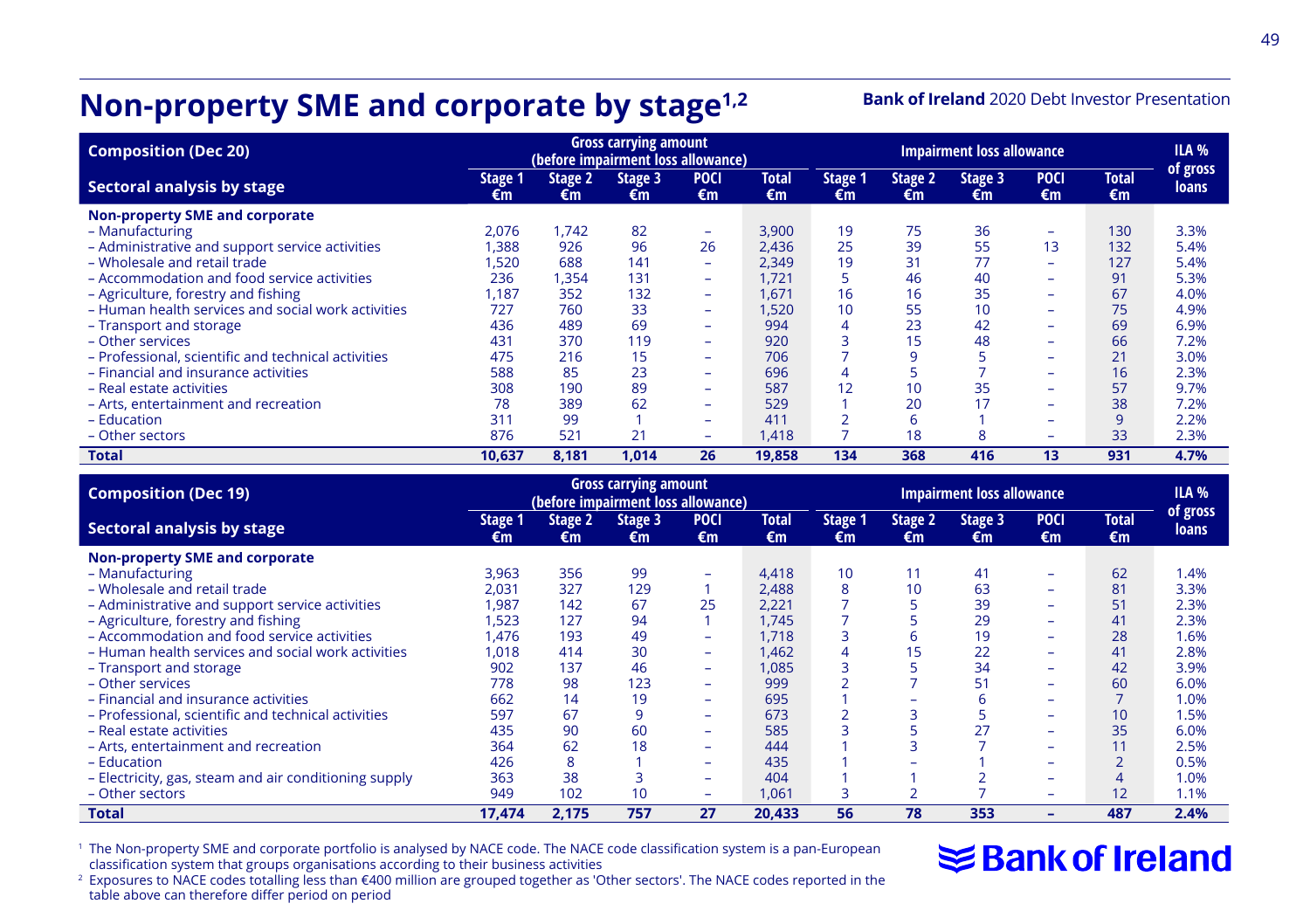## **Residential Mortgages & Consumer Loans**



#### **ILA movement**



#### **Residential mortgages**

- Mortgage portfolios 57% of Group loan book
	- Average LTV of 60% on stock
	- 83% of the portfolio has LTV <80%
- Implementation of new Definition of Default regulatory framework driving increase in Stage 3 loans

**Bank of Ireland** 2020 Debt Investor Presentation

- €47m impairment loss allowance increase largely on performing loans including management adjustment
- Impairment coverage increased from 0.9% at Dec 2019 to 1.1% at Dec 2020

#### **Consumer**

- 7% of Group loan book; exit of UK Credit Cards in 2019
	- €2.0bn Ireland exposure; €0.8bn motor, €0.8bn consumer loans, €0.5bn credit cards
	- €3.3bn UK exposure; €1.9bn motor, €1.4bn consumer loans
- €77m impairment loss allowance increase largely on performing loans including management adjustment
- Impairment coverage increased from 2.8% to 4.5% at Dec 2020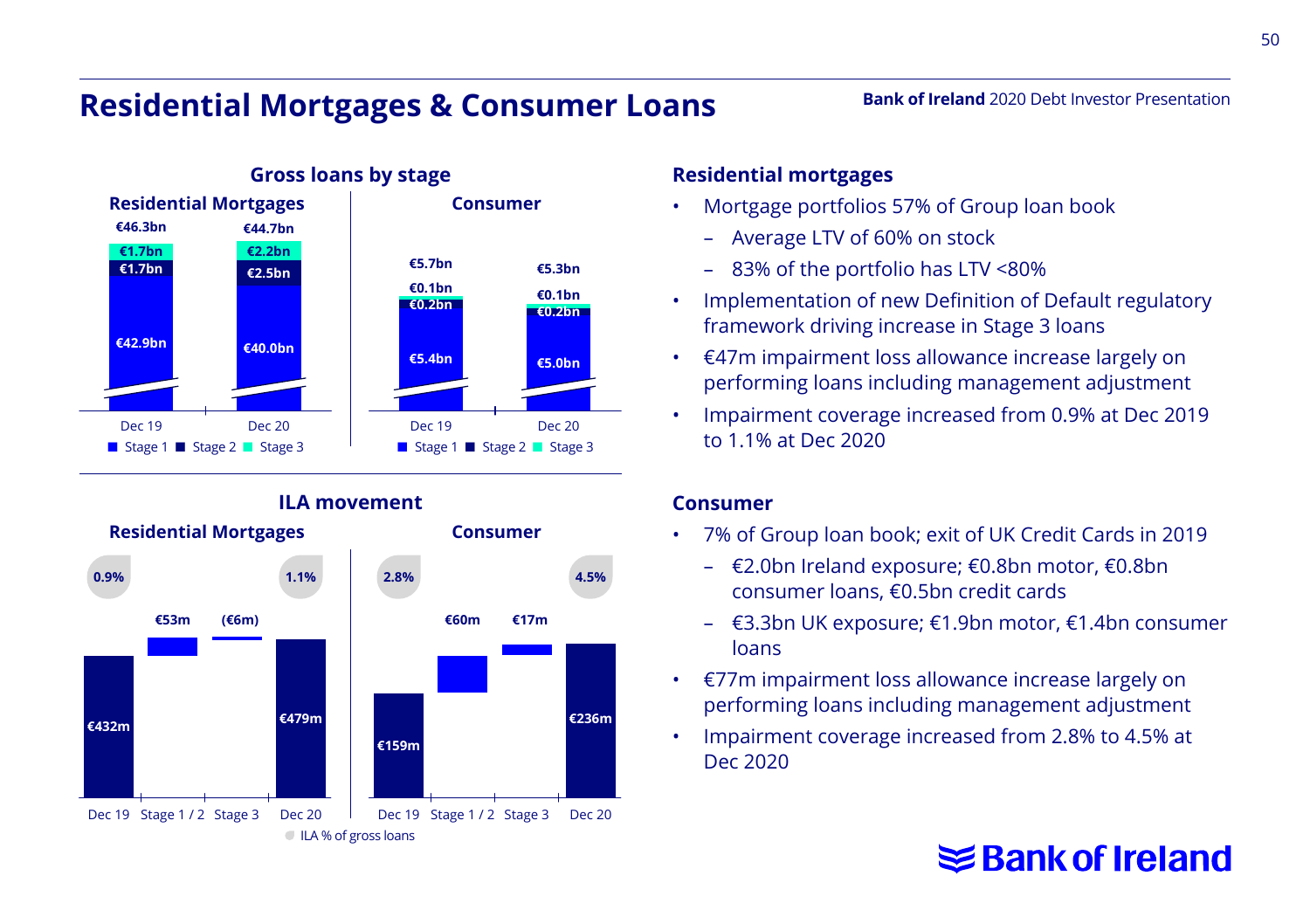# **Non-property SME and Corporate & Property and Construction**



# **ILA movement**



#### **Non-property SME and corporate**

- 25% of Group loan book, well diversified by geography and sector
- €6.0bn increase in Stage 2 loans since Dec 2019 reflecting macro-economic conditions and outlook on higher impacted sectors
- Increased impairment coverage across higher impacted sectors and portfolios:
	- Wholesale and retail trade exposure €2.3bn, impairment coverage 5% (Dec 19: 3%)
	- Accommodation and food services exposure €1.7bn, impairment coverage 5% (Dec 2019: 2%)
	- Acquisition finance exposure €4.5bn, impairment coverage 4.2% (Dec 2019: 1.3%)
- Impairment coverage increased from 2.4% to 4.7% at Dec 2020

#### **Property and construction**

- 11% of Group loan book; €7.6bn investment property; €1.0bn development lending
- c.43% of investment property exposures in Dublin; c.29% UK exposures
- Investment property exposures Retail (34%), Office (34%), Residential (21%) and Other (11%); 69% of the book LTV <70%
- Legacy investment property exposures driving €279m increase in Stage 3 ILA
- Impairment coverage increased from 2.8% to 6.9% at Dec 2020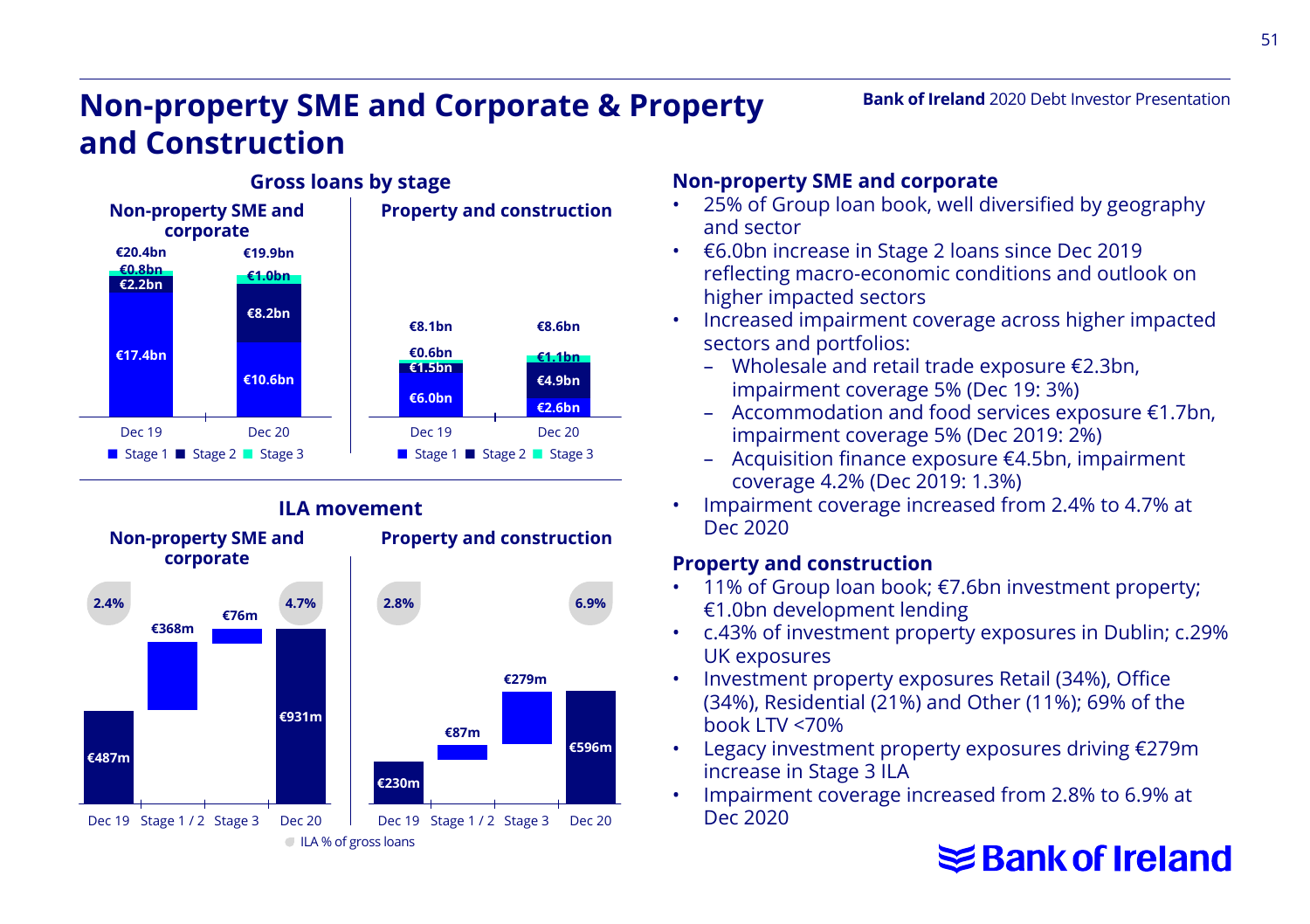#### **Forward Looking Information – macro-economic scenarios**

|                                                             | <b>Republic of Ireland</b> |           |           |        | <b>United Kingdom</b> |  |  |
|-------------------------------------------------------------|----------------------------|-----------|-----------|--------|-----------------------|--|--|
| 31 Dec 2020<br>2021                                         | 2022                       | 2023-2025 | 2021      | 2022   | 2023-2025             |  |  |
| Central scenario 1 - 45% probability weighting              |                            |           |           |        |                       |  |  |
| 5.1%<br>$GDP$ growth <sup>1</sup>                           | 3.6%                       | 3.0%      | 6.3%      | 4.0%   | 1.9%                  |  |  |
| 5.1%<br>$GNP$ growth <sup>1</sup>                           | 3.4%                       | 2.8%      | n/a       | n/a    | n/a                   |  |  |
| Unemployment rate <sup>2</sup><br>10.2%                     | 5.9%                       | 5.3%      | 7.1%      | 6.0%   | 4.7%                  |  |  |
| Residential property price growth <sup>3</sup><br>$(3.0\%)$ | 0.0%                       | 1.7%      | $(3.0\%)$ | (1.0%  | 2.0%                  |  |  |
| Commercial property price growth <sup>3</sup><br>(4.5%)     | 0.0%                       | 1.0%      | (3.5%)    | 0.0%   | 0.8%                  |  |  |
| Central scenario 2 - 5% probability weighting               |                            |           |           |        |                       |  |  |
| 2.7%<br>GDP growth <sup>1</sup>                             | 3.7%                       | 2.9%      | 4.3%      | 2.8%   | 2.1%                  |  |  |
| 1.6%<br>GNP growth <sup>1</sup>                             | 3.5%                       | 2.8%      | n/a       | n/a    | n/a                   |  |  |
| Unemployment rate <sup>2</sup><br>10.7%                     | 8.1%                       | 5.5%      | 7.3%      | 6.2%   | 4.9%                  |  |  |
| Residential property price growth <sup>3</sup><br>(4.0%)    | 0.0%                       | 1.7%      | $(4.0\%)$ | (1.5%) | 2.2%                  |  |  |
| Commercial property price growth <sup>3</sup><br>(5.5%)     | 1.0%                       | 1.0%      | (5.0%)    | (1.5%) | 1.0%                  |  |  |
| Upside - 20% probability weighting                          |                            |           |           |        |                       |  |  |
| GDP growth <sup>1</sup><br>8.1%                             | 3.9%                       | 3.2%      | 9.3%      | 4.3%   | 2.1%                  |  |  |
| $GNP$ growth <sup>1</sup><br>8.3%                           | 3.7%                       | 3.0%      | n/a       | n/a    | n/a                   |  |  |
| Unemployment rate <sup>2</sup><br>9.1%                      | 4.7%                       | 4.2%      | 5.9%      | 4.8%   | 3.9%                  |  |  |
| Residential property price growth <sup>3</sup><br>(1.0%)    | 1.0%                       | 2.0%      | $(1.0\%)$ | 0.0%   | 2.7%                  |  |  |
| Commercial property price growth <sup>3</sup><br>(2.0%)     | 1.5%                       | 1.0%      | (1.5%)    | 1.0%   | 1.0%                  |  |  |
| Downside scenario 1 - 25% probability weighting             |                            |           |           |        |                       |  |  |
| GDP growth <sup>1</sup><br>(1.9%)                           | 3.5%                       | 2.8%      | $(1.0\%)$ | 2.4%   | 1.8%                  |  |  |
| GNP growth <sup>1</sup><br>(3.0%)                           | 3.3%                       | 2.6%      | n/a       | n/a    | n/a                   |  |  |
| 12.9%<br>Unemployment rate <sup>2</sup>                     | 10.5%                      | 8.2%      | 9.8%      | 9.2%   | 7.8%                  |  |  |
| Residential property price growth <sup>3</sup><br>(5.0%)    | (2.0%)                     | 1.3%      | (7.0%)    | (4.0%) | 1.0%                  |  |  |
| Commercial property price growth <sup>3</sup><br>(7.0%)     | (1.0%)                     | 0.8%      | (7.0%)    | (2.5%) | 0.8%                  |  |  |
| Downside scenario 2 - 5% probability weighting              |                            |           |           |        |                       |  |  |
| GDP growth <sup>1</sup><br>$(2.1\%)$                        | (1.0%)                     | 2.5%      | (1.5%)    | (1.0%) | 1.5%                  |  |  |
| GNP growth <sup>1</sup><br>(3.2%)                           | (1.2%)                     | 2.3%      | n/a       | n/a    | n/a                   |  |  |
| Unemployment rate <sup>2</sup><br>14.0%                     | 14.3%                      | 11.1%     | 10.5%     | 11.7%  | 10.2%                 |  |  |
| Residential property price growth <sup>3</sup><br>(5.0%)    | (4.0%)                     | 0.7%      | $(8.0\%)$ | (6.0%) | 0.0%                  |  |  |
| Commercial property price growth <sup>3</sup><br>$(9.0\%)$  | (4.0%)                     | 0.3%      | $(8.0\%)$ | (4.0%) | 0.3%                  |  |  |

<sup>1</sup> Annual growth rate

<sup>2</sup> Average yearly rate

<sup>3</sup> Year-end figures

# **Sank of Ireland**

**Bank of Ireland** 2020 Debt Investor Presentation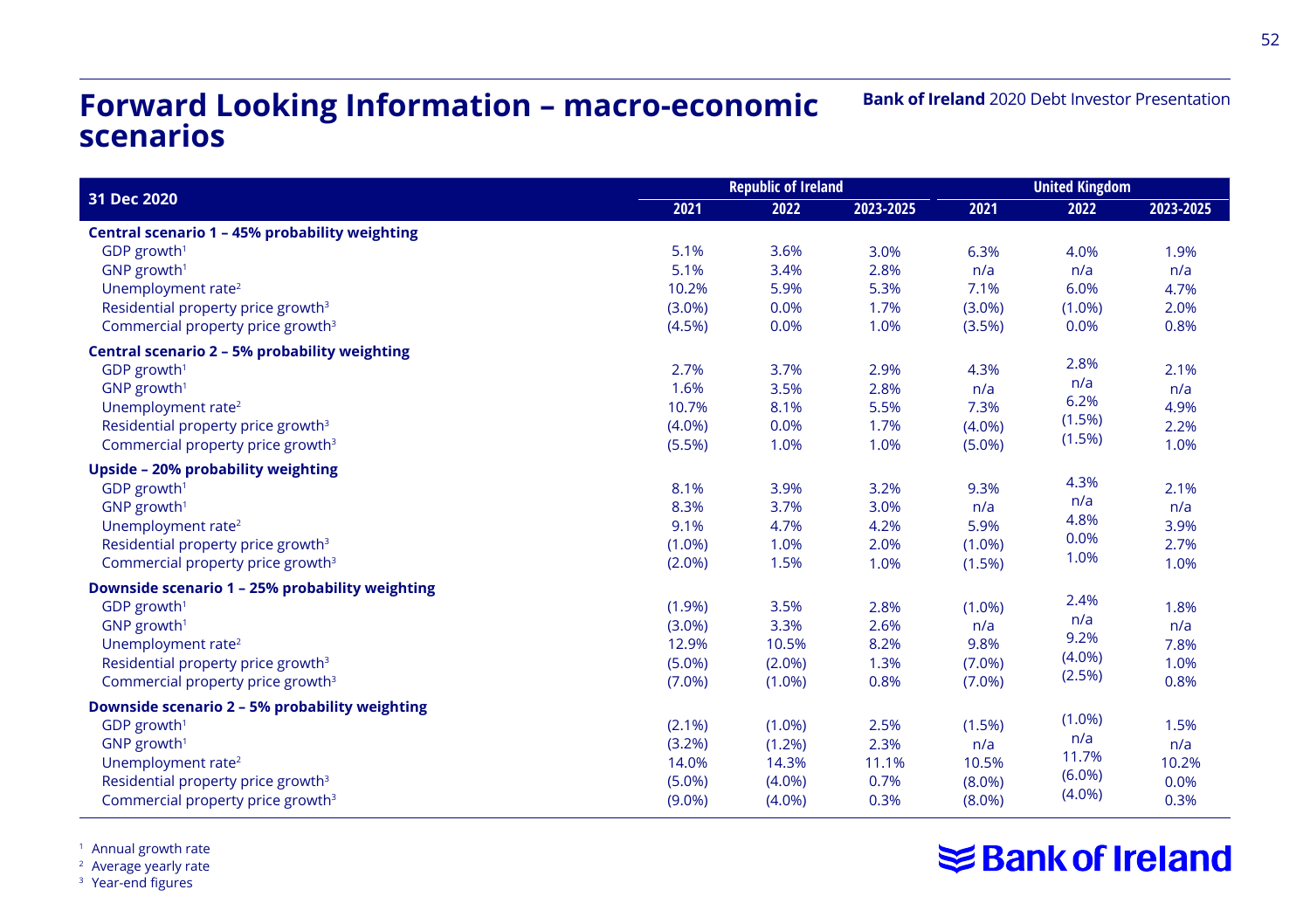# **Ireland Mortgages**

Continued proactive arrears management



#### **>90 days arrears**

• Bank of Ireland is significantly below the industry average for both Owner Occupier (30% of industry average) and Buy to Let (26% of industry average)

**Bank of Ireland** 2020 Debt Investor Presentation

#### **>720 days arrears**

• Bank of Ireland is significantly below the industry average for both Owner Occupier (24% of industry average) and Buy to Let (18% of industry average)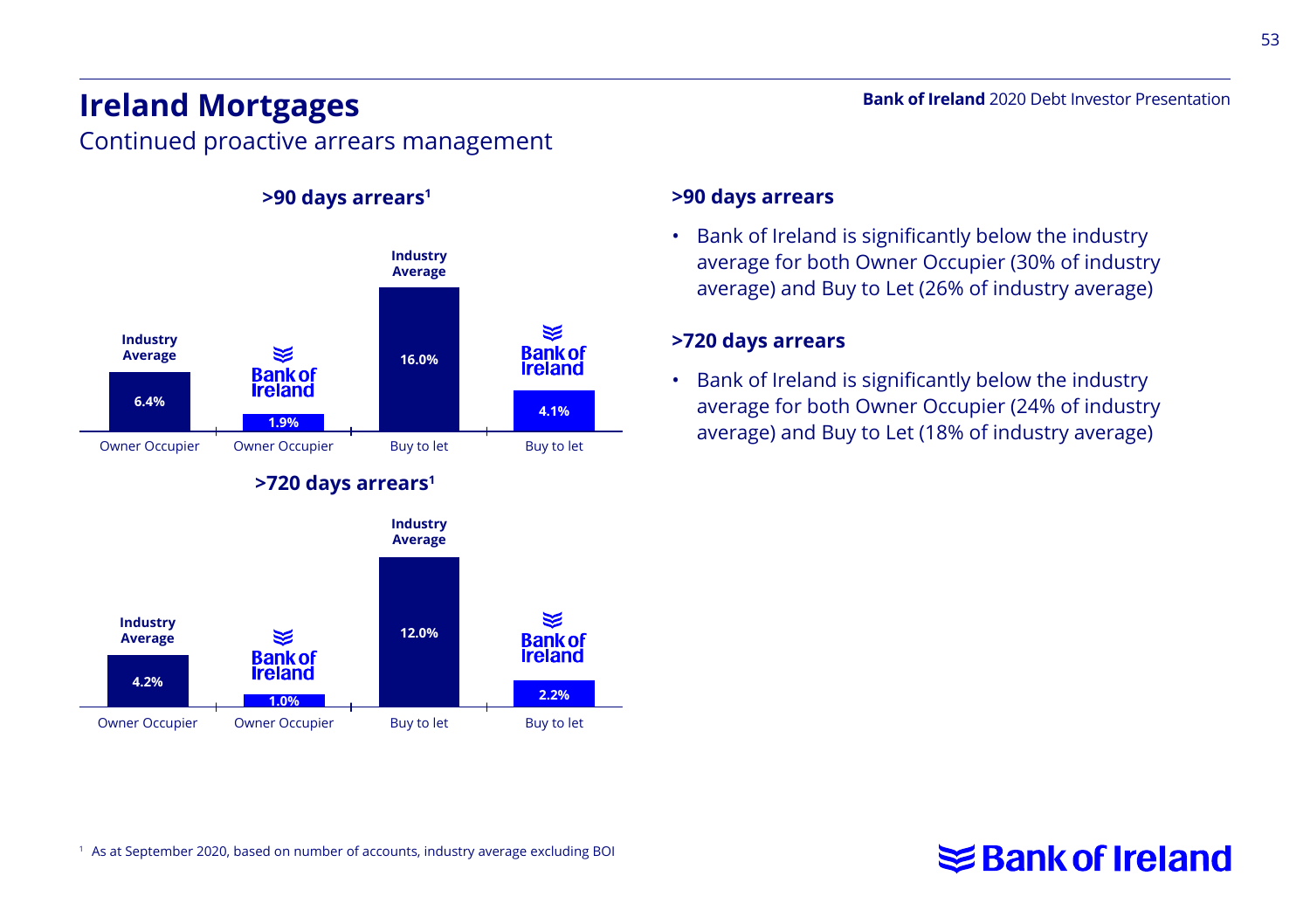# **Ordinary shareholders' equity and TNAV**

#### **Bank of Ireland** 2020 Debt Investor Presentation

| Movement in ordinary shareholders' equity                                        | 2019<br>$(\epsilon m)$ | 2020<br>$(\epsilon m)$ |
|----------------------------------------------------------------------------------|------------------------|------------------------|
| Ordinary shareholders' equity at beginning of period                             | 9,243                  | 9,625                  |
| <b>Movements:</b>                                                                |                        |                        |
| Profit (Loss) attributable to shareholders                                       | 448                    | (707)                  |
| Dividend paid to ordinary shareholders                                           | (173)                  |                        |
| Distribution on other equity instruments - additional tier 1 coupon (net of tax) |                        | (60)                   |
| Re-measurement of the net defined benefit pension liability                      | 39                     | (80)                   |
| Debt instruments at FVOCI reserve movements                                      | 26                     | 5                      |
| Cash flow hedge reserve movement                                                 | (5)                    | (12)                   |
| Foreign exchange movements                                                       | 132                    | (174)                  |
| Other movements                                                                  | (85)                   | (10)                   |
| Ordinary shareholders' equity at end of period                                   | 9,625                  | 8,587                  |

| Tangible net asset value                                                                                            | 2019<br>$(\epsilon m)$ | <b>Dec 20</b><br>$(\epsilon m)$ |
|---------------------------------------------------------------------------------------------------------------------|------------------------|---------------------------------|
| Ordinary shareholders' equity at the end of period                                                                  | 9.625                  | 8,587                           |
| <b>Adjustments:</b><br>Intangible assets and goodwill<br>Own stock held for benefit of life assurance policyholders | (838)<br>30            | (751)<br>25                     |
| Tangible net asset value (TNAV)                                                                                     | 8,817                  | 7,861                           |
| Number of ordinary shares in issue at the end of the period excluding treasury shares                               | 1.074                  | 1.074                           |
| TNAV per share $(\epsilon)$                                                                                         | €8.21                  | €7.32                           |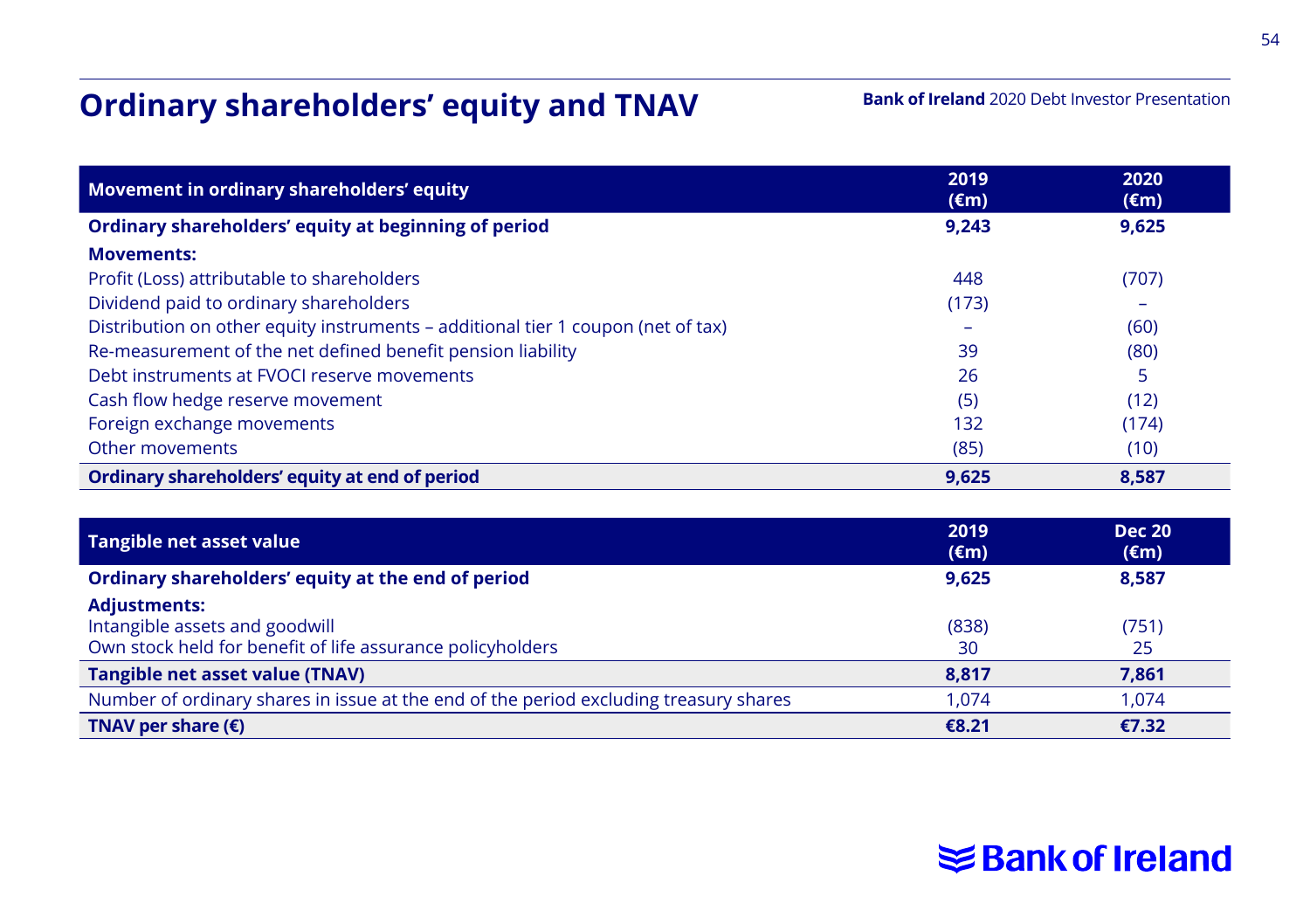# Capital – Strong fully loaded and regulatory CET1 ratios Bank of Ireland 2020 Debt Investor Presentation

Capital ratios – Dec 2020

|                                                      | <b>Regulatory ratio</b><br>$(\epsilon$ bn) | <b>Fully loaded ratio</b><br>$(\epsilon$ bn) |
|------------------------------------------------------|--------------------------------------------|----------------------------------------------|
| <b>Total equity</b>                                  | 9.6                                        | 9.6                                          |
| <b>Less Additional Tier 1</b>                        | (1.0)                                      | (1.0)                                        |
| Deferred tax                                         | (0.7)                                      | (1.1)                                        |
| Intangible assets and goodwill                       | (0.5)                                      | (0.5)                                        |
| Foreseeable dividend                                 | 0.0                                        | 0.0                                          |
| <b>Expected loss deduction</b>                       | (0.1)                                      | 0.0                                          |
| <b>Pension Fund Asset</b>                            | (0.1)                                      | (0.1)                                        |
| <b>IFRS 9 Regulatory Addback</b>                     | 0.4                                        | 0.0                                          |
| Other items <sup>1</sup>                             | (0.4)                                      | (0.5)                                        |
| <b>Common Equity Tier 1 Capital</b>                  | 7.2                                        | 6.4                                          |
| <b>Credit RWA</b>                                    | 38.0                                       | 37.8                                         |
| <b>Operational RWA</b>                               | 4.2                                        | 4.2                                          |
| Market, Counterparty Credit Risk and Securitisations | 2.2                                        | 2.2                                          |
| Other Assets / 10% / 15% /threshold deduction        | 3.9                                        | 3.7                                          |
| <b>Total RWA</b>                                     | 48.4                                       | 48.0                                         |
| <b>Common Equity Tier 1 ratio</b>                    | 14.9%                                      | 13.4%                                        |
| <b>Total Capital Ratio</b>                           | 19.2%                                      | 18.0%                                        |
| Leverage ratio                                       | 7.1%                                       | 6.4%                                         |

#### **Phasing impacts on Regulatory ratio**

- Deferred tax assets certain DTAs<sup>2</sup> are deducted at a rate of 60% for 2020, increasing annually at a rate of 10% thereafter until 2024
- IFRS  $9^3$  the Group has elected to apply the transitional arrangement. The transitional arrangement allows a 100% addback for impairment charges on Stage 1 and 2 loans in 2020 and 2021, decreasing to 75%, 50%, and 25% in subsequent years

<sup>1</sup> Includes other capital deductions, principal ones being prudential valuation adjustment; 10%/15% deduction and calendar provisioning deduction



<sup>2</sup> Deferred tax assets due to temporary differences are included in other RWA with a 250% risk weighting applied

<sup>3</sup> This includes an addback for the day one impact of IFRS 9 of 70% in 2020, decreasing to 50% and 25% in subsequent years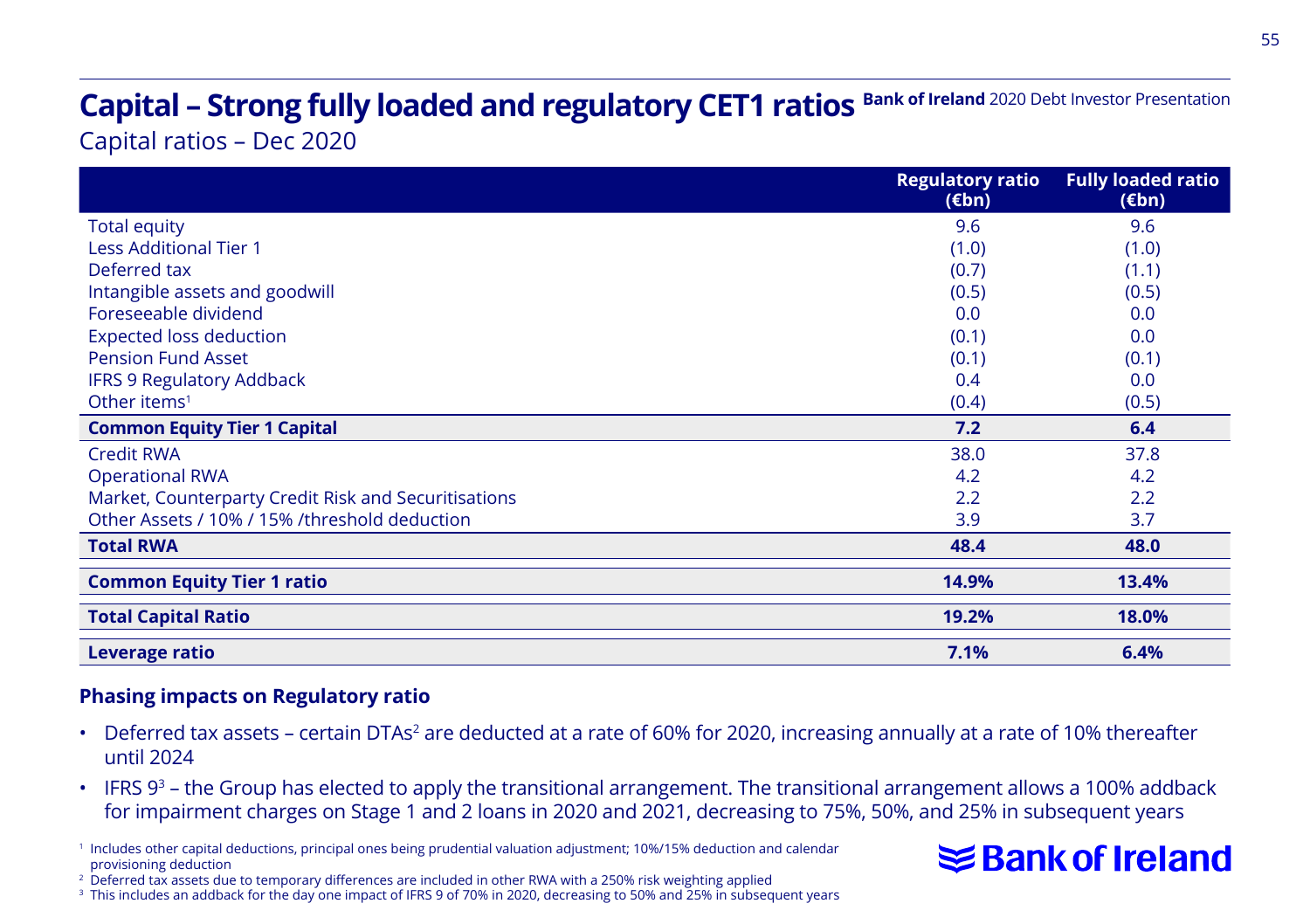## **Transformation Investment / Operating expenses**

**Average of €275m p.a. €306m €263m €410m €195m €105m** 2016 2017 2018 2019 2020 2021

**Transformation Investment: €1.4bn (2016-2021)**

| <b>Operating Expenses</b>                                           | <b>FY 2019</b><br>$(\epsilon m)$ | <b>FY 2020</b><br>$(\epsilon m)$ |
|---------------------------------------------------------------------|----------------------------------|----------------------------------|
| <b>Total staff costs</b>                                            | 844                              | 826                              |
| - Staff costs                                                       | 710                              | 725                              |
| - Pension costs                                                     | 134                              | 101                              |
| Other costs                                                         | 544                              | 585                              |
| Depreciation and amortisation                                       | 289                              | 253                              |
| <b>Operating Expenses</b>                                           | 1,677                            | 1.664                            |
| <b>Transformation Investment charge</b>                             | 108                              | 56                               |
| <b>Operating Expenses (before levies and</b><br>regulatory charges) | 1,785                            | 1,720                            |
| Levies and Regulatory charges                                       | 117                              | 125                              |
| Impairment of intangibles and goodwill                              |                                  | 12                               |
| <b>Total Operating Expenses</b>                                     | 1,902                            | 1,857                            |
| Average staff numbers                                               | 10,424                           | 10,303                           |
| Cost income ratio <sup>1</sup>                                      | 63%                              | 64%                              |

#### **Transformation Investment**

• Average annual investment of €275m from 2018-2021; equates to CET1 capital of c.50-60bps

**Bank of Ireland** 2020 Debt Investor Presentation

- Investment of €410m in 2020 split across the income statement (14%), balance sheet (28%) and non-core items (58%)
- Total transformation investment of €1.4bn 2016- 2021 unchanged. 2021 target for operating expenses <€1.65bn

# **≤Bank of Ireland**

<sup>1</sup> See slide 57 for additional detail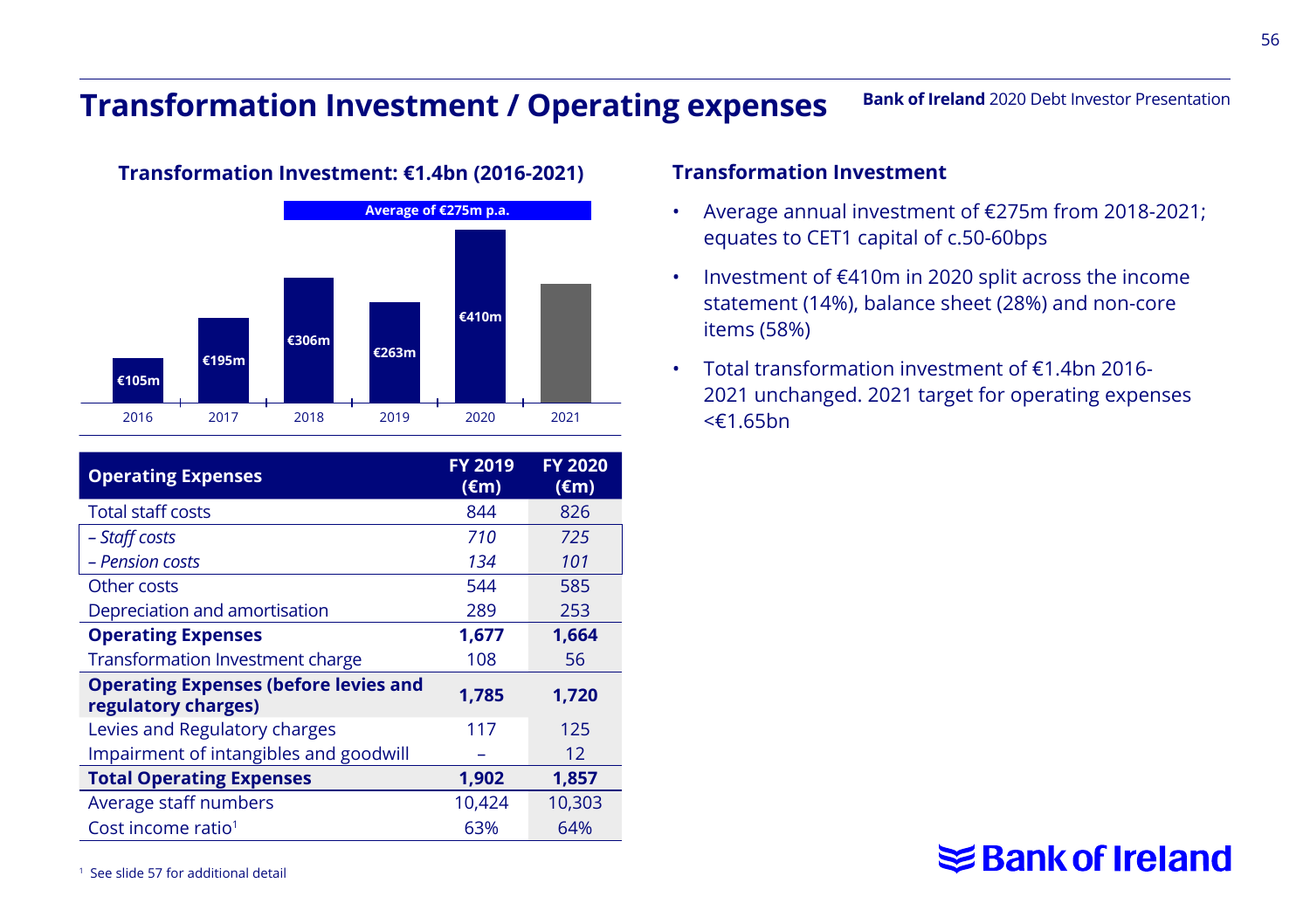# **Cost income ratio: Dec 2020**

**Bank of Ireland** 2020 Debt Investor Presentation

Headline vs. Adjusted

|                             | <b>FY 2020</b><br><b>Headline</b><br>$(\epsilon m)$ | <b>Pro forma</b><br>adjustments<br>$(\epsilon m)$ | <b>FY 2020</b><br><b>Pro forma</b><br>$(\epsilon m)$ |
|-----------------------------|-----------------------------------------------------|---------------------------------------------------|------------------------------------------------------|
| <b>Net interest income</b>  | 2,115                                               |                                                   | 2,115                                                |
| <b>Other income</b>         |                                                     |                                                   |                                                      |
| - Business income           | 561                                                 | -                                                 | 561                                                  |
| - Additional gains          | 5                                                   | (5)                                               |                                                      |
| - Other valuation items     | (61)                                                | 61                                                | -                                                    |
| <b>Total Income</b>         | 2,620                                               | 56                                                | 2,676                                                |
| <b>Costs</b>                |                                                     |                                                   |                                                      |
| - Operating expenses        | 1,664                                               |                                                   | 1,664                                                |
| - Transformation Investment | 56                                                  | $\overline{\phantom{0}}$                          | 56                                                   |
| <b>Costs</b>                | 1,720                                               | ۰                                                 | 1,720                                                |
| <b>Cost income ratio</b>    | 66%                                                 |                                                   | 64%                                                  |

- **Cost income ratio excludes:**
	- Levies and Regulatory charges
	- Non-core items
- **2020 adjusted cost income ratio is adjusted for:**
	- Additional gains and valuation items €56m

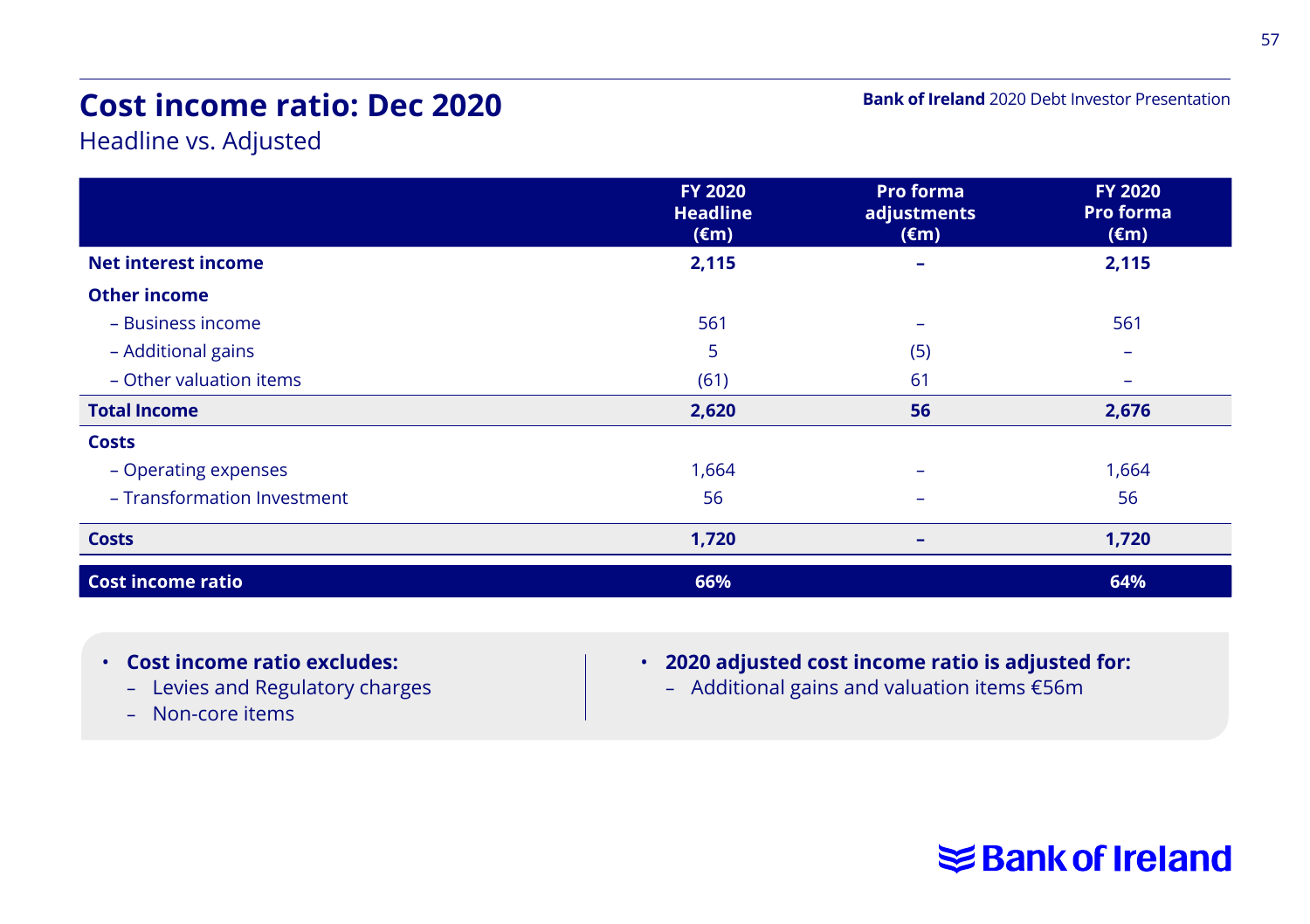#### **Defined Benefit Pension Schemes**





<sup>1</sup> Sensitivity of Group deficit to a 0.25% decrease in interest rates

- <sup>2</sup> Sensitivity of IAS19 liabilities to a 0.10% decrease in credit spread over risk free rates
- <sup>3</sup> Sensitivity of Group deficit to a 0.10% increase in long term inflation
- <sup>4</sup> Sensitivity of deficit to a 5% decrease in global equity markets with allowance for other correlated diversified asset classes

#### **Bank of Ireland** 2020 Debt Investor Presentation



<sup>1</sup>Diversified assets includes infrastructure, private equity, hedge funds and property

- IAS19 pension deficit of €0.13bn at Dec 2020 (€0.14bn deficit Dec 2019). Schemes in deficit €0.29bn, schemes in surplus €0.16bn
- Both euro and sterling discount rates decreased over the year, primarily due to falls in long term risk free interest rates. The credit spread component of the discount rate remained largely unchanged over the period
- The interest rate hedging in the investment portfolios largely compensated for the impact of the reduction in risk free rates
- Long term euro inflation assumptions also decreased in the period with the reduction in liabilities partially offset by the reduction in inflation hedging assets
- De-risking strategies in recent years have also reduced the schemes' exposure to global equity movements. Listed equity asset holdings have been reduced in favour of increases in diversified assets and credit / LDI / hedging allocations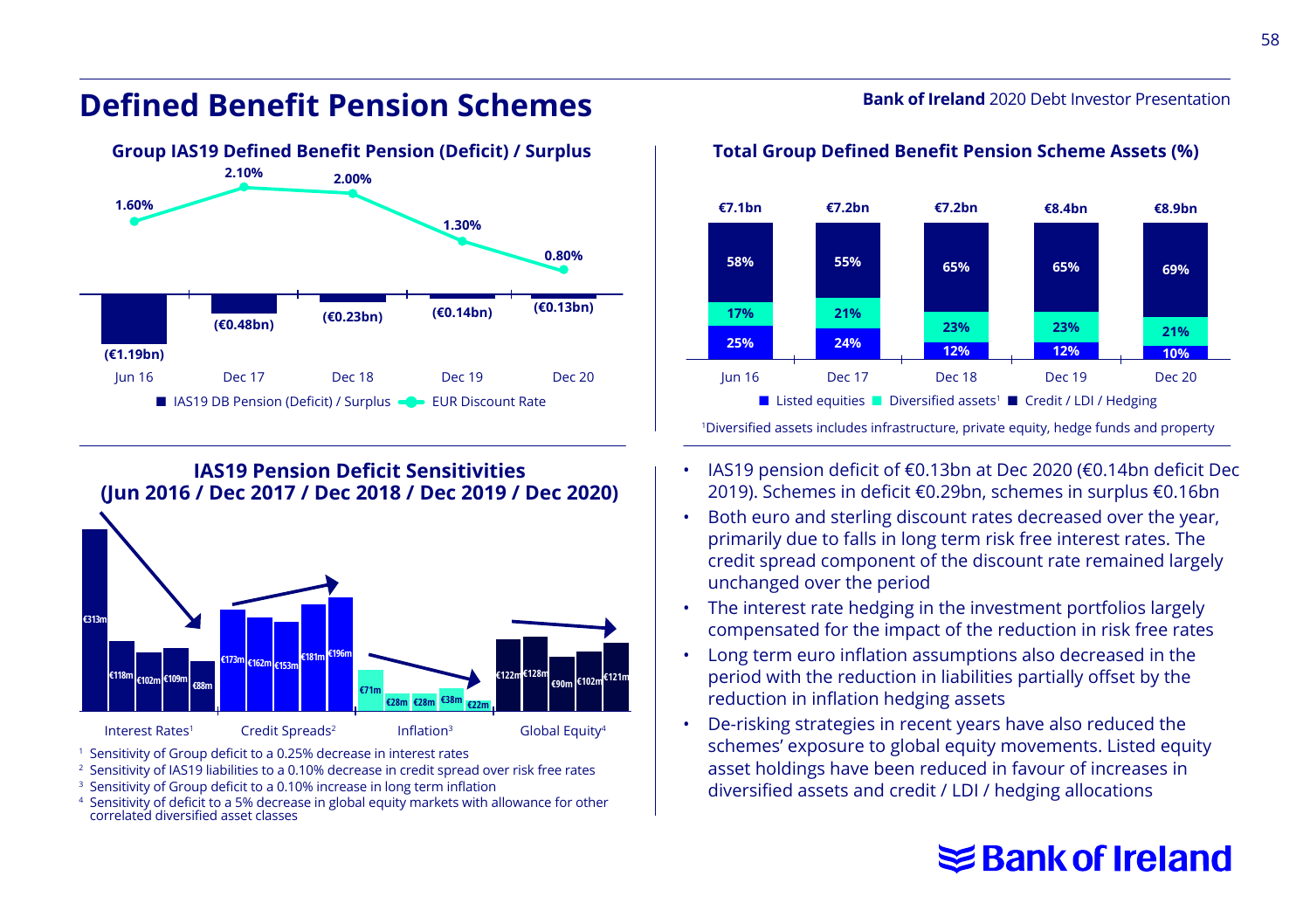# **Forward – Looking statement**

This document contains forward-looking statements with respect to certain of the Bank of Ireland Group plc (the 'Company' or 'BOIG plc') and its subsidiaries' (collectively the 'Group' or 'BOIG plc Group') plans and its current goals and expectations relating to its future financial condition and performance, the markets in which it operates and its future capital requirements. These forward-looking statements often can be identified by the fact that they do not relate only to historical or current facts. Generally, but not always, words such as 'may,' 'could,' 'should,' 'will,' 'expect,' 'intend,' 'estimate,' anticipate,' 'assume,' 'believe,' 'plan,' 'seek,' 'continue,' 'target,' 'goal,' 'would,' or their negative variations or similar expressions identify forward-looking statements, but their absence does not mean that a statement is not forward-looking.

Examples of forward-looking statements include, among others: statements regarding the Group's near term and longer term future capital requirements and ratios, level of ownership by the Irish Government, loan to deposit ratios, expected impairment charges, the level of the Group's assets, the Group's financial position, future income, business strategy, projected costs, margins, future payment of dividends, the implementation of changes in respect of certain of the Group's pension schemes, estimates of capital expenditures, discussions with Irish, United Kingdom, European and other regulators and plans and objectives for future operations. Such forward-looking statements are inherently subject to risks and uncertainties, and hence actual results may differ materially from those expressed or implied by such forward-looking statements.

Such risks and uncertainties include, but are not limited to, those as set out in the Risk Management Report in the Group's Annual Report for the year ended 31 December 2020. Investors should also read 'Principal Risks and Uncertainties' in the Group's Annual Report for the year ended 31 December 2020 beginning on page 135.

Nothing in this document should be considered to be a forecast of future profitability, dividends or financial position of the Group and none of the information in this document is or is intended to be a profit forecast, dividend forecast or profit estimate. Any forward-looking statement speaks only as at the date it is made. The Group does not undertake to release publicly any revision to these forward-looking statements to reflect events, circumstances or unanticipated events occurring after the date hereof.